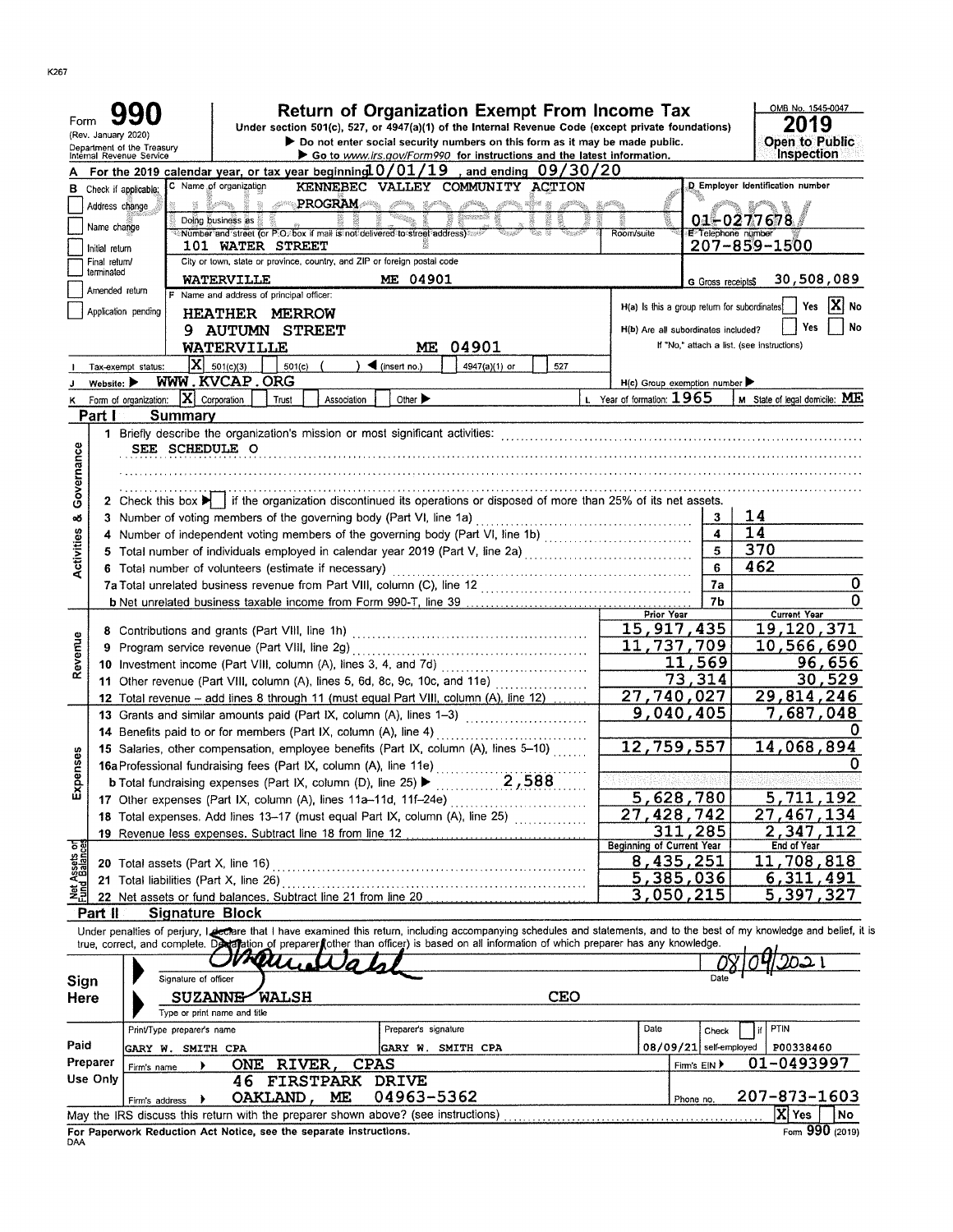|              |                                                                                                                                |                                                                                             | Form 990 (2019) KENNEBEC VALLEY COMMUNITY ACTION            | 01-0277678    |        | Page 2                                                  |
|--------------|--------------------------------------------------------------------------------------------------------------------------------|---------------------------------------------------------------------------------------------|-------------------------------------------------------------|---------------|--------|---------------------------------------------------------|
|              | <b>Statement of Program Service Accomplishments</b><br>Part III                                                                |                                                                                             |                                                             |               |        |                                                         |
|              |                                                                                                                                |                                                                                             |                                                             |               |        | $\mathbf{x}$                                            |
| 1.           | Briefly describe the organization's mission:                                                                                   |                                                                                             |                                                             |               |        |                                                         |
|              | SEE SCHEDULE O                                                                                                                 |                                                                                             |                                                             |               |        |                                                         |
|              | $-1$ . The set of $\mathbb{Z}$                                                                                                 |                                                                                             | 77. <b>.</b> .                                              |               |        |                                                         |
|              |                                                                                                                                |                                                                                             |                                                             |               |        |                                                         |
|              |                                                                                                                                |                                                                                             |                                                             |               |        |                                                         |
| $\mathbf{2}$ | Did the organization undertake any significant program services during the year which were not listed on the                   |                                                                                             |                                                             |               |        |                                                         |
|              | prior Form 990 or 990-EZ?                                                                                                      |                                                                                             |                                                             |               |        | Yes $\overline{X}$ No                                   |
|              | If "Yes," describe these new services on Schedule O.                                                                           |                                                                                             |                                                             |               |        |                                                         |
| 3            | Did the organization cease conducting, or make significant changes in how it conducts, any program                             |                                                                                             |                                                             |               |        |                                                         |
|              | services?                                                                                                                      |                                                                                             |                                                             |               |        | $\overline{\phantom{a}}$ Yes $\overline{\mathrm{X}}$ No |
|              | If "Yes," describe these changes on Schedule O.                                                                                |                                                                                             |                                                             |               |        |                                                         |
| 4            | Describe the organization's program service accomplishments for each of its three largest program services, as measured by     |                                                                                             |                                                             |               |        |                                                         |
|              | expenses. Section 501(c)(3) and 501(c)(4) organizations are required to report the amount of grants and allocations to others, |                                                                                             |                                                             |               |        |                                                         |
|              | the total expenses, and revenue, if any, for each program service reported.                                                    |                                                                                             |                                                             |               |        |                                                         |
|              |                                                                                                                                |                                                                                             |                                                             |               |        |                                                         |
|              |                                                                                                                                | ) (Expenses \$ 10, $113$ , $645$ including grants of \$ 4, $637$ , $415$ ) (Revenue \$      |                                                             |               |        | 8,877,058)                                              |
|              | 4a (Code:                                                                                                                      |                                                                                             |                                                             |               |        |                                                         |
|              | SEE SCHEDULE O                                                                                                                 |                                                                                             |                                                             |               |        |                                                         |
|              |                                                                                                                                |                                                                                             |                                                             |               |        |                                                         |
|              |                                                                                                                                |                                                                                             |                                                             |               |        |                                                         |
|              |                                                                                                                                |                                                                                             |                                                             |               |        |                                                         |
|              |                                                                                                                                |                                                                                             |                                                             |               |        |                                                         |
|              |                                                                                                                                |                                                                                             |                                                             |               |        |                                                         |
|              |                                                                                                                                |                                                                                             |                                                             |               |        |                                                         |
|              |                                                                                                                                |                                                                                             |                                                             |               |        |                                                         |
|              |                                                                                                                                |                                                                                             |                                                             |               |        |                                                         |
|              |                                                                                                                                |                                                                                             |                                                             |               |        |                                                         |
|              |                                                                                                                                |                                                                                             |                                                             |               |        |                                                         |
|              |                                                                                                                                |                                                                                             |                                                             |               |        |                                                         |
|              | 4b (Code:                                                                                                                      | ) (Expenses \$ 9,475,970 including grants of \$ 6,409 ) (Revenue \$ $\frac{1}{1,634,309}$ ) |                                                             |               |        |                                                         |
|              | SEE SCHEDULE O                                                                                                                 |                                                                                             |                                                             |               |        |                                                         |
|              |                                                                                                                                |                                                                                             |                                                             |               |        |                                                         |
|              |                                                                                                                                |                                                                                             |                                                             |               |        |                                                         |
|              |                                                                                                                                |                                                                                             |                                                             |               |        |                                                         |
|              |                                                                                                                                |                                                                                             |                                                             |               |        |                                                         |
|              |                                                                                                                                |                                                                                             |                                                             |               |        |                                                         |
|              |                                                                                                                                |                                                                                             |                                                             |               |        |                                                         |
|              |                                                                                                                                |                                                                                             |                                                             |               |        |                                                         |
|              |                                                                                                                                |                                                                                             |                                                             |               |        |                                                         |
|              |                                                                                                                                |                                                                                             |                                                             |               |        |                                                         |
|              |                                                                                                                                |                                                                                             |                                                             |               |        |                                                         |
|              |                                                                                                                                |                                                                                             |                                                             |               |        |                                                         |
|              |                                                                                                                                |                                                                                             |                                                             |               |        |                                                         |
|              |                                                                                                                                |                                                                                             |                                                             |               |        |                                                         |
|              |                                                                                                                                |                                                                                             |                                                             |               |        |                                                         |
|              | ) (Expenses \$<br>4c (Code:                                                                                                    |                                                                                             | 5, 123, 535 including grants of \$3, 020, 833 ) (Revenue \$ |               |        | 56,014                                                  |
|              | SEE<br><b>SCHEDULE O</b>                                                                                                       |                                                                                             |                                                             |               |        |                                                         |
|              |                                                                                                                                |                                                                                             |                                                             |               |        |                                                         |
|              |                                                                                                                                |                                                                                             |                                                             |               |        |                                                         |
|              |                                                                                                                                |                                                                                             |                                                             |               |        |                                                         |
|              |                                                                                                                                |                                                                                             |                                                             |               |        |                                                         |
|              |                                                                                                                                |                                                                                             |                                                             |               |        |                                                         |
|              |                                                                                                                                |                                                                                             |                                                             |               |        |                                                         |
|              |                                                                                                                                |                                                                                             |                                                             |               |        |                                                         |
|              |                                                                                                                                |                                                                                             |                                                             |               |        |                                                         |
|              |                                                                                                                                |                                                                                             |                                                             |               |        |                                                         |
|              |                                                                                                                                |                                                                                             |                                                             |               |        |                                                         |
|              |                                                                                                                                |                                                                                             |                                                             |               |        |                                                         |
|              |                                                                                                                                |                                                                                             |                                                             |               |        |                                                         |
|              | 4d Other program services (Describe on Schedule O.)                                                                            |                                                                                             |                                                             |               |        |                                                         |
|              | (Expenses \$<br>4e Total program service expenses u                                                                            | 633, 408 including grants of\$<br>25, 346, 558                                              | 22,391                                                      | ) (Revenue \$ | 17,848 |                                                         |

K<sub>267</sub>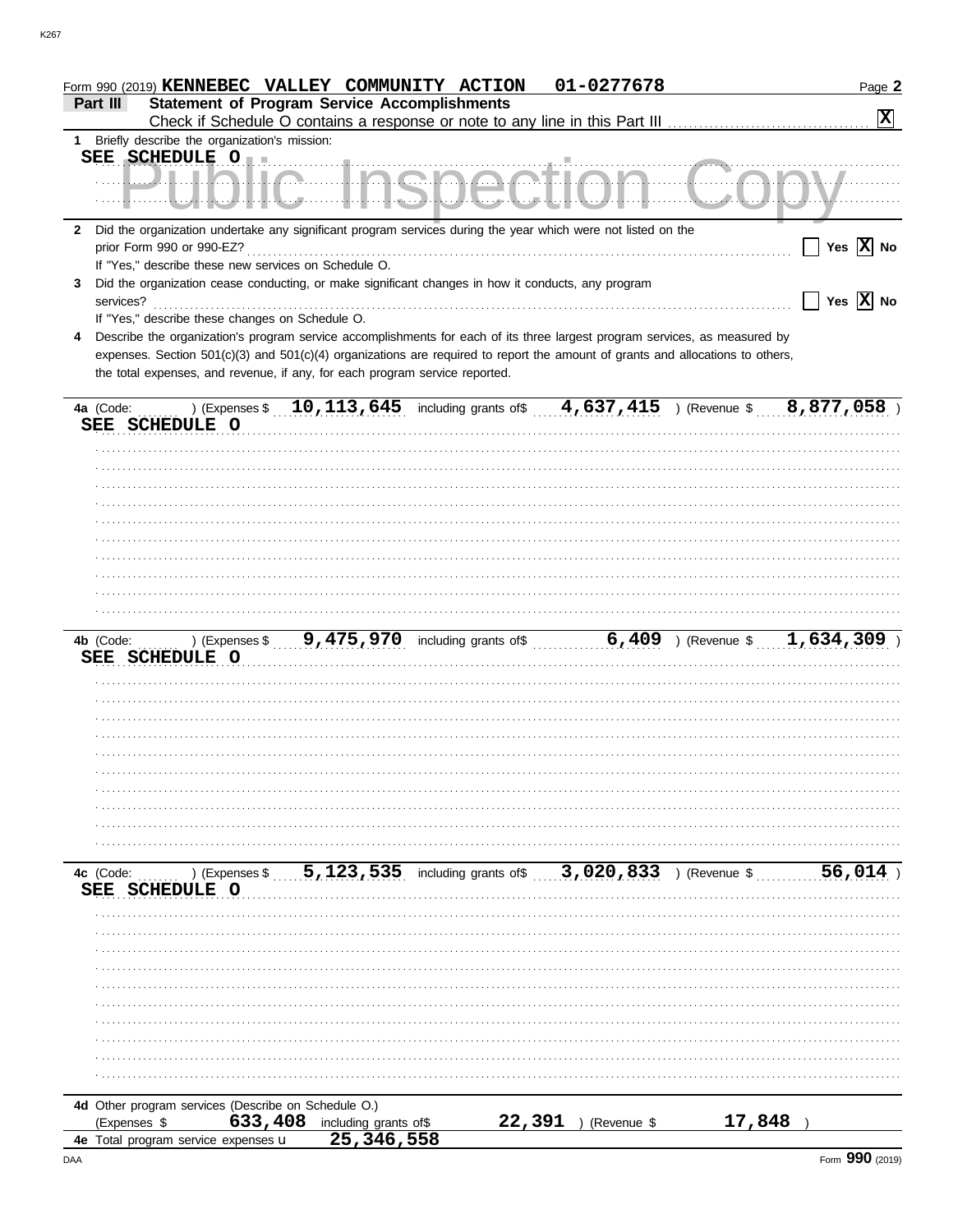# **Part IV Checklist of Required Schedules Form 990 (2019) KENNEBEC VALLEY COMMUNITY ACTION 01-0277678** Page 3

|     |                                                                                                                                                                                                                             |                 | Yes <sub>1</sub> | No          |
|-----|-----------------------------------------------------------------------------------------------------------------------------------------------------------------------------------------------------------------------------|-----------------|------------------|-------------|
|     | Is the organization described in section $501(c)(3)$ or $4947(a)(1)$ (other than a private foundation)? If "Yes,"                                                                                                           |                 |                  |             |
|     | complete Schedule A                                                                                                                                                                                                         | 1               | $\mathbf x$      |             |
| 2   | Is the organization required to complete Schedule B, Schedule of Contributors (see instructions)?                                                                                                                           | $\overline{2}$  |                  | $\mathbf x$ |
| 3   | Did the organization engage in direct or indirect political campaign activities on behalf of or in opposition to                                                                                                            |                 |                  |             |
|     | candidates for public office? If "Yes," complete Schedule C, Part I                                                                                                                                                         | 3 <sub>l</sub>  |                  | X           |
| 4   | Section 501(c)(3) organizations. Did the organization engage in lobbying activities, or have a section 501(h)                                                                                                               |                 |                  |             |
|     | election in effect during the tax year? If "Yes," complete Schedule C, Part II                                                                                                                                              | 4               |                  | X           |
| 5   | Is the organization a section $501(c)(4)$ , $501(c)(5)$ , or $501(c)(6)$ organization that receives membership dues,                                                                                                        |                 |                  |             |
|     | assessments, or similar amounts as defined in Revenue Procedure 98-19? If "Yes," complete Schedule C, Part III                                                                                                              | 5               |                  | X           |
| 6   | Did the organization maintain any donor advised funds or any similar funds or accounts for which donors                                                                                                                     |                 |                  |             |
|     | have the right to provide advice on the distribution or investment of amounts in such funds or accounts? If                                                                                                                 |                 |                  | X           |
|     | "Yes," complete Schedule D, Part I                                                                                                                                                                                          | 6               |                  |             |
| 7   | Did the organization receive or hold a conservation easement, including easements to preserve open space,                                                                                                                   | 7               |                  | X           |
| 8   | the environment, historic land areas, or historic structures? If "Yes," complete Schedule D, Part II<br>Did the organization maintain collections of works of art, historical treasures, or other similar assets? If "Yes," |                 |                  |             |
|     | complete Schedule D, Part III                                                                                                                                                                                               | 8               |                  | X           |
| 9   | Did the organization report an amount in Part X, line 21, for escrow or custodial account liability, serve as a                                                                                                             |                 |                  |             |
|     | custodian for amounts not listed in Part X; or provide credit counseling, debt management, credit repair, or                                                                                                                |                 |                  |             |
|     | debt negotiation services? If "Yes," complete Schedule D, Part IV                                                                                                                                                           | 9               |                  | X           |
| 10  | Did the organization, directly or through a related organization, hold assets in donor-restricted endowments                                                                                                                |                 |                  |             |
|     | or in quasi endowments? If "Yes," complete Schedule D, Part V                                                                                                                                                               | 10              |                  | X           |
| 11  | If the organization's answer to any of the following questions is "Yes," then complete Schedule D, Parts VI,                                                                                                                |                 |                  |             |
|     | VII, VIII, IX, or X as applicable.                                                                                                                                                                                          |                 |                  |             |
|     | Did the organization report an amount for land, buildings, and equipment in Part X, line 10? If "Yes,"                                                                                                                      |                 |                  |             |
|     | complete Schedule D, Part VI                                                                                                                                                                                                | 11a             | X                |             |
| b   | Did the organization report an amount for investments—other securities in Part X, line 12, that is 5% or more                                                                                                               |                 |                  |             |
|     | of its total assets reported in Part X, line 16? If "Yes," complete Schedule D, Part VII                                                                                                                                    | 11b             |                  | X           |
|     | Did the organization report an amount for investments—program related in Part X, line 13, that is 5% or more                                                                                                                |                 |                  |             |
|     | of its total assets reported in Part X, line 16? If "Yes," complete Schedule D, Part VIII                                                                                                                                   | 11c             |                  | X           |
| d   | Did the organization report an amount for other assets in Part X, line 15, that is 5% or more of its total assets                                                                                                           |                 |                  |             |
|     | reported in Part X, line 16? If "Yes," complete Schedule D, Part IX                                                                                                                                                         | 11d             | $\mathbf x$      |             |
|     | Did the organization report an amount for other liabilities in Part X, line 25? If "Yes," complete Schedule D, Part X                                                                                                       | 11e             | $\mathbf x$      |             |
| f   | Did the organization's separate or consolidated financial statements for the tax year include a footnote that addresses                                                                                                     |                 |                  |             |
|     | the organization's liability for uncertain tax positions under FIN 48 (ASC 740)? If "Yes," complete Schedule D, Part X                                                                                                      | 11f             | X                |             |
|     | 12a Did the organization obtain separate, independent audited financial statements for the tax year? If "Yes," complete                                                                                                     |                 |                  |             |
|     | Schedule D, Parts XI and XII                                                                                                                                                                                                | 12a             | X                |             |
|     | <b>b</b> Was the organization included in consolidated, independent audited financial statements for the tax year? If                                                                                                       |                 |                  |             |
|     | "Yes," and if the organization answered "No" to line 12a, then completing Schedule D, Parts XI and XII is optional                                                                                                          | 12 <sub>b</sub> |                  | <u>x</u>    |
| 13  |                                                                                                                                                                                                                             | 13              |                  | X           |
| 14a | Did the organization maintain an office, employees, or agents outside of the United States?                                                                                                                                 | 14a             |                  | X           |
| b   | Did the organization have aggregate revenues or expenses of more than \$10,000 from grantmaking,                                                                                                                            |                 |                  |             |
|     | fundraising, business, investment, and program service activities outside the United States, or aggregate                                                                                                                   |                 |                  |             |
|     |                                                                                                                                                                                                                             | 14b             |                  | X           |
| 15  | Did the organization report on Part IX, column (A), line 3, more than \$5,000 of grants or other assistance to or<br>for any foreign organization? If "Yes," complete Schedule F, Parts II and IV                           |                 |                  | X           |
| 16  | Did the organization report on Part IX, column (A), line 3, more than \$5,000 of aggregate grants or other                                                                                                                  | 15              |                  |             |
|     |                                                                                                                                                                                                                             | 16              |                  | X           |
| 17  | Did the organization report a total of more than \$15,000 of expenses for professional fundraising services on                                                                                                              |                 |                  |             |
|     |                                                                                                                                                                                                                             | 17              |                  | X           |
| 18  | Did the organization report more than \$15,000 total of fundraising event gross income and contributions on                                                                                                                 |                 |                  |             |
|     |                                                                                                                                                                                                                             | 18              |                  | X.          |
| 19  | Did the organization report more than \$15,000 of gross income from gaming activities on Part VIII, line 9a?                                                                                                                |                 |                  |             |
|     |                                                                                                                                                                                                                             | 19              |                  | <u>x</u>    |
| 20a | Did the organization operate one or more hospital facilities? If "Yes," complete Schedule H                                                                                                                                 | 20a             |                  | х           |
| b   |                                                                                                                                                                                                                             | 20 <sub>b</sub> |                  |             |
| 21  | Did the organization report more than \$5,000 of grants or other assistance to any domestic organization or                                                                                                                 |                 |                  |             |
|     |                                                                                                                                                                                                                             | 21              |                  | X           |

DAA Form **990** (2019)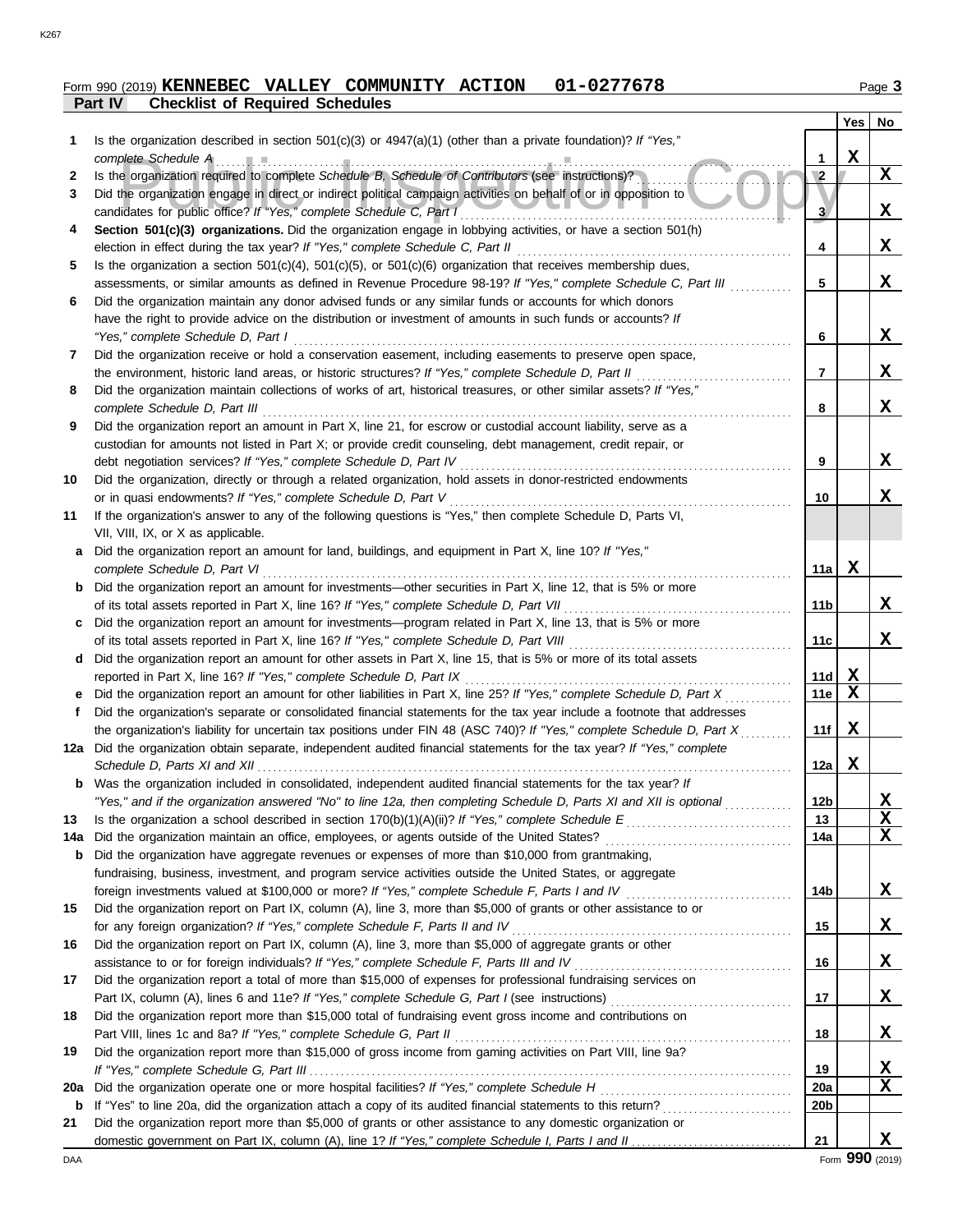### **Form 990 (2019) KENNEBEC VALLEY COMMUNITY ACTION 01-0277678** Page 4 **Part IV Checklist of Required Schedules** *(continued)*

|     |                                                                                                                                                                                             |                 | Yes         |             |
|-----|---------------------------------------------------------------------------------------------------------------------------------------------------------------------------------------------|-----------------|-------------|-------------|
| 22  | Did the organization report more than \$5,000 of grants or other assistance to or for domestic individuals on                                                                               |                 |             | No          |
|     |                                                                                                                                                                                             | 22              | $\mathbf X$ |             |
| 23  | Did the organization answer "Yes" to Part VII, Section A, line 3, 4, or 5 about compensation of the                                                                                         |                 |             |             |
|     | organization's current and former officers, directors, trustees, key employees, and highest compensated                                                                                     |                 |             |             |
|     | employees? If "Yes," complete Schedule J                                                                                                                                                    | 23              |             | X           |
| 24a | Did the organization have a tax-exempt bond issue with an outstanding principal amount of more than                                                                                         |                 |             |             |
|     | \$100,000 as of the last day of the year, that was issued after December 31, 2002? If "Yes," answer lines 24b                                                                               |                 |             |             |
|     |                                                                                                                                                                                             | 24a             |             | X           |
| b   | Did the organization invest any proceeds of tax-exempt bonds beyond a temporary period exception?                                                                                           | 24b             |             |             |
| C   | Did the organization maintain an escrow account other than a refunding escrow at any time during the year                                                                                   |                 |             |             |
|     | to defease any tax-exempt bonds?                                                                                                                                                            | 24c             |             |             |
|     | d Did the organization act as an "on behalf of" issuer for bonds outstanding at any time during the year?                                                                                   | 24d             |             |             |
|     | 25a Section 501(c)(3), 501(c)(4), and 501(c)(29) organizations. Did the organization engage in an excess benefit                                                                            |                 |             |             |
|     | transaction with a disqualified person during the year? If "Yes," complete Schedule L, Part I                                                                                               | 25a             |             | X           |
|     | <b>b</b> Is the organization aware that it engaged in an excess benefit transaction with a disqualified person in a prior                                                                   |                 |             |             |
|     | year, and that the transaction has not been reported on any of the organization's prior Forms 990 or 990-EZ?                                                                                |                 |             | X           |
| 26  | If "Yes," complete Schedule L, Part I<br>Did the organization report any amount on Part X, line 5 or 22, for receivables from or payables to any current                                    | 25b             |             |             |
|     | or former officer, director, trustee, key employee, creator or founder, substantial contributor, or 35%                                                                                     |                 |             |             |
|     | controlled entity or family member of any of these persons? If "Yes," complete Schedule L, Part II                                                                                          | 26              |             | X           |
| 27  | Did the organization provide a grant or other assistance to any current or former officer, director, trustee, key                                                                           |                 |             |             |
|     | employee, creator or founder, substantial contributor or employee thereof, a grant selection committee                                                                                      |                 |             |             |
|     | member, or to a 35% controlled entity (including an employee thereof) or family member of any of these                                                                                      |                 |             |             |
|     | persons? If "Yes," complete Schedule L, Part III                                                                                                                                            | 27              |             | X           |
| 28  | Was the organization a party to a business transaction with one of the following parties (see Schedule L, Part                                                                              |                 |             |             |
|     | IV instructions, for applicable filing thresholds, conditions, and exceptions):                                                                                                             |                 |             |             |
|     | a A current or former officer, director, trustee, key employee, creator or founder, or substantial contributor? If                                                                          |                 |             |             |
|     | "Yes," complete Schedule L, Part IV                                                                                                                                                         | 28a             |             | X           |
|     |                                                                                                                                                                                             | 28b             |             | X           |
| c   | A 35% controlled entity of one or more individuals and/or organizations described in lines 28a or 28b? If                                                                                   |                 |             |             |
|     |                                                                                                                                                                                             | 28c             |             | X           |
| 29  |                                                                                                                                                                                             | 29              |             | $\mathbf X$ |
| 30  | Did the organization receive contributions of art, historical treasures, or other similar assets, or qualified                                                                              |                 |             |             |
|     |                                                                                                                                                                                             | 30              |             | X           |
| 31  | Did the organization liquidate, terminate, or dissolve and cease operations? If "Yes," complete Schedule N, Part I                                                                          | 31              |             | $\mathbf X$ |
| 32  | Did the organization sell, exchange, dispose of, or transfer more than 25% of its net assets? If "Yes,"                                                                                     |                 |             |             |
|     | complete Schedule N, Part II                                                                                                                                                                | 32              |             | X           |
| 33  | Did the organization own 100% of an entity disregarded as separate from the organization under Regulations                                                                                  |                 |             |             |
| 34  | sections 301.7701-2 and 301.7701-3? If "Yes," complete Schedule R, Part I<br>Was the organization related to any tax-exempt or taxable entity? If "Yes," complete Schedule R, Part II, III, | 33              | X           |             |
|     | or IV, and Part V, line 1                                                                                                                                                                   | 34              | X           |             |
| 35a |                                                                                                                                                                                             | 35a             |             | X           |
| b   | If "Yes" to line 35a, did the organization receive any payment from or engage in any transaction with a                                                                                     |                 |             |             |
|     |                                                                                                                                                                                             | 35 <sub>b</sub> |             |             |
| 36  | Section 501(c)(3) organizations. Did the organization make any transfers to an exempt non-charitable                                                                                        |                 |             |             |
|     | related organization? If "Yes," complete Schedule R, Part V, line 2                                                                                                                         | 36              |             | X           |
| 37  | Did the organization conduct more than 5% of its activities through an entity that is not a related organization                                                                            |                 |             |             |
|     | and that is treated as a partnership for federal income tax purposes? If "Yes," complete Schedule R, Part VI                                                                                | 37              |             | X           |
| 38  | Did the organization complete Schedule O and provide explanations in Schedule O for Part VI, lines 11b and                                                                                  |                 |             |             |
|     | 19? Note: All Form 990 filers are required to complete Schedule O.                                                                                                                          | 38              | $\mathbf X$ |             |
|     | Statements Regarding Other IRS Filings and Tax Compliance<br>Part V                                                                                                                         |                 |             |             |
|     | Check if Schedule O contains a response or note to any line in this Part V                                                                                                                  |                 |             |             |
|     |                                                                                                                                                                                             |                 | Yes         | No          |
| 1a  | 53<br>Enter the number reported in Box 3 of Form 1096. Enter -0- if not applicable<br>1a<br>.                                                                                               |                 |             |             |
| b   | $\mathbf 0$<br>1 <sub>b</sub><br>Enter the number of Forms W-2G included in line 1a. Enter -0- if not applicable <i>manument</i>                                                            |                 |             |             |
| c   | Did the organization comply with backup withholding rules for reportable payments to vendors and                                                                                            |                 |             |             |
|     |                                                                                                                                                                                             | 1c              |             |             |

K267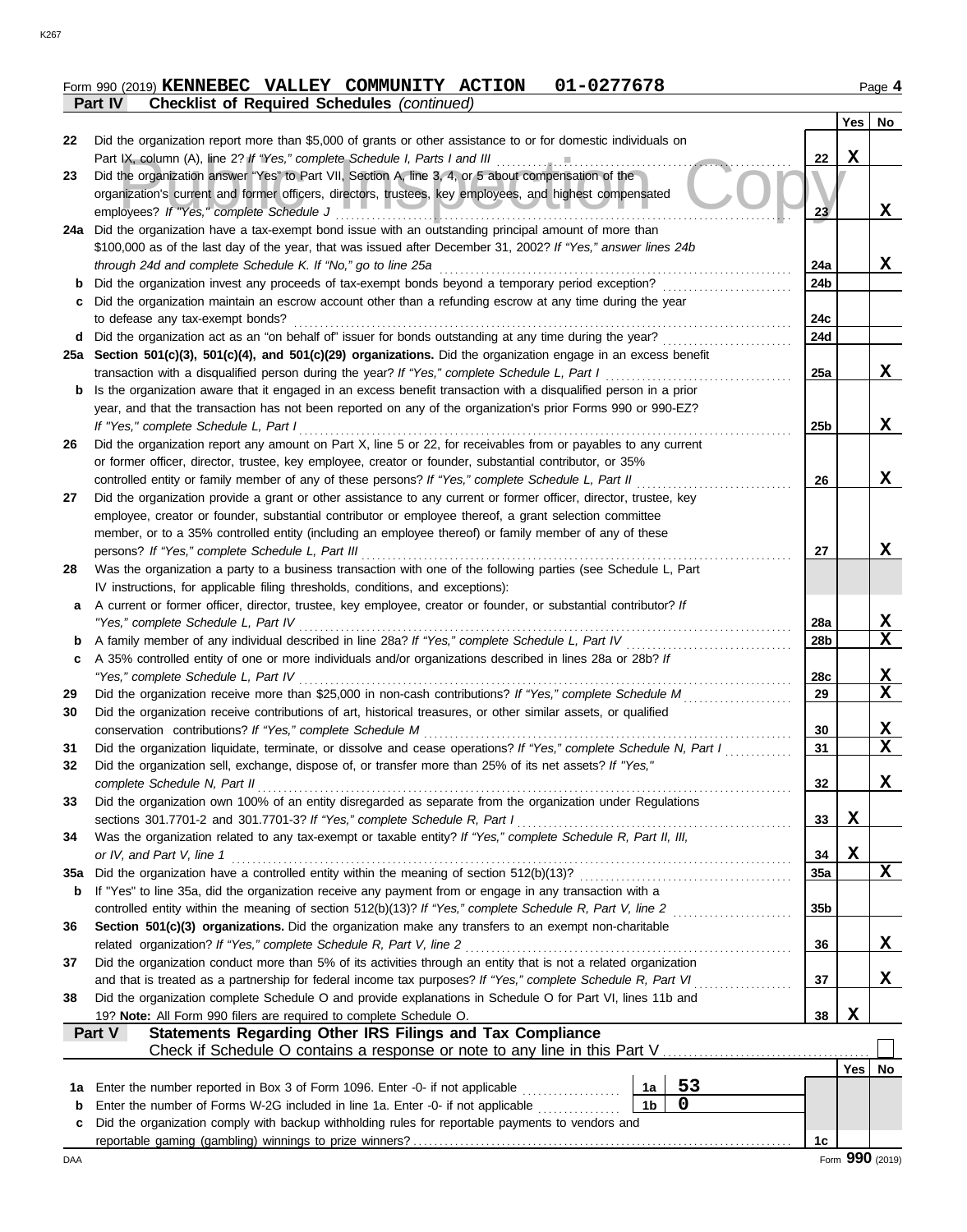|        |  |  | Form 990 (2019) KENNEBEC VALLEY COMMUNITY ACTION 01-0277678                  | Page ${\bf 5}$ |
|--------|--|--|------------------------------------------------------------------------------|----------------|
| Part V |  |  | <b>Statements Regarding Other IRS Filings and Tax Compliance (continued)</b> |                |

|     |                                                                                                                                        |                 |                |                 | Yes | No          |
|-----|----------------------------------------------------------------------------------------------------------------------------------------|-----------------|----------------|-----------------|-----|-------------|
|     | 2a Enter the number of employees reported on Form W-3, Transmittal of Wage and Tax                                                     |                 |                |                 |     |             |
|     | Statements, filed for the calendar year ending with or within the year covered by this return                                          | 2a              | 370            |                 |     |             |
| b   | If at least one is reported on line 2a, did the organization file all required federal employment tax returns?                         |                 | $\blacksquare$ | 2 <sub>b</sub>  | X   |             |
|     | Note: If the sum of lines 1a and 2a is greater than 250, you may be required to e-file (see instructions)                              |                 |                |                 |     |             |
| За  | Did the organization have unrelated business gross income of \$1,000 or more during the year?                                          |                 |                | 3a              |     | X           |
| b   |                                                                                                                                        |                 |                | 3 <sub>b</sub>  |     |             |
| 4a  | At any time during the calendar year, did the organization have an interest in, or a signature or other authority over,                |                 |                |                 |     |             |
|     | a financial account in a foreign country (such as a bank account, securities account, or other financial account)?                     |                 |                | 4a              |     | X           |
|     | <b>b</b> If "Yes," enter the name of the foreign country <b>u</b> [[11] content to the set of the name of the foreign country <b>u</b> |                 |                |                 |     |             |
|     | See instructions for filing requirements for FinCEN Form 114, Report of Foreign Bank and Financial Accounts (FBAR).                    |                 |                |                 |     |             |
| 5а  |                                                                                                                                        |                 |                | 5a              |     | $\mathbf x$ |
| b   |                                                                                                                                        |                 |                | 5 <sub>b</sub>  |     | X           |
| c   | If "Yes" to line 5a or 5b, did the organization file Form 8886-T?                                                                      |                 |                | 5c              |     |             |
| 6a  | Does the organization have annual gross receipts that are normally greater than \$100,000, and did the                                 |                 |                |                 |     |             |
|     |                                                                                                                                        |                 |                | 6a              |     | X           |
| b   | If "Yes," did the organization include with every solicitation an express statement that such contributions or                         |                 |                |                 |     |             |
|     | gifts were not tax deductible?                                                                                                         |                 |                | 6b              |     |             |
| 7   | Organizations that may receive deductible contributions under section 170(c).                                                          |                 |                |                 |     |             |
| a   | Did the organization receive a payment in excess of \$75 made partly as a contribution and partly for goods                            |                 |                |                 |     |             |
|     | and services provided to the payor?                                                                                                    |                 |                | 7a              |     | X           |
|     |                                                                                                                                        |                 |                | 7b              |     |             |
| c   | Did the organization sell, exchange, or otherwise dispose of tangible personal property for which it was                               |                 |                |                 |     |             |
|     | required to file Form 8282?                                                                                                            |                 |                | 7c              |     | X           |
| d   | If "Yes," indicate the number of Forms 8282 filed during the year<br>[[[[[[[[[[[[[[]]]]]]                                              | 7d              |                |                 |     |             |
| е   |                                                                                                                                        |                 |                | 7е              |     | Х           |
| Ť.  | Did the organization, during the year, pay premiums, directly or indirectly, on a personal benefit contract?                           |                 |                | 7f              |     | X           |
| g   | If the organization received a contribution of qualified intellectual property, did the organization file Form 8899 as required?       |                 |                | 7g              |     | X           |
| h   | If the organization received a contribution of cars, boats, airplanes, or other vehicles, did the organization file a Form 1098-C?     |                 |                | 7h              |     | $\mathbf X$ |
| 8   | Sponsoring organizations maintaining donor advised funds. Did a donor advised fund maintained by the                                   |                 |                |                 |     |             |
|     |                                                                                                                                        |                 |                | 8               |     |             |
| 9   | Sponsoring organizations maintaining donor advised funds.                                                                              |                 |                |                 |     |             |
| a   | Did the sponsoring organization make any taxable distributions under section 4966?                                                     |                 |                | 9a              |     |             |
| b   |                                                                                                                                        |                 |                | 9b              |     |             |
| 10  | Section 501(c)(7) organizations. Enter:                                                                                                |                 |                |                 |     |             |
| a   | Initiation fees and capital contributions included on Part VIII, line 12                                                               | 10a             |                |                 |     |             |
| b   | Gross receipts, included on Form 990, Part VIII, line 12, for public use of club facilities                                            | 10 <sub>b</sub> |                |                 |     |             |
| 11  | Section 501(c)(12) organizations. Enter:                                                                                               |                 |                |                 |     |             |
| a   | Gross income from members or shareholders                                                                                              | 11a             |                |                 |     |             |
| b   | Gross income from other sources (Do not net amounts due or paid to other sources                                                       |                 |                |                 |     |             |
|     | against amounts due or received from them.)                                                                                            | 11 <sub>b</sub> |                |                 |     |             |
| 12a | Section 4947(a)(1) non-exempt charitable trusts. Is the organization filing Form 990 in lieu of Form 1041?                             |                 | .              | 12a             |     |             |
| b   | If "Yes," enter the amount of tax-exempt interest received or accrued during the year                                                  | 12b             |                |                 |     |             |
| 13  | Section 501(c)(29) qualified nonprofit health insurance issuers.                                                                       |                 |                |                 |     |             |
| a   | Is the organization licensed to issue qualified health plans in more than one state?                                                   |                 |                | 13a             |     |             |
|     | Note: See the instructions for additional information the organization must report on Schedule O.                                      |                 |                |                 |     |             |
| b   | Enter the amount of reserves the organization is required to maintain by the states in which                                           |                 |                |                 |     |             |
|     |                                                                                                                                        | 13 <sub>b</sub> |                |                 |     |             |
| c   | Enter the amount of reserves on hand                                                                                                   | 13 <sub>c</sub> |                |                 |     |             |
| 14a |                                                                                                                                        |                 |                | 14a             |     | X           |
| b   |                                                                                                                                        |                 |                | 14 <sub>b</sub> |     |             |
| 15  | Is the organization subject to the section 4960 tax on payment(s) of more than \$1,000,000 in remuneration or                          |                 |                |                 |     |             |
|     | excess parachute payment(s) during the year?                                                                                           |                 |                | 15              |     | x           |
|     | If "Yes," see instructions and file Form 4720, Schedule N.                                                                             |                 |                |                 |     |             |
| 16  | Is the organization an educational institution subject to the section 4968 excise tax on net investment income?                        |                 |                | 16              |     | X           |
|     | If "Yes," complete Form 4720, Schedule O.                                                                                              |                 |                |                 |     |             |

Form **990** (2019)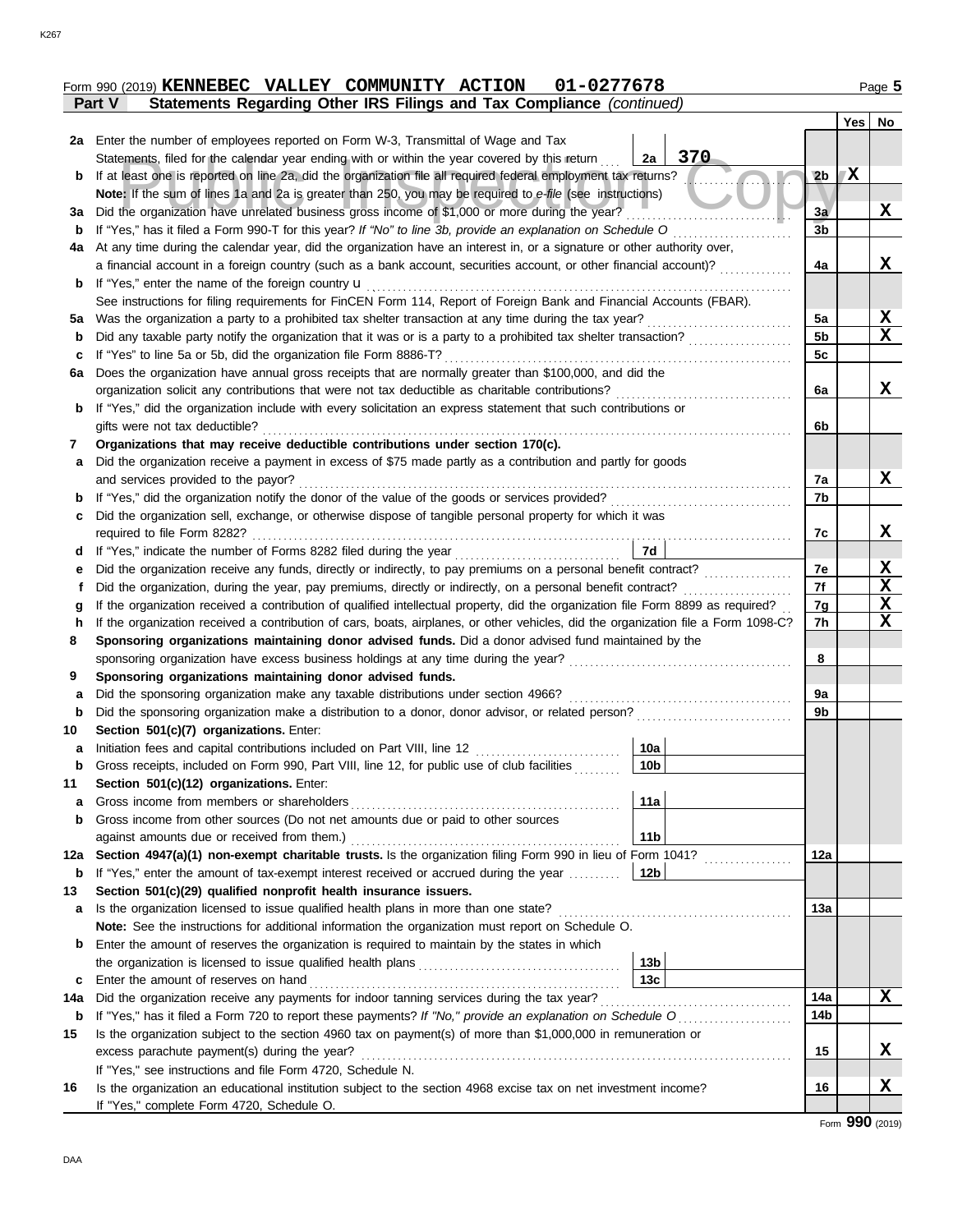# **Form 990 (2019) KENNEBEC VALLEY COMMUNITY ACTION 01-0277678** Page 6

**Part VI Governance, Management, and Disclosure** *For each "Yes" response to lines 2 through 7b below, and for a "No" response to line 8a, 8b, or 10b below, describe the circumstances, processes, or changes on Schedule O. See instructions.* Check if Schedule O contains a response or note to any line in this Part VI **X**

|     | Section A. Governing Body and Management                                                                                                                                                                                    |                         |             |              |
|-----|-----------------------------------------------------------------------------------------------------------------------------------------------------------------------------------------------------------------------------|-------------------------|-------------|--------------|
|     |                                                                                                                                                                                                                             |                         | Yes         | No           |
|     | 14<br>1a Enter the number of voting members of the governing body at the end of the tax year<br>1a                                                                                                                          |                         |             |              |
|     | If there are material differences in voting rights among members of the governing body, or                                                                                                                                  |                         |             |              |
|     | if the governing body delegated broad authority to an executive committee or similar                                                                                                                                        |                         |             |              |
|     | committee, explain on Schedule O.                                                                                                                                                                                           |                         |             |              |
| b   | 14<br>Enter the number of voting members included on line 1a, above, who are independent<br>1b                                                                                                                              |                         |             |              |
| 2   | Did any officer, director, trustee, or key employee have a family relationship or a business relationship with                                                                                                              |                         |             |              |
|     | any other officer, director, trustee, or key employee?                                                                                                                                                                      | $\mathbf{2}$            |             | X            |
|     |                                                                                                                                                                                                                             |                         |             |              |
| 3   | Did the organization delegate control over management duties customarily performed by or under the direct                                                                                                                   | 3                       |             | x            |
|     | supervision of officers, directors, trustees, or key employees to a management company or other person?<br>Did the organization make any significant changes to its governing documents since the prior Form 990 was filed? | $\overline{\mathbf{4}}$ |             | $\mathbf x$  |
| 4   |                                                                                                                                                                                                                             | 5                       |             | $\mathbf x$  |
| 5   | Did the organization become aware during the year of a significant diversion of the organization's assets?                                                                                                                  | 6                       |             | $\mathbf{x}$ |
| 6   | Did the organization have members or stockholders?                                                                                                                                                                          |                         |             |              |
| 7a  | Did the organization have members, stockholders, or other persons who had the power to elect or appoint                                                                                                                     |                         |             |              |
|     | one or more members of the governing body?                                                                                                                                                                                  | 7a                      |             | X            |
| b   | Are any governance decisions of the organization reserved to (or subject to approval by) members,                                                                                                                           |                         |             |              |
|     | stockholders, or persons other than the governing body?                                                                                                                                                                     | 7b                      |             | x            |
| 8   | Did the organization contemporaneously document the meetings held or written actions undertaken during the year by the following:                                                                                           |                         |             |              |
| a   | The governing body?                                                                                                                                                                                                         | 8a                      | X           |              |
| b   | Each committee with authority to act on behalf of the governing body?                                                                                                                                                       | 8b                      | $\mathbf x$ |              |
| 9   | Is there any officer, director, trustee, or key employee listed in Part VII, Section A, who cannot be reached at                                                                                                            |                         |             |              |
|     |                                                                                                                                                                                                                             | 9                       |             | X            |
|     | Section B. Policies (This Section B requests information about policies not required by the Internal Revenue Code.)                                                                                                         |                         |             |              |
|     |                                                                                                                                                                                                                             |                         | Yes   No    |              |
|     |                                                                                                                                                                                                                             | 10a                     |             | X            |
|     | <b>b</b> If "Yes," did the organization have written policies and procedures governing the activities of such chapters,                                                                                                     |                         |             |              |
|     | affiliates, and branches to ensure their operations are consistent with the organization's exempt purposes?                                                                                                                 | 10 <sub>b</sub>         |             |              |
|     | 11a Has the organization provided a complete copy of this Form 990 to all members of its governing body before filing the form?                                                                                             | 11a                     | $\mathbf x$ |              |
| b   | Describe in Schedule O the process, if any, used by the organization to review this Form 990.                                                                                                                               |                         |             |              |
| 12a |                                                                                                                                                                                                                             | 12a                     | X           |              |
| b   | Were officers, directors, or trustees, and key employees required to disclose annually interests that could give rise to conflicts?                                                                                         | 12 <sub>b</sub>         | X           |              |
| c   | Did the organization regularly and consistently monitor and enforce compliance with the policy? If "Yes,"                                                                                                                   |                         |             |              |
|     | describe in Schedule O how this was done                                                                                                                                                                                    | 12c                     | X           |              |
| 13  | Did the organization have a written whistleblower policy?                                                                                                                                                                   | 13                      | X           |              |
| 14  | Did the organization have a written document retention and destruction policy?                                                                                                                                              | 14                      | $\mathbf x$ |              |
| 15  | Did the process for determining compensation of the following persons include a review and approval by                                                                                                                      |                         |             |              |
|     | independent persons, comparability data, and contemporaneous substantiation of the deliberation and decision?                                                                                                               |                         |             |              |
|     |                                                                                                                                                                                                                             | 15a                     | X           |              |
| b   | Other officers or key employees of the organization                                                                                                                                                                         | 15 <sub>b</sub>         | $\mathbf x$ |              |
|     | If "Yes" to line 15a or 15b, describe the process in Schedule O (see instructions).                                                                                                                                         |                         |             |              |
|     | 16a Did the organization invest in, contribute assets to, or participate in a joint venture or similar arrangement                                                                                                          |                         |             |              |
|     | with a taxable entity during the year?                                                                                                                                                                                      | 16a                     |             | X            |
|     | <b>b</b> If "Yes," did the organization follow a written policy or procedure requiring the organization to evaluate its                                                                                                     |                         |             |              |
|     | participation in joint venture arrangements under applicable federal tax law, and take steps to safeguard the                                                                                                               |                         |             |              |
|     |                                                                                                                                                                                                                             | 16b                     |             |              |
|     | <b>Section C. Disclosure</b>                                                                                                                                                                                                |                         |             |              |
| 17  | List the states with which a copy of this Form 990 is required to be filed $\mathbf u$ NONE                                                                                                                                 |                         |             |              |
| 18  | Section 6104 requires an organization to make its Forms 1023 (1024 or 1024-A, if applicable), 990, and 990-T (Section 501(c)                                                                                                |                         |             |              |
|     | (3)s only) available for public inspection. Indicate how you made these available. Check all that apply.                                                                                                                    |                         |             |              |
|     | Own website $ \mathbf{X} $ Another's website $ \mathbf{X} $ Upon request<br>$ \mathbf{X} $ Other (explain on Schedule O)                                                                                                    |                         |             |              |
| 19  | Describe on Schedule O whether (and if so, how) the organization made its governing documents, conflict of interest policy, and                                                                                             |                         |             |              |

financial statements available to the public during the tax year.

|  | 20 State the name, address, and telephone number of the person who possesses the organization's books and records u |  |  |  |  |  |  |  |  |
|--|---------------------------------------------------------------------------------------------------------------------|--|--|--|--|--|--|--|--|
|--|---------------------------------------------------------------------------------------------------------------------|--|--|--|--|--|--|--|--|

K267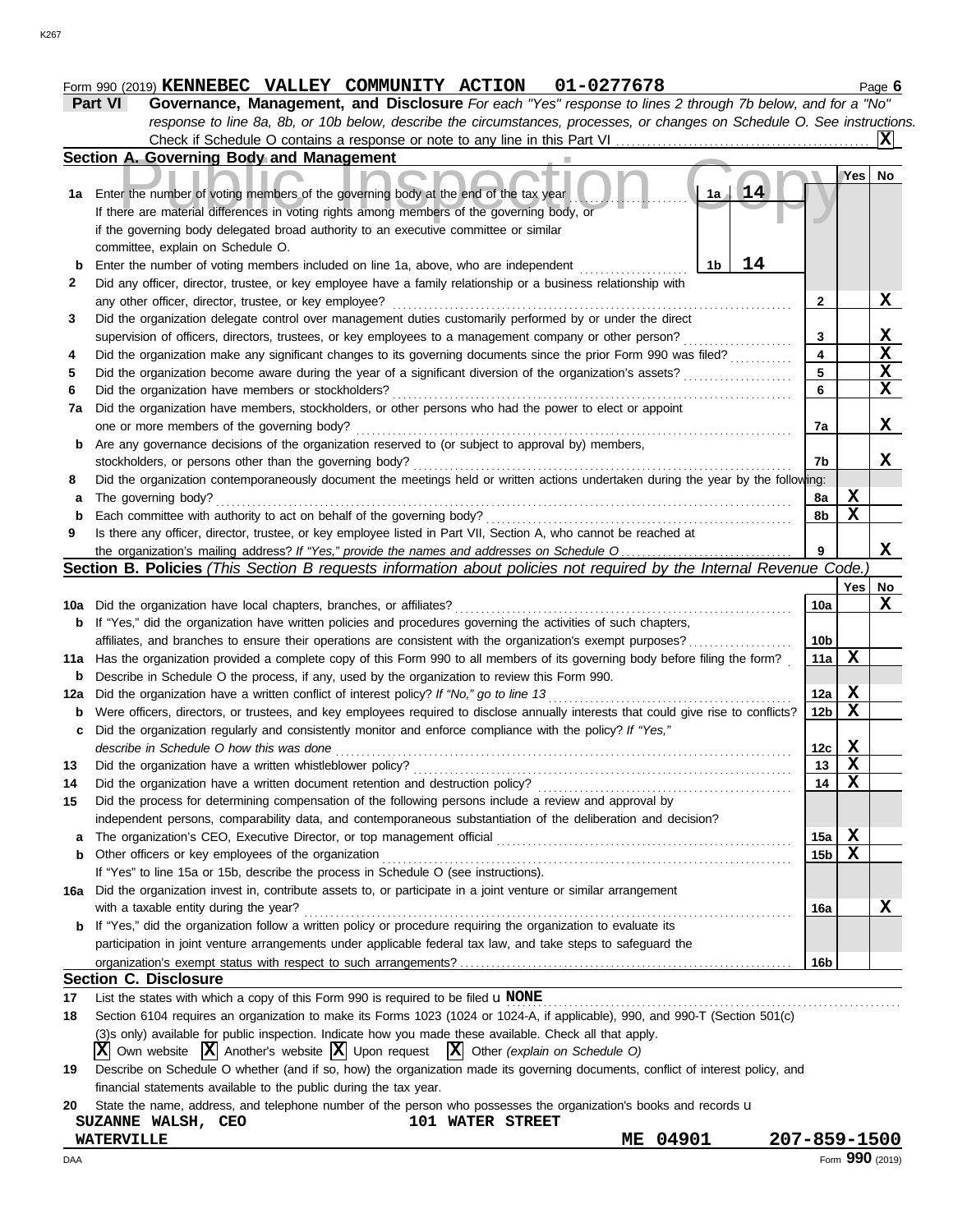### **Form 990 (2019) KENNEBEC VALLEY COMMUNITY ACTION 01-0277678** Page 7

**Independent Contractors Part VII Compensation of Officers, Directors, Trustees, Key Employees, Highest Compensated Employees, and**

| Check if Schedule O contains a response or note to any line in this Part VII                                                                                  |  |
|---------------------------------------------------------------------------------------------------------------------------------------------------------------|--|
| Section A.<br><b>Officers, Directors, Trustees, Key Employees, and Highest Compensated Employees</b>                                                          |  |
| 1a Complete this table for all persons required to be listed. Report compensation for the calendar year ending with or within the<br>organization's tax year. |  |
| • List all of the organization's current officers, directors, trustees (whether individuals or organizations), regardless of amount of                        |  |
| compensation. Enter $-0$ - in columns $(D)$ $(F)$ and $(F)$ if no compensation was paid                                                                       |  |

**•** List all of the organization's **current** officers, directors, trustees (whether indi compensation. Enter -0- in columns (D), (E), and (F) if no compensation was paid.

● List all of the organization's **current** key employees, if any. See instructions for definition of "key employee."

who received reportable compensation (Box 5 of Form W-2 and/or Box 7 of Form 1099-MISC) of more than \$100,000 from the organization and any related organizations. ■ List the organization's five **current** highest compensated employees (other than an officer, director, trustee, or key employee)<br>
a received reportable compensation (Box 5 of Form W-2 and/or Box 7 of Form 1099-MISC) of

■ List all of the organization's **former** officers, key employees, and highest compensated employees who received more than<br>00,000 of reportable compensation from the organization and any related organizations \$100,000 of reportable compensation from the organization and any related organizations.

■ List all of the organization's **former directors or trustees** that received, in the capacity as a former director or trustee of the<br>enization, more than \$10,000 of reportable compensation from the organization and any r organization, more than \$10,000 of reportable compensation from the organization and any related organizations. See instructions for the order in which to list the persons above.

Check this box if neither the organization nor any related organization compensated any current officer, director, or trustee.

| (A)<br>Name and title                                   | (B)<br>Average<br>hours<br>per week<br>(list any<br>hours for | (C)<br>Position<br>(do not check more than one<br>box, unless person is both an<br>officer and a director/trustee) |                      |             |                 |                                 |        | (D)<br>Reportable<br>compensation<br>from the<br>organization<br>(W-2/1099-MISC) | (E)<br>Reportable<br>compensation<br>from related<br>organizations<br>(W-2/1099-MISC) | (F)<br>Estimated amount<br>of other<br>compensation<br>from the<br>organization and |
|---------------------------------------------------------|---------------------------------------------------------------|--------------------------------------------------------------------------------------------------------------------|----------------------|-------------|-----------------|---------------------------------|--------|----------------------------------------------------------------------------------|---------------------------------------------------------------------------------------|-------------------------------------------------------------------------------------|
|                                                         | related<br>organizations<br>below<br>dotted line)             | Individual trustee<br>or director                                                                                  | nstitutional trustee | Officer     | Key<br>employee | Highest compensated<br>employee | Former |                                                                                  |                                                                                       | related organizations                                                               |
| (1) SUZANNE WALSH                                       |                                                               |                                                                                                                    |                      |             |                 |                                 |        |                                                                                  |                                                                                       |                                                                                     |
| <b>CEO</b>                                              | 40.00<br>0.00                                                 |                                                                                                                    |                      | $\mathbf x$ |                 |                                 |        | 125,018                                                                          | $\mathbf 0$                                                                           | 19,462                                                                              |
| (2) TRACYE FORTIN                                       |                                                               |                                                                                                                    |                      |             |                 |                                 |        |                                                                                  |                                                                                       |                                                                                     |
|                                                         | 40.00                                                         |                                                                                                                    |                      |             |                 |                                 |        |                                                                                  |                                                                                       |                                                                                     |
| COO - CFS                                               | 0.00                                                          |                                                                                                                    |                      | $\mathbf x$ |                 |                                 |        | 110,433                                                                          | $\mathbf 0$                                                                           | 14,255                                                                              |
| (3) CATHLEEN<br><b>KERSHNER</b>                         |                                                               |                                                                                                                    |                      |             |                 |                                 |        |                                                                                  |                                                                                       |                                                                                     |
| CAO                                                     | 40.00<br>0.00                                                 |                                                                                                                    |                      | X           |                 |                                 |        | 108,319                                                                          | 0                                                                                     | 13,062                                                                              |
| (4) PATRICIA<br><b>WALKER</b>                           |                                                               |                                                                                                                    |                      |             |                 |                                 |        |                                                                                  |                                                                                       |                                                                                     |
|                                                         | 40.00                                                         |                                                                                                                    |                      |             |                 |                                 |        |                                                                                  |                                                                                       |                                                                                     |
| <b>CONTROLLER</b>                                       | 0.00                                                          |                                                                                                                    |                      | $\mathbf x$ |                 |                                 |        | 98,187                                                                           | $\mathbf 0$                                                                           | 12,816                                                                              |
| (5) MICHELE<br><b>PRINCE</b>                            | 40.00                                                         |                                                                                                                    |                      |             |                 |                                 |        |                                                                                  |                                                                                       |                                                                                     |
| $COO - CS & EHS$                                        | 0.00                                                          |                                                                                                                    |                      | $\mathbf x$ |                 |                                 |        | 104,026                                                                          | $\mathbf 0$                                                                           | 4,495                                                                               |
| (6) DENVER BROWN                                        |                                                               |                                                                                                                    |                      |             |                 |                                 |        |                                                                                  |                                                                                       |                                                                                     |
| <b>DIRECTOR</b>                                         | 0.75<br>0.00                                                  | $\mathbf x$                                                                                                        |                      |             |                 |                                 |        | 0                                                                                | 0                                                                                     | $\mathbf 0$                                                                         |
| (7) DENNIS<br><b>CARRILLO</b>                           |                                                               |                                                                                                                    |                      |             |                 |                                 |        |                                                                                  |                                                                                       |                                                                                     |
|                                                         | 1.75                                                          |                                                                                                                    |                      |             |                 |                                 |        |                                                                                  |                                                                                       |                                                                                     |
| <b>VICE PRESIDENT</b>                                   | 0.00                                                          | $\mathbf x$                                                                                                        |                      | $\mathbf x$ |                 |                                 |        | 0                                                                                | 0                                                                                     | $\mathbf 0$                                                                         |
| (8) MATTHEW<br><b>CHABOT</b>                            |                                                               |                                                                                                                    |                      |             |                 |                                 |        |                                                                                  |                                                                                       |                                                                                     |
| <b>DIRECTOR</b>                                         | 0.75<br>0.00                                                  | $\mathbf x$                                                                                                        |                      |             |                 |                                 |        |                                                                                  | 0                                                                                     | $\pmb{0}$                                                                           |
| (9) ANNA COURT                                          |                                                               |                                                                                                                    |                      |             |                 |                                 |        | 0                                                                                |                                                                                       |                                                                                     |
|                                                         | 0.75                                                          |                                                                                                                    |                      |             |                 |                                 |        |                                                                                  |                                                                                       |                                                                                     |
| <b>DIRECTOR</b>                                         | 0.00                                                          | $\mathbf x$                                                                                                        |                      |             |                 |                                 |        | 0                                                                                | $\mathbf 0$                                                                           | $\mathbf 0$                                                                         |
| <b>GREGORY</b><br>(10) SHERYL                           |                                                               |                                                                                                                    |                      |             |                 |                                 |        |                                                                                  |                                                                                       |                                                                                     |
|                                                         | 0.75                                                          |                                                                                                                    |                      |             |                 |                                 |        |                                                                                  |                                                                                       |                                                                                     |
| <b>DIRECTOR</b><br><b>(11) HEATHER</b><br><b>MERROW</b> | 0.00                                                          | $\mathbf x$                                                                                                        |                      |             |                 |                                 |        | 0                                                                                | 0                                                                                     | $\mathbf 0$                                                                         |
|                                                         | 1.75                                                          |                                                                                                                    |                      |             |                 |                                 |        |                                                                                  |                                                                                       |                                                                                     |
| PRESIDENT                                               | 0.00                                                          | $\mathbf x$                                                                                                        |                      | $\mathbf x$ |                 |                                 |        | 0                                                                                | $\mathbf 0$                                                                           | $\pmb{0}$                                                                           |

Form **990** (2019)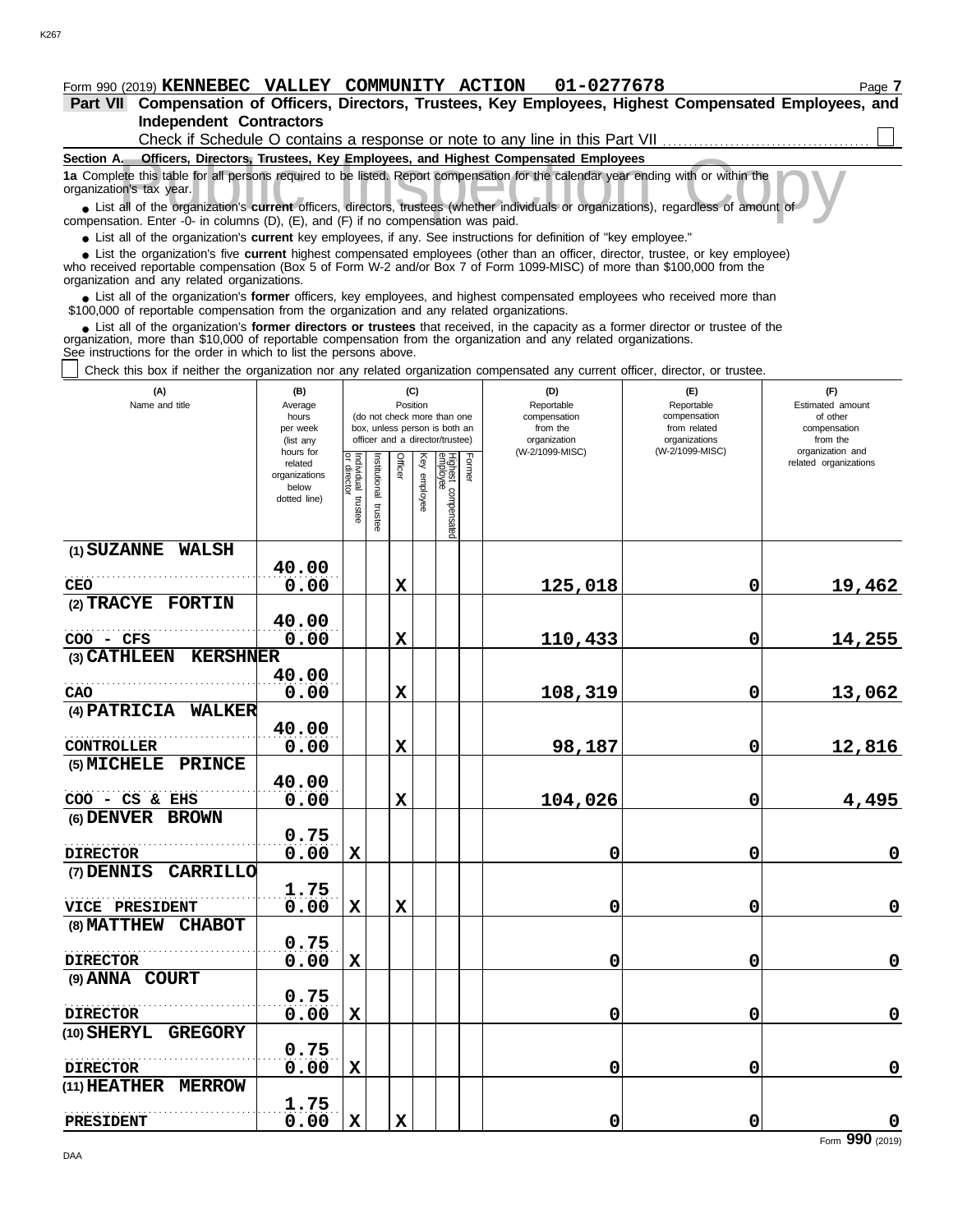| Form 990 (2019) KENNEBEC VALLEY COMMUNITY ACTION                                                                                                                                                                                                            |                                                   |                                   |                          |          |                    |                                                              |              | 01-0277678                                    |                                                                                                        |   |                                              | Page 8      |
|-------------------------------------------------------------------------------------------------------------------------------------------------------------------------------------------------------------------------------------------------------------|---------------------------------------------------|-----------------------------------|--------------------------|----------|--------------------|--------------------------------------------------------------|--------------|-----------------------------------------------|--------------------------------------------------------------------------------------------------------|---|----------------------------------------------|-------------|
| Part VII                                                                                                                                                                                                                                                    |                                                   |                                   |                          | (C)      |                    |                                                              |              |                                               | Section A. Officers, Directors, Trustees, Key Employees, and Highest Compensated Employees (continued) |   |                                              |             |
| (A)<br>Name and title                                                                                                                                                                                                                                       | (B)<br>Average<br>hours                           |                                   |                          | Position |                    | (do not check more than one<br>box, unless person is both an |              | (D)<br>Reportable<br>compensation<br>from the | (F)<br>Reportable<br>compensation<br>from related                                                      |   | (F)<br>Estimated amount<br>of other          |             |
|                                                                                                                                                                                                                                                             | per week<br>(list any<br>hours for                |                                   |                          |          |                    | officer and a director/trustee)                              |              | organization<br>(W-2/1099-MISC)               | organizations<br>(W-2/1099-MISC)                                                                       |   | compensation<br>from the<br>organization and |             |
|                                                                                                                                                                                                                                                             | related<br>organizations<br>below<br>dotted line) | Individual trustee<br>or director | Institutional<br>trustee | Officer  | <b>Ey employee</b> | Highest compensate<br>employee                               | Former       |                                               |                                                                                                        |   | related organizations                        |             |
| <b>MICHAEL</b><br>(12)<br>MITCHELL                                                                                                                                                                                                                          |                                                   |                                   |                          |          |                    |                                                              |              |                                               |                                                                                                        |   |                                              |             |
| <b>SECRETARY</b>                                                                                                                                                                                                                                            | 1.75<br>0.00                                      | X                                 |                          | X        |                    |                                                              |              | 0                                             | 0                                                                                                      |   |                                              | 0           |
| <b>MICHAEL</b><br>(13)<br><b>MOSLEY</b>                                                                                                                                                                                                                     |                                                   |                                   |                          |          |                    |                                                              |              |                                               |                                                                                                        |   |                                              |             |
| <b>DIRECTOR</b>                                                                                                                                                                                                                                             | 0.75<br>0.00                                      | X                                 |                          |          |                    |                                                              |              | 0                                             | 0                                                                                                      |   |                                              | 0           |
| <b>FLAVIA</b><br>(14)<br><b>OLIVEIRA</b>                                                                                                                                                                                                                    |                                                   |                                   |                          |          |                    |                                                              |              |                                               |                                                                                                        |   |                                              |             |
| <b>DIRECTOR</b>                                                                                                                                                                                                                                             | 0.75<br>0.00                                      | X                                 |                          |          |                    |                                                              |              | 0                                             | 0                                                                                                      |   |                                              | 0           |
| RICHARD ST.<br>(15)                                                                                                                                                                                                                                         | <b>PIERRE</b>                                     |                                   |                          |          |                    |                                                              |              |                                               |                                                                                                        |   |                                              |             |
| <b>DIRECTOR</b>                                                                                                                                                                                                                                             | 0.75<br>0.00                                      | X                                 |                          |          |                    |                                                              |              | 0                                             | 0                                                                                                      |   |                                              | 0           |
| <b>JULIE REDWINE</b><br>(16)                                                                                                                                                                                                                                |                                                   |                                   |                          |          |                    |                                                              |              |                                               |                                                                                                        |   |                                              |             |
| <b>SECRETARY</b>                                                                                                                                                                                                                                            | 1.75<br>0.00                                      | X                                 |                          | X        |                    |                                                              |              | 0                                             | 0                                                                                                      |   |                                              | 0           |
| <b>RICHARD</b><br><b>STAPLES</b><br>(17)                                                                                                                                                                                                                    |                                                   |                                   |                          |          |                    |                                                              |              |                                               |                                                                                                        |   |                                              |             |
|                                                                                                                                                                                                                                                             | 1.75                                              |                                   |                          |          |                    |                                                              |              |                                               |                                                                                                        |   |                                              |             |
| TREASURER<br>(18)<br><b>PAMELA</b><br><b>THOMPSON</b>                                                                                                                                                                                                       | 0.00                                              | X                                 |                          | X        |                    |                                                              |              | 0                                             | 0                                                                                                      |   |                                              | 0           |
|                                                                                                                                                                                                                                                             | 0.75                                              |                                   |                          |          |                    |                                                              |              |                                               |                                                                                                        |   |                                              |             |
| <b>DIRECTOR</b><br>(19)<br>KELLY<br>WHEELER                                                                                                                                                                                                                 | 0.00                                              | Х                                 |                          |          |                    |                                                              |              | 0                                             | 0                                                                                                      |   |                                              | $\mathbf 0$ |
|                                                                                                                                                                                                                                                             | 0.75                                              |                                   |                          |          |                    |                                                              |              |                                               |                                                                                                        |   |                                              |             |
| <b>DIRECTOR</b><br>1b Subtotal                                                                                                                                                                                                                              | 0.00                                              | X                                 |                          |          |                    |                                                              | u            | 545,983                                       | 0                                                                                                      |   | 64,090                                       |             |
| c Total from continuation sheets to Part VII, Section A                                                                                                                                                                                                     |                                                   |                                   |                          |          |                    |                                                              | u            |                                               |                                                                                                        |   |                                              |             |
| d<br>Total number of individuals (including but not limited to those listed above) who received more than \$100,000 of<br>$\mathbf{2}$                                                                                                                      |                                                   |                                   |                          |          |                    |                                                              | $\mathbf{u}$ | 545,983                                       |                                                                                                        |   | 64,090                                       |             |
| reportable compensation from the organization $\mathbf{u}$                                                                                                                                                                                                  |                                                   |                                   |                          |          |                    |                                                              |              |                                               |                                                                                                        |   | Yes                                          | No          |
| Did the organization list any former officer, director, trustee, key employee, or highest compensated<br>3                                                                                                                                                  |                                                   |                                   |                          |          |                    |                                                              |              |                                               |                                                                                                        |   |                                              |             |
| employee on line 1a? If "Yes," complete Schedule J for such individual<br>For any individual listed on line 1a, is the sum of reportable compensation and other compensation from the<br>4                                                                  |                                                   |                                   |                          |          |                    |                                                              |              |                                               |                                                                                                        | 3 |                                              | X           |
| organization and related organizations greater than \$150,000? If "Yes," complete Schedule J for such<br>individual                                                                                                                                         |                                                   |                                   |                          |          |                    |                                                              |              |                                               |                                                                                                        | 4 |                                              | X           |
| Did any person listed on line 1a receive or accrue compensation from any unrelated organization or individual<br>5                                                                                                                                          |                                                   |                                   |                          |          |                    |                                                              |              |                                               |                                                                                                        | 5 |                                              | X           |
| Section B. Independent Contractors                                                                                                                                                                                                                          |                                                   |                                   |                          |          |                    |                                                              |              |                                               |                                                                                                        |   |                                              |             |
| Complete this table for your five highest compensated independent contractors that received more than \$100,000 of<br>1<br>compensation from the organization. Report compensation for the calendar year ending with or within the organization's tax year. |                                                   |                                   |                          |          |                    |                                                              |              |                                               |                                                                                                        |   |                                              |             |
|                                                                                                                                                                                                                                                             | (A)<br>Name and business address                  |                                   |                          |          |                    |                                                              |              |                                               | (B)<br>Description of services                                                                         |   | (C)<br>Compensation                          |             |
| <b>JEREMY PURINGTON</b>                                                                                                                                                                                                                                     |                                                   |                                   |                          |          |                    |                                                              |              | 58 MAIN STREET                                |                                                                                                        |   |                                              |             |
| <b>RICHMOND</b><br>ELITE TRANSPORTATION,                                                                                                                                                                                                                    | <b>INC</b>                                        |                                   | ME 04357                 |          |                    |                                                              | HD.          | CONTRACTOR<br>102 JUNCTION ROAD               |                                                                                                        |   | 469,000                                      |             |
| <b>FAIRFIELD</b>                                                                                                                                                                                                                                            |                                                   |                                   | ME 04937                 |          |                    |                                                              |              | <b>TRANSPORTATION</b>                         |                                                                                                        |   | 468,286                                      |             |
| EJ PERRY CONSTRUCTION<br><b>HALLOWELL</b>                                                                                                                                                                                                                   |                                                   |                                   | ME 04347                 |          | P.O.               |                                                              |              | <b>BOX 389</b><br>CONSTRUCTION                |                                                                                                        |   | 415,373                                      |             |
| WHERE M.I. TAXI INC                                                                                                                                                                                                                                         |                                                   |                                   |                          |          | P.O.               |                                                              |              | <b>BOX 182</b>                                |                                                                                                        |   |                                              |             |
| <b>GARDINER</b><br>AL'S DOUBLE R'S TAXI INC.                                                                                                                                                                                                                |                                                   |                                   | ME 04345                 |          |                    |                                                              |              | <b>TRANSPORTATION</b><br>178 QUAKER ROAD      |                                                                                                        |   | 407,196                                      |             |
| <b>SIDNEY</b>                                                                                                                                                                                                                                               |                                                   |                                   | ME 04330                 |          |                    |                                                              |              | <b>TRANSPORTATION</b>                         |                                                                                                        |   | 262,818                                      |             |

**2** Total number of independent contractors (including but not limited to those listed above) who received more than  $$100,000$  of compensation from the organization  $\bf{u}$ **SIDEX 1889 <b>TRANSPORTATION 262,818 16**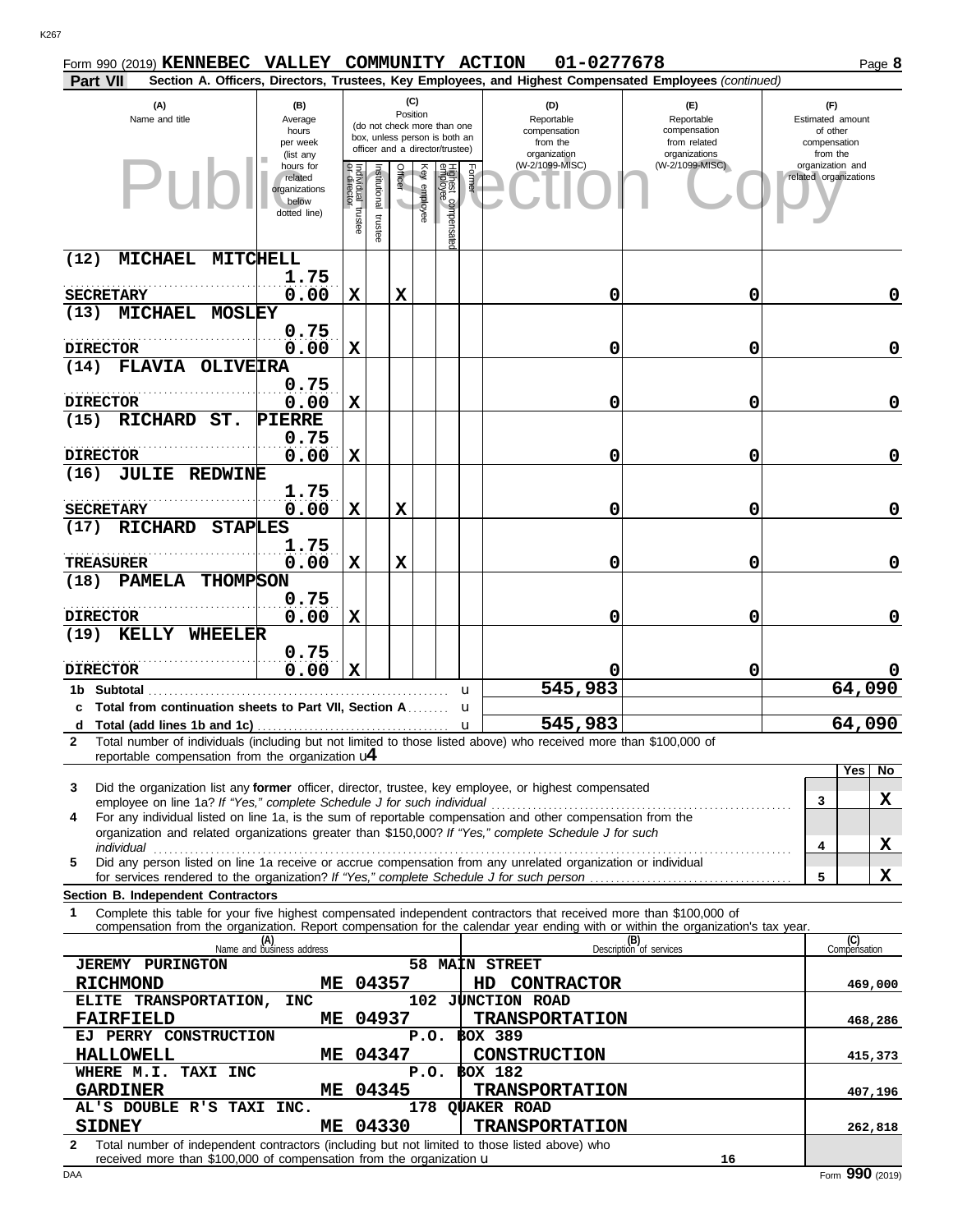K267

|                              | Part VIII<br><b>Statement of Revenue</b><br>Check if Schedule O contains a response or note to any line in this Part VIII |                                                         |    |                |                 |                           |                        |                          |                  |                                    |
|------------------------------|---------------------------------------------------------------------------------------------------------------------------|---------------------------------------------------------|----|----------------|-----------------|---------------------------|------------------------|--------------------------|------------------|------------------------------------|
|                              |                                                                                                                           |                                                         |    |                |                 |                           | (A)<br>Total revenue   | (B)<br>Related or exempt | (C)<br>Unrelated | (D)<br>Revenue excluded            |
|                              |                                                                                                                           |                                                         |    |                |                 |                           | ٠                      | function revenue         | business revenue | from tax under<br>sections 512-514 |
|                              |                                                                                                                           |                                                         |    |                |                 |                           |                        |                          |                  |                                    |
|                              |                                                                                                                           | 1a Federated campaigns                                  |    |                | 1a              | 71,597                    |                        |                          |                  |                                    |
|                              |                                                                                                                           | <b>b</b> Membership dues                                |    |                | 1 <sub>b</sub>  |                           |                        |                          |                  |                                    |
|                              |                                                                                                                           | c Fundraising events                                    |    |                | 1 <sub>c</sub>  |                           |                        |                          |                  |                                    |
|                              |                                                                                                                           | d Related organizations                                 |    |                | 1 <sub>d</sub>  |                           |                        |                          |                  |                                    |
|                              |                                                                                                                           | <b>e</b> Government grants (contributions)              |    |                | 1e              | 18,841,939                |                        |                          |                  |                                    |
|                              |                                                                                                                           | f All other contributions, gifts, grants,               |    |                |                 |                           |                        |                          |                  |                                    |
|                              |                                                                                                                           | and similar amounts not included above                  |    |                | 1f              | 206,835                   |                        |                          |                  |                                    |
| Contributions, Gifts, Grants |                                                                                                                           | <b>g</b> Noncash contributions included in lines 1a-1f. |    |                | 1g $\sqrt{ }$   |                           |                        |                          |                  |                                    |
|                              |                                                                                                                           |                                                         |    |                |                 | $\mathbf u$               | 19,120,371             |                          |                  |                                    |
|                              |                                                                                                                           |                                                         |    |                |                 | <b>Business Code</b>      |                        |                          |                  |                                    |
| Program Service              | 2a                                                                                                                        | TRANSPORTATION BROKERAGE                                |    |                |                 |                           | 6,517,010<br>1,668,381 | 6,517,010<br>1,668,381   |                  |                                    |
|                              | $\mathbf b$                                                                                                               | REVENUE - FLEET INCOME                                  |    |                |                 |                           | 818,120                | 818,120                  |                  |                                    |
|                              | c                                                                                                                         | REVENUE - VOUCHERS                                      |    |                |                 |                           | 635,944                | 635,944                  |                  |                                    |
|                              | d                                                                                                                         | DEVELOPMENT FEES                                        |    |                |                 |                           | 353,162                | 353,162                  |                  |                                    |
|                              | е                                                                                                                         | <b>ASPIRE</b>                                           |    |                |                 |                           | 574,073                | 574,073                  |                  |                                    |
|                              |                                                                                                                           | f All other program service revenue                     |    |                |                 | $\mathbf{u}$              | 10,566,690             |                          |                  |                                    |
|                              | 3                                                                                                                         | Investment income (including dividends, interest, and   |    |                |                 |                           |                        |                          |                  |                                    |
|                              |                                                                                                                           | other similar amounts)                                  |    |                |                 | u                         | 6,999                  | 6,999                    |                  |                                    |
|                              | 4                                                                                                                         | Income from investment of tax-exempt bond proceeds      |    |                |                 | u                         |                        |                          |                  |                                    |
|                              | 5                                                                                                                         |                                                         |    |                |                 | u                         |                        |                          |                  |                                    |
|                              |                                                                                                                           |                                                         |    | (i) Real       |                 | (ii) Personal             |                        |                          |                  |                                    |
|                              | 6а                                                                                                                        | Gross rents                                             | 6a |                | 11,540          |                           |                        |                          |                  |                                    |
|                              |                                                                                                                           | Less: rental expenses                                   | 6b |                |                 |                           |                        |                          |                  |                                    |
|                              |                                                                                                                           | Rental inc. or (loss)                                   | 6c |                | 11,540          |                           |                        |                          |                  |                                    |
|                              | d                                                                                                                         | Net rental income or (loss)                             |    |                |                 | u                         | 11,540                 | 11,540                   |                  |                                    |
|                              |                                                                                                                           | <b>7a</b> Gross amount from                             |    | (i) Securities |                 | (ii) Other                |                        |                          |                  |                                    |
|                              |                                                                                                                           | sales of assets<br>other than inventory                 | 7a |                |                 | 783,500                   |                        |                          |                  |                                    |
|                              |                                                                                                                           | <b>b</b> Less: cost or other                            |    |                |                 |                           |                        |                          |                  |                                    |
|                              |                                                                                                                           | basis and sales exps.                                   | 7b |                |                 | 693,843                   |                        |                          |                  |                                    |
| Revenue                      |                                                                                                                           | c Gain or (loss)                                        | 7c |                |                 | 89,657                    |                        |                          |                  |                                    |
| ther                         |                                                                                                                           |                                                         |    |                |                 | u                         | 89,657                 | 89,657                   |                  |                                    |
| Ò                            |                                                                                                                           | 8a Gross income from fundraising events                 |    |                |                 |                           |                        |                          |                  |                                    |
|                              |                                                                                                                           | (not including \$                                       |    |                |                 |                           |                        |                          |                  |                                    |
|                              |                                                                                                                           | of contributions reported on line 1c).                  |    |                |                 |                           |                        |                          |                  |                                    |
|                              |                                                                                                                           | See Part IV, line 18                                    |    | .              | 8a              |                           |                        |                          |                  |                                    |
|                              |                                                                                                                           | <b>b</b> Less: direct expenses <i>minimum</i>           |    |                | 8b              |                           |                        |                          |                  |                                    |
|                              |                                                                                                                           | c Net income or (loss) from fundraising events          |    |                |                 | u                         |                        |                          |                  |                                    |
|                              |                                                                                                                           | 9a Gross income from gaming activities.                 |    |                |                 |                           |                        |                          |                  |                                    |
|                              |                                                                                                                           | See Part IV, line 19                                    |    |                | 9a              |                           |                        |                          |                  |                                    |
|                              |                                                                                                                           | <b>b</b> Less: direct expenses                          |    |                | 9 <sub>b</sub>  |                           |                        |                          |                  |                                    |
|                              |                                                                                                                           | c Net income or (loss) from gaming activities           |    |                |                 | u                         |                        |                          |                  |                                    |
|                              |                                                                                                                           | 10a Gross sales of inventory, less                      |    |                |                 |                           |                        |                          |                  |                                    |
|                              |                                                                                                                           | returns and allowances                                  |    | 1.1.1.1.1      | 10a             |                           |                        |                          |                  |                                    |
|                              |                                                                                                                           | <b>b</b> Less: cost of goods sold                       |    |                | 10 <sub>b</sub> |                           |                        |                          |                  |                                    |
|                              |                                                                                                                           | c Net income or (loss) from sales of inventory          |    |                |                 | u<br><b>Business Code</b> |                        |                          |                  |                                    |
| Miscellaneous<br>Revenue     |                                                                                                                           |                                                         |    |                |                 |                           | 34,705                 | 34,705                   |                  |                                    |
|                              | 11a                                                                                                                       | CONY VILLAGE OTHER REV                                  |    |                |                 |                           | 13,610                 | 13,610                   |                  |                                    |
|                              | b<br>c                                                                                                                    | REVENUE - CATERING<br><b>REVENUE-OTHER</b>              |    |                |                 |                           | 8,716                  | 8,716                    |                  |                                    |
|                              |                                                                                                                           |                                                         |    |                |                 |                           | $-38,042$              | $-38,042$                |                  |                                    |
|                              |                                                                                                                           |                                                         |    |                |                 |                           | 18,989                 |                          |                  |                                    |
|                              | 12                                                                                                                        |                                                         |    |                |                 | $\mathbf{u}$              | 29,814,246             | 10,693,875               | 0                | 0                                  |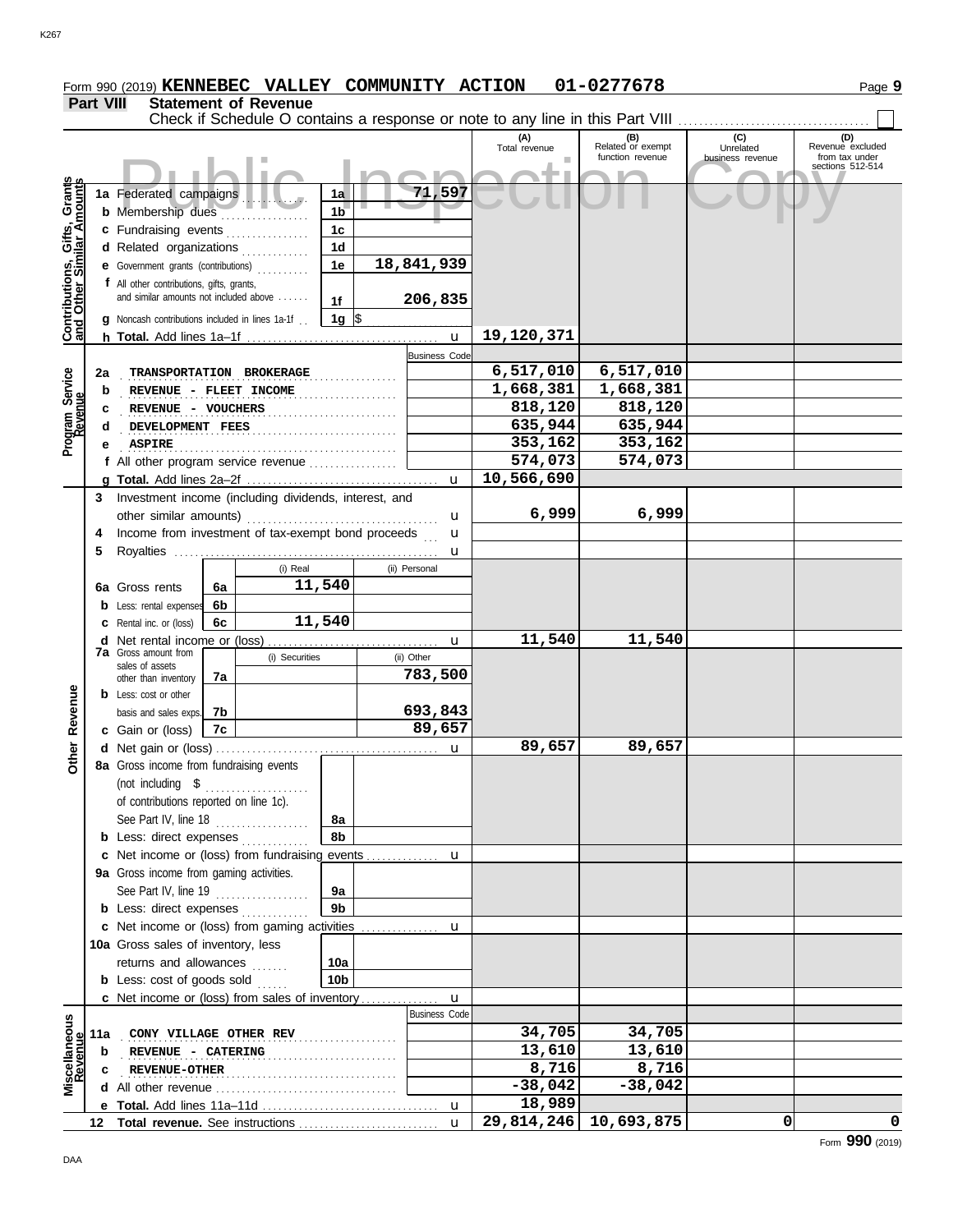# **Form 990 (2019) KENNEBEC VALLEY COMMUNITY ACTION 01-0277678** Page 10

# **Part IX Statement of Functional Expenses**<br>Section 501(c)(3) and 501(c)(4) organizations must complete all column

|              | Section 501(c)(3) and 501(c)(4) organizations must complete all columns. All other organizations must complete column (A).                                                                                                           |                       |                                    |                                           |                                |
|--------------|--------------------------------------------------------------------------------------------------------------------------------------------------------------------------------------------------------------------------------------|-----------------------|------------------------------------|-------------------------------------------|--------------------------------|
|              | Check if Schedule O contains a response or note to any line in this Part IX                                                                                                                                                          |                       |                                    |                                           |                                |
|              | Do not include amounts reported on lines 6b,<br>7b, 8b, 9b, and 10b of Part VIII.                                                                                                                                                    | (A)<br>Total expenses | (B)<br>Program service<br>expenses | (C)<br>Management and<br>general expenses | (D)<br>Fundraising<br>expenses |
| 1            | Grants and other assistance to domestic organizations<br>and domestic governments. See Part IV, line 21                                                                                                                              |                       |                                    |                                           |                                |
| $\mathbf{2}$ | Grants and other assistance to domestic<br>individuals. See Part IV, line 22                                                                                                                                                         | 7,687,048             | 7,687,048                          |                                           |                                |
| 3            | Grants and other assistance to foreign                                                                                                                                                                                               |                       |                                    |                                           |                                |
|              | organizations, foreign governments, and foreign                                                                                                                                                                                      |                       |                                    |                                           |                                |
|              | individuals. See Part IV, lines 15 and 16                                                                                                                                                                                            |                       |                                    |                                           |                                |
| 4            | Benefits paid to or for members                                                                                                                                                                                                      |                       |                                    |                                           |                                |
| 5            | Compensation of current officers, directors,                                                                                                                                                                                         |                       |                                    |                                           |                                |
|              | trustees, and key employees                                                                                                                                                                                                          | 603,016               |                                    | 603,016                                   |                                |
| 6.           | Compensation not included above to disqualified                                                                                                                                                                                      |                       |                                    |                                           |                                |
|              | persons (as defined under section 4958(f)(1)) and                                                                                                                                                                                    |                       |                                    |                                           |                                |
|              | persons described in section 4958(c)(3)(B)                                                                                                                                                                                           |                       |                                    |                                           |                                |
| 7            | Other salaries and wages<br><u>.</u><br>1980 - Paul Barbara, papa ang pangangan                                                                                                                                                      | 10,176,261            | 9,526,997                          | 648,198                                   | 1,066                          |
| 8            | Pension plan accruals and contributions (include                                                                                                                                                                                     |                       |                                    |                                           |                                |
|              | section 401(k) and 403(b) employer contributions)                                                                                                                                                                                    | 303,003<br>2,028,022  | 275,757<br>1,845,665               | 27,225<br>182,219                         | 21<br>$\overline{138}$         |
| 9<br>10      | Other employee benefits                                                                                                                                                                                                              | 958,592               | 872,397                            | 86,129                                    | 66                             |
| 11           | Fees for services (nonemployees):                                                                                                                                                                                                    |                       |                                    |                                           |                                |
| a            | Management                                                                                                                                                                                                                           |                       |                                    |                                           |                                |
| b            |                                                                                                                                                                                                                                      | 135,667               | 14,729                             | 120,938                                   |                                |
| c            |                                                                                                                                                                                                                                      | 60,865                |                                    | 60,865                                    |                                |
| d            | Lobbying                                                                                                                                                                                                                             |                       |                                    |                                           |                                |
| е            | Professional fundraising services. See Part IV, line 17                                                                                                                                                                              |                       |                                    |                                           |                                |
| f            | Investment management fees                                                                                                                                                                                                           |                       |                                    |                                           |                                |
| a            | Other. (If line 11g amount exceeds 10% of line 25, column                                                                                                                                                                            |                       |                                    |                                           |                                |
|              | (A) amount, list line 11g expenses on Schedule O.)                                                                                                                                                                                   | <u>2,524,616</u>      | 2,425,636                          | <u>98,830</u>                             | 150                            |
|              | 12 Advertising and promotion                                                                                                                                                                                                         |                       |                                    |                                           |                                |
| 13           | Office expenses                                                                                                                                                                                                                      | 169,026               | 92,995                             | 76,031                                    |                                |
| 14           | Information technology                                                                                                                                                                                                               | 263,798               | 245,369                            | 18,429                                    |                                |
| 15<br>16     |                                                                                                                                                                                                                                      | 653,526               | 653,475                            | 51                                        |                                |
| 17           | Occupancy                                                                                                                                                                                                                            | 150,518               | 141,110                            | 9,397                                     | 11                             |
| 18           | Payments of travel or entertainment expenses                                                                                                                                                                                         |                       |                                    |                                           |                                |
|              | for any federal, state, or local public officials                                                                                                                                                                                    |                       |                                    |                                           |                                |
| 19           | Conferences, conventions, and meetings                                                                                                                                                                                               |                       |                                    |                                           |                                |
| 20           | Interest                                                                                                                                                                                                                             | 64,856                | 64,753                             | 103                                       |                                |
| 21           | Payments to affiliates                                                                                                                                                                                                               |                       |                                    |                                           |                                |
| 22           | Depreciation, depletion, and amortization                                                                                                                                                                                            | 475,081               | 433,127                            | 41,954                                    |                                |
| 23           |                                                                                                                                                                                                                                      | 71,965                | 23,433                             | 48,532                                    |                                |
| 24           | Other expenses. Itemize expenses not covered                                                                                                                                                                                         |                       |                                    |                                           |                                |
|              | above (List miscellaneous expenses on line 24e. If                                                                                                                                                                                   |                       |                                    |                                           |                                |
|              | line 24e amount exceeds 10% of line 25, column                                                                                                                                                                                       |                       |                                    |                                           |                                |
|              | (A) amount, list line 24e expenses on Schedule O.)<br><b>VEHICLE</b>                                                                                                                                                                 | 814,013               | 814,013                            |                                           |                                |
| a<br>b       | MATERIALS AND SUPPLIES                                                                                                                                                                                                               | 525,971               | 491,350                            | 34,532                                    | 89                             |
| c            | <b>OTHER</b>                                                                                                                                                                                                                         | <u>407,669</u>        | 355,119                            | 51,503                                    | 1,047                          |
| d            | STAFF DEVELOPMENT                                                                                                                                                                                                                    | 87,464                | 77,428                             | <u> 10,036</u>                            |                                |
| е            | All other expenses                                                                                                                                                                                                                   | $-693,843$            | $-693,843$                         |                                           |                                |
| 25           | Total functional expenses. Add lines 1 through 24e                                                                                                                                                                                   | 27,467,134            | 25,346,558                         | 2,117,988                                 | 2,588                          |
| 26           | Joint costs. Complete this line only if the<br>organization reported in column (B) joint costs<br>from a combined educational campaign and<br>fundraising solicitation. Check here $\mathbf{u}$<br>following SOP 98-2 (ASC 958-720). |                       |                                    |                                           |                                |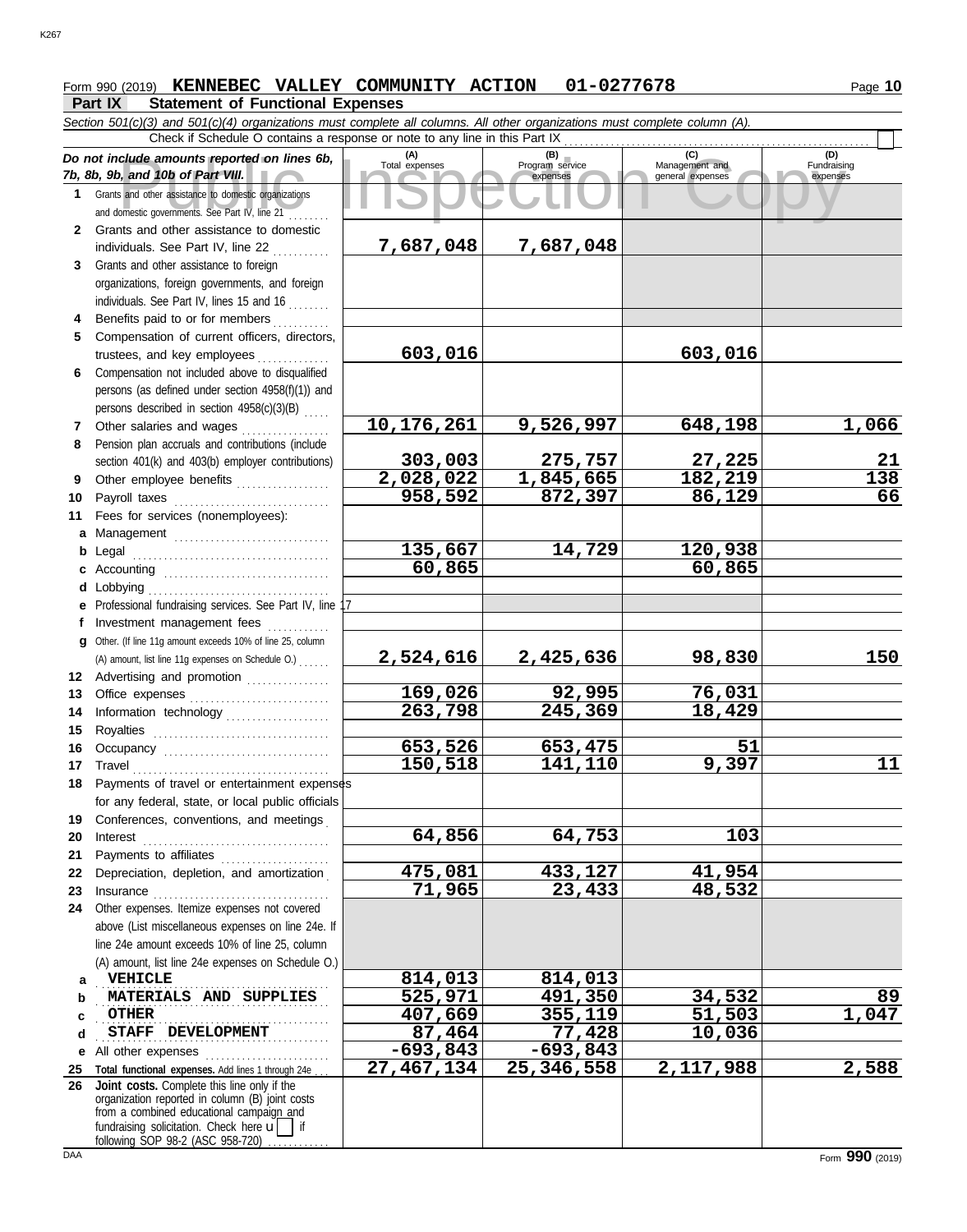#### Form 990 (2019) **KENNEBEC VALLEY COMMUNITY ACTION** 01-0277678 Page 11 **KENNEBEC VALLEY COMMUNITY ACTION 01-0277678**

|                 | Part X   | <b>Balance Sheet</b>                                                                                                                                                                                                           |                 |                                                     |                         |                |             |
|-----------------|----------|--------------------------------------------------------------------------------------------------------------------------------------------------------------------------------------------------------------------------------|-----------------|-----------------------------------------------------|-------------------------|----------------|-------------|
|                 |          | Check if Schedule O contains a response or note to any line in this Part X                                                                                                                                                     |                 |                                                     |                         |                |             |
|                 |          |                                                                                                                                                                                                                                |                 |                                                     | (A)                     |                | (B)         |
|                 |          |                                                                                                                                                                                                                                |                 |                                                     | Beginning of year       |                | End of year |
|                 | 1        | Ingha<br>Cash-non-interest-bearing                                                                                                                                                                                             |                 |                                                     | 7,100                   | $\sqrt{ }$     | 6,700       |
|                 | 2        |                                                                                                                                                                                                                                |                 |                                                     | 1,360,023               | $\vert$ 2      | 5,140,904   |
|                 | 3        |                                                                                                                                                                                                                                |                 | 2,282,225                                           | $\overline{\mathbf{3}}$ | 1,358,014      |             |
|                 | 4        | Accounts receivable, net                                                                                                                                                                                                       |                 |                                                     |                         | 4              |             |
|                 | 5        | Loans and other receivables from any current or former officer, director,                                                                                                                                                      |                 |                                                     |                         |                |             |
|                 |          | trustee, key employee, creator or founder, substantial contributor, or 35%                                                                                                                                                     |                 |                                                     |                         |                |             |
|                 |          | controlled entity or family member of any of these persons                                                                                                                                                                     |                 |                                                     |                         | 5              |             |
|                 | 6        | Loans and other receivables from other disqualified persons (as defined                                                                                                                                                        |                 |                                                     |                         |                |             |
|                 |          | under section $4958(f)(1)$ ), and persons described in section $4958(c)(3)(B)$ <sub>.</sub>                                                                                                                                    |                 |                                                     | 6                       |                |             |
| Assets          | 7        |                                                                                                                                                                                                                                |                 |                                                     | 100,493                 | $\overline{7}$ | 98,772      |
|                 | 8        | Inventories for sale or use                                                                                                                                                                                                    |                 |                                                     |                         | 8              |             |
|                 | 9        | Prepaid expenses and deferred charges                                                                                                                                                                                          |                 |                                                     | 185,516                 | 9              | 292,203     |
|                 |          | 10a Land, buildings, and equipment: cost or other                                                                                                                                                                              |                 |                                                     |                         |                |             |
|                 |          |                                                                                                                                                                                                                                | 10 <sub>b</sub> | <u>6,862,491</u>                                    |                         |                |             |
|                 | b        | Less: accumulated depreciation<br>. <b>.</b> .                                                                                                                                                                                 | 3,409,243       | 2,751,196                                           | 10 <sub>c</sub>         | 3,453,248      |             |
|                 | 11       | Investments--publicly traded securities                                                                                                                                                                                        |                 | 38,784                                              | 11                      | 43,520         |             |
|                 | 12       |                                                                                                                                                                                                                                |                 | 1,000                                               | 12                      | 1,000          |             |
|                 | 13       |                                                                                                                                                                                                                                |                 |                                                     | 13                      |                |             |
|                 | 14       | Intangible assets                                                                                                                                                                                                              |                 |                                                     | 14                      |                |             |
|                 | 15       | Other assets. See Part IV, line 11                                                                                                                                                                                             |                 |                                                     | 1,708,914               | 15             | 1, 314, 457 |
|                 | 16       | <b>Total assets.</b> Add lines 1 through 15 (must equal line 33)                                                                                                                                                               |                 |                                                     | 8,435,251               | 16             | 11,708,818  |
|                 | 17       | Accounts payable and accrued expenses [[11][11] Accounts payable and accrued expenses [[11] Accounts are not accrued to a set of the set of the set of the set of the set of the set of the set of the set of the set of the s |                 |                                                     | 2,660,910               | 17             | 2,918,055   |
|                 | 18       | Grants payable                                                                                                                                                                                                                 |                 | 1,169,393                                           | 18                      |                |             |
|                 | 19       | Deferred revenue                                                                                                                                                                                                               |                 | 19                                                  | 2,325,957               |                |             |
|                 | 20<br>21 |                                                                                                                                                                                                                                |                 |                                                     | 20                      |                |             |
|                 | 22       | Escrow or custodial account liability. Complete Part IV of Schedule D                                                                                                                                                          |                 |                                                     |                         | 21             |             |
| Liabilities     |          | Loans and other payables to any current or former officer, director,<br>trustee, key employee, creator or founder, substantial contributor, or 35%                                                                             |                 |                                                     |                         |                |             |
|                 |          | controlled entity or family member of any of these persons                                                                                                                                                                     |                 |                                                     |                         | 22             |             |
|                 | 23       | Secured mortgages and notes payable to unrelated third parties                                                                                                                                                                 |                 |                                                     | 1,193,536               | 23             | 903,592     |
|                 | 24       | Unsecured notes and loans payable to unrelated third parties                                                                                                                                                                   |                 |                                                     |                         | 24             |             |
|                 | 25       | Other liabilities (including federal income tax, payables to related third                                                                                                                                                     |                 | .                                                   |                         |                |             |
|                 |          | parties, and other liabilities not included on lines 17-24). Complete Part X                                                                                                                                                   |                 |                                                     |                         |                |             |
|                 |          | of Schedule D                                                                                                                                                                                                                  |                 |                                                     | 361,197                 | 25             | 163,887     |
|                 | 26       |                                                                                                                                                                                                                                |                 |                                                     | 5,385,036               | 26             | 6,311,491   |
|                 |          | Organizations that follow FASB ASC 958, check here $\boxed{\mathbf{X}}$                                                                                                                                                        |                 |                                                     |                         |                |             |
| <b>Balances</b> |          | and complete lines 27, 28, 32, and 33.                                                                                                                                                                                         |                 |                                                     |                         |                |             |
|                 | 27       | Net assets without donor restrictions                                                                                                                                                                                          |                 |                                                     | <u>2,723,222</u>        | 27             | 5,297,056   |
|                 | 28       | Net assets with donor restrictions                                                                                                                                                                                             |                 | 326,993                                             | 28                      | 100,271        |             |
| Fund            |          | Organizations that do not follow FASB ASC 958, check here u                                                                                                                                                                    |                 |                                                     |                         |                |             |
|                 |          | and complete lines 29 through 33.                                                                                                                                                                                              |                 |                                                     |                         |                |             |
| ŏ               | 29       | Capital stock or trust principal, or current funds                                                                                                                                                                             |                 |                                                     |                         | 29             |             |
| Assets          | 30       | Paid-in or capital surplus, or land, building, or equipment fund                                                                                                                                                               |                 | <u> 1986 - Johann Stoff, Amerikaansk kanton en </u> |                         | 30             |             |
|                 | 31       | Retained earnings, endowment, accumulated income, or other funds                                                                                                                                                               |                 |                                                     |                         | 31             |             |
| Net             | 32       | Total net assets or fund balances                                                                                                                                                                                              |                 |                                                     | 3,050,215               | 32             | 5, 397, 327 |
|                 | 33       |                                                                                                                                                                                                                                |                 |                                                     | 8,435,251               | 33             | 11,708,818  |

Form **990** (2019)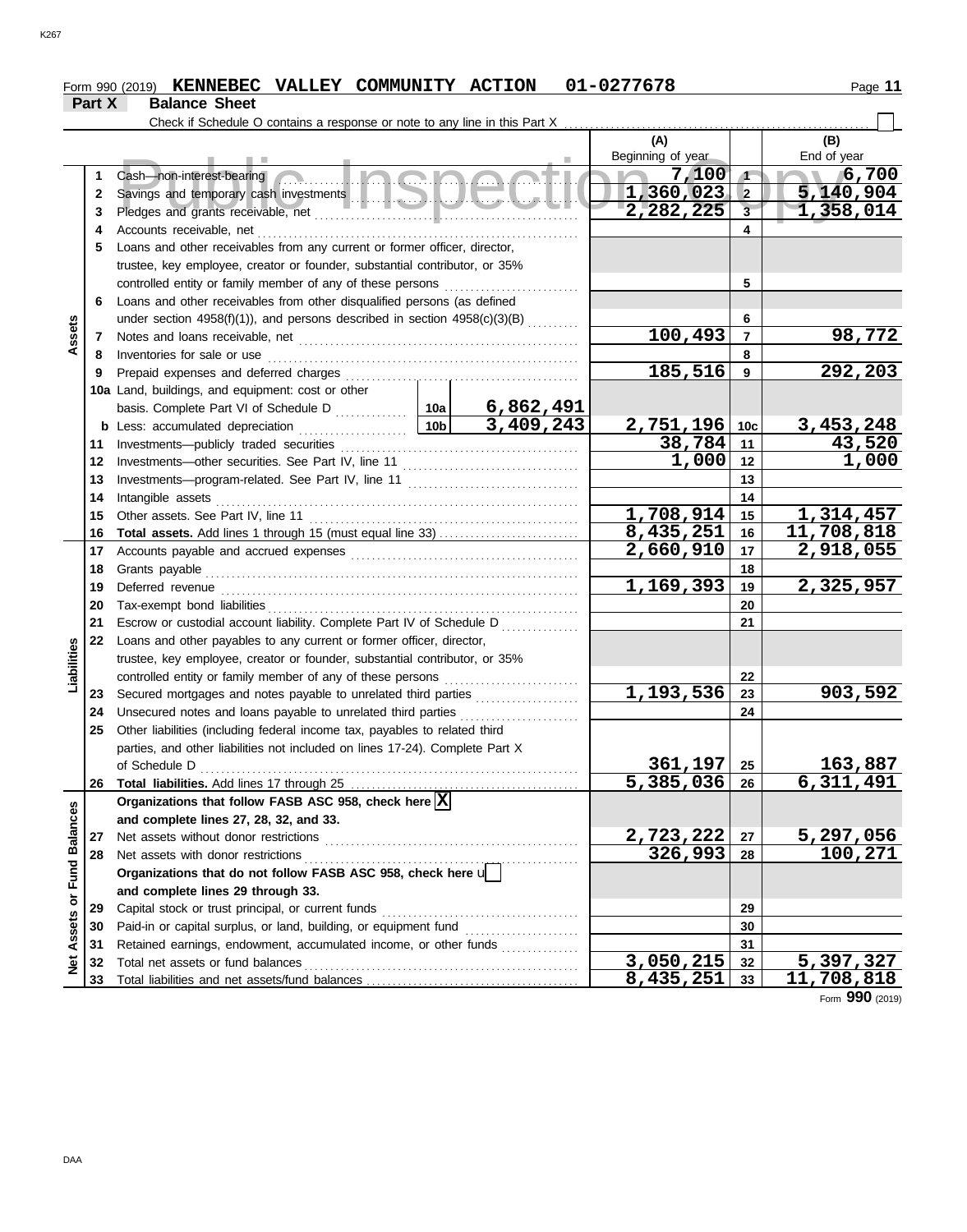|    | 01-0277678<br>Form 990 (2019) KENNEBEC VALLEY COMMUNITY ACTION                                                        |                |              |             | Page 12         |
|----|-----------------------------------------------------------------------------------------------------------------------|----------------|--------------|-------------|-----------------|
|    | <b>Reconciliation of Net Assets</b><br>Part XI                                                                        |                |              |             |                 |
|    | Check if Schedule O contains a response or note to any line in this Part XI                                           |                |              |             |                 |
| 1  |                                                                                                                       |                | 29,814,246   |             |                 |
| 2  |                                                                                                                       | $\overline{2}$ | 27, 467, 134 |             |                 |
| 3  | Revenue less expenses. Subtract line 2 from line 1                                                                    | 3              | 2,347,112    |             |                 |
| 4  | Net assets or fund balances at beginning of year (must equal Part X, line 32, column (A))                             | 4              | 3,050,215    |             |                 |
| 5  | Net unrealized gains (losses) on investments                                                                          |                |              |             |                 |
| 6  |                                                                                                                       | 6              |              |             |                 |
| 7  | Investment expenses                                                                                                   | $\overline{7}$ |              |             |                 |
| 8  | Prior period adjustments                                                                                              | 8              |              |             |                 |
| 9  |                                                                                                                       | 9              |              |             |                 |
| 10 | Net assets or fund balances at end of year. Combine lines 3 through 9 (must equal Part X, line                        |                |              |             |                 |
|    | 32, column (B))                                                                                                       | 10             | 5,397,327    |             |                 |
|    | <b>Financial Statements and Reporting</b><br>Part XII                                                                 |                |              |             |                 |
|    |                                                                                                                       |                |              |             |                 |
|    |                                                                                                                       |                |              | Yes   No    |                 |
| 1  | $ \mathbf{X} $ Accrual<br>Accounting method used to prepare the Form 990:     Cash<br>Other                           |                |              |             |                 |
|    | If the organization changed its method of accounting from a prior year or checked "Other," explain in                 |                |              |             |                 |
|    | Schedule O.                                                                                                           |                |              |             |                 |
|    | 2a Were the organization's financial statements compiled or reviewed by an independent accountant?                    |                | 2a           |             | х               |
|    | If "Yes," check a box below to indicate whether the financial statements for the year were compiled or                |                |              |             |                 |
|    | reviewed on a separate basis, consolidated basis, or both:                                                            |                |              |             |                 |
|    | Separate basis<br>Consolidated basis<br>Both consolidated and separate basis                                          |                |              |             |                 |
|    | <b>b</b> Were the organization's financial statements audited by an independent accountant?                           |                | 2b           | X           |                 |
|    | If "Yes," check a box below to indicate whether the financial statements for the year were audited on a               |                |              |             |                 |
|    | separate basis, consolidated basis, or both:                                                                          |                |              |             |                 |
|    | $ \mathbf{X} $ Consolidated basis<br>Separate basis<br>Both consolidated and separate basis                           |                |              |             |                 |
|    | c If "Yes" to line 2a or 2b, does the organization have a committee that assumes responsibility for oversight of      |                |              |             |                 |
|    | the audit, review, or compilation of its financial statements and selection of an independent accountant?             |                | 2c           | $\mathbf x$ |                 |
|    | If the organization changed either its oversight process or selection process during the tax year, explain on         |                |              |             |                 |
|    | Schedule O.                                                                                                           |                |              |             |                 |
|    | 3a As a result of a federal award, was the organization required to undergo an audit or audits as set forth in the    |                |              |             |                 |
|    | Single Audit Act and OMB Circular A-133?                                                                              |                | 3a           | X           |                 |
|    | <b>b</b> If "Yes," did the organization undergo the required audit or audits? If the organization did not undergo the |                |              |             |                 |
|    | required audit or audits, explain why on Schedule O and describe any steps taken to undergo such audits               |                | 3b           | X           |                 |
|    |                                                                                                                       |                |              |             | Form 990 (2019) |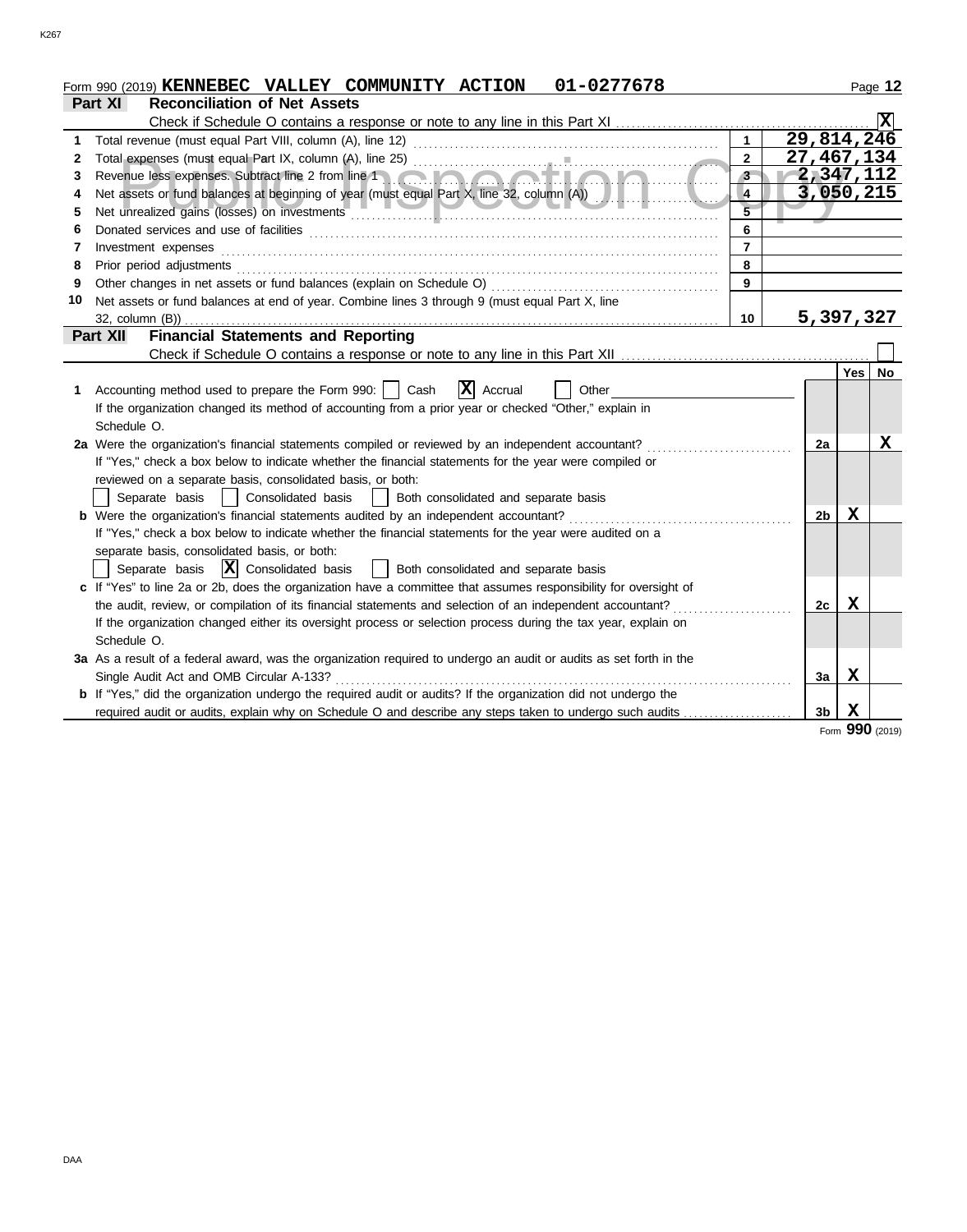|              |          | Form 990 (2019) <b>KENNEBEC</b>                                                                                                                                                                                                                                                                                                        | VALLEY COMMUNITY ACTION                                        |                                   |                                             |                  |              |                                |        |                 |   | 01-0277678                                                                                                                                                                                                                                             |                       |                     | Page 8 |
|--------------|----------|----------------------------------------------------------------------------------------------------------------------------------------------------------------------------------------------------------------------------------------------------------------------------------------------------------------------------------------|----------------------------------------------------------------|-----------------------------------|---------------------------------------------|------------------|--------------|--------------------------------|--------|-----------------|---|--------------------------------------------------------------------------------------------------------------------------------------------------------------------------------------------------------------------------------------------------------|-----------------------|---------------------|--------|
|              | Part VII |                                                                                                                                                                                                                                                                                                                                        |                                                                |                                   |                                             |                  |              |                                |        |                 |   | Section A. Officers, Directors, Trustees, Key Employees, and Highest Compensated Employees (continued)                                                                                                                                                 |                       |                     |        |
|              |          | (C)<br>(A)<br>(B)<br>(D)<br>(E)<br>Position<br>Reportable<br>Name and title<br>Reportable<br>Average<br>(do not check more than one<br>compensation<br>compensation<br>hours<br>box, unless person is both an<br>from the<br>from related<br>per week<br>officer and a director/trustee)<br>organization<br>organizations<br>(list any |                                                                |                                   | (F)<br>of other<br>compensation<br>from the | Estimated amount |              |                                |        |                 |   |                                                                                                                                                                                                                                                        |                       |                     |        |
|              |          | Pur                                                                                                                                                                                                                                                                                                                                    | hours for<br>related<br>organizations<br>below<br>dotted line) | Individual trustee<br>or director | nstitutional trustee                        | Officer          | Key employee | Highest compensate<br>employee | Former | (W-2/1099-MISC) |   | (W-2/1099-MISC)                                                                                                                                                                                                                                        | related organizations | organization and    |        |
| (20)         |          | <b>RAYMOND</b>                                                                                                                                                                                                                                                                                                                         | GIROUARD                                                       |                                   |                                             |                  |              |                                |        |                 |   |                                                                                                                                                                                                                                                        |                       |                     |        |
| CFO          |          |                                                                                                                                                                                                                                                                                                                                        | 40.00<br>0.00                                                  |                                   |                                             | X                |              |                                |        |                 | 0 | 0                                                                                                                                                                                                                                                      |                       |                     | 0      |
|              |          |                                                                                                                                                                                                                                                                                                                                        |                                                                |                                   |                                             |                  |              |                                |        |                 |   |                                                                                                                                                                                                                                                        |                       |                     |        |
|              |          |                                                                                                                                                                                                                                                                                                                                        |                                                                |                                   |                                             |                  |              |                                |        |                 |   |                                                                                                                                                                                                                                                        |                       |                     |        |
|              |          |                                                                                                                                                                                                                                                                                                                                        |                                                                |                                   |                                             |                  |              |                                |        |                 |   |                                                                                                                                                                                                                                                        |                       |                     |        |
|              |          |                                                                                                                                                                                                                                                                                                                                        |                                                                |                                   |                                             |                  |              |                                |        |                 |   |                                                                                                                                                                                                                                                        |                       |                     |        |
|              |          |                                                                                                                                                                                                                                                                                                                                        |                                                                |                                   |                                             |                  |              |                                |        |                 |   |                                                                                                                                                                                                                                                        |                       |                     |        |
|              |          |                                                                                                                                                                                                                                                                                                                                        |                                                                |                                   |                                             |                  |              |                                |        |                 |   |                                                                                                                                                                                                                                                        |                       |                     |        |
|              |          |                                                                                                                                                                                                                                                                                                                                        |                                                                |                                   |                                             |                  |              |                                |        |                 |   |                                                                                                                                                                                                                                                        |                       |                     |        |
|              |          |                                                                                                                                                                                                                                                                                                                                        |                                                                |                                   |                                             |                  |              |                                |        |                 |   |                                                                                                                                                                                                                                                        |                       |                     |        |
|              |          |                                                                                                                                                                                                                                                                                                                                        |                                                                |                                   |                                             |                  |              |                                |        |                 |   |                                                                                                                                                                                                                                                        |                       |                     |        |
|              |          |                                                                                                                                                                                                                                                                                                                                        |                                                                |                                   |                                             |                  |              |                                |        |                 |   |                                                                                                                                                                                                                                                        |                       |                     |        |
|              |          | 1b Subtotal                                                                                                                                                                                                                                                                                                                            |                                                                |                                   |                                             |                  |              |                                | u      |                 |   |                                                                                                                                                                                                                                                        |                       |                     |        |
|              |          | c Total from continuation sheets to Part VII, Section A                                                                                                                                                                                                                                                                                |                                                                |                                   |                                             |                  |              |                                | u      |                 |   |                                                                                                                                                                                                                                                        |                       |                     |        |
| $\mathbf{2}$ |          | Total number of individuals (including but not limited to those listed above) who received more than \$100,000 of                                                                                                                                                                                                                      |                                                                |                                   |                                             |                  |              |                                |        |                 |   |                                                                                                                                                                                                                                                        |                       |                     |        |
|              |          | reportable compensation from the organization $\mathbf u$                                                                                                                                                                                                                                                                              |                                                                |                                   |                                             |                  |              |                                |        |                 |   |                                                                                                                                                                                                                                                        |                       |                     |        |
| 3            |          | Did the organization list any former officer, director, trustee, key employee, or highest compensated                                                                                                                                                                                                                                  |                                                                |                                   |                                             |                  |              |                                |        |                 |   |                                                                                                                                                                                                                                                        |                       | Yes                 | No     |
|              |          |                                                                                                                                                                                                                                                                                                                                        |                                                                |                                   |                                             |                  |              |                                |        |                 |   |                                                                                                                                                                                                                                                        | 3                     |                     |        |
| 4            |          | For any individual listed on line 1a, is the sum of reportable compensation and other compensation from the<br>organization and related organizations greater than \$150,000? If "Yes," complete Schedule J for such                                                                                                                   |                                                                |                                   |                                             |                  |              |                                |        |                 |   |                                                                                                                                                                                                                                                        |                       |                     |        |
|              |          |                                                                                                                                                                                                                                                                                                                                        |                                                                |                                   |                                             |                  |              |                                |        |                 |   |                                                                                                                                                                                                                                                        | 4                     |                     |        |
| 5            |          | Did any person listed on line 1a receive or accrue compensation from any unrelated organization or individual                                                                                                                                                                                                                          |                                                                |                                   |                                             |                  |              |                                |        |                 |   |                                                                                                                                                                                                                                                        | 5                     |                     |        |
|              |          | Section B. Independent Contractors                                                                                                                                                                                                                                                                                                     |                                                                |                                   |                                             |                  |              |                                |        |                 |   |                                                                                                                                                                                                                                                        |                       |                     |        |
| 1            |          |                                                                                                                                                                                                                                                                                                                                        |                                                                |                                   |                                             |                  |              |                                |        |                 |   | Complete this table for your five highest compensated independent contractors that received more than \$100,000 of<br>compensation from the organization. Report compensation for the calendar year ending with or within the organization's tax year. |                       |                     |        |
|              |          |                                                                                                                                                                                                                                                                                                                                        | (A)<br>Name and business address                               |                                   |                                             |                  |              |                                |        |                 |   | (B)<br>Description of services                                                                                                                                                                                                                         |                       | (C)<br>Compensation |        |
|              |          |                                                                                                                                                                                                                                                                                                                                        |                                                                |                                   |                                             |                  |              |                                |        |                 |   |                                                                                                                                                                                                                                                        |                       |                     |        |
|              |          |                                                                                                                                                                                                                                                                                                                                        |                                                                |                                   |                                             |                  |              |                                |        |                 |   |                                                                                                                                                                                                                                                        |                       |                     |        |
|              |          |                                                                                                                                                                                                                                                                                                                                        |                                                                |                                   |                                             |                  |              |                                |        |                 |   |                                                                                                                                                                                                                                                        |                       |                     |        |
|              |          |                                                                                                                                                                                                                                                                                                                                        |                                                                |                                   |                                             |                  |              |                                |        |                 |   |                                                                                                                                                                                                                                                        |                       |                     |        |
|              |          |                                                                                                                                                                                                                                                                                                                                        |                                                                |                                   |                                             |                  |              |                                |        |                 |   |                                                                                                                                                                                                                                                        |                       |                     |        |
| $\sim$       |          | Total number of independent contractors (including but not limited to those listed above) who                                                                                                                                                                                                                                          |                                                                |                                   |                                             |                  |              |                                |        |                 |   |                                                                                                                                                                                                                                                        |                       |                     |        |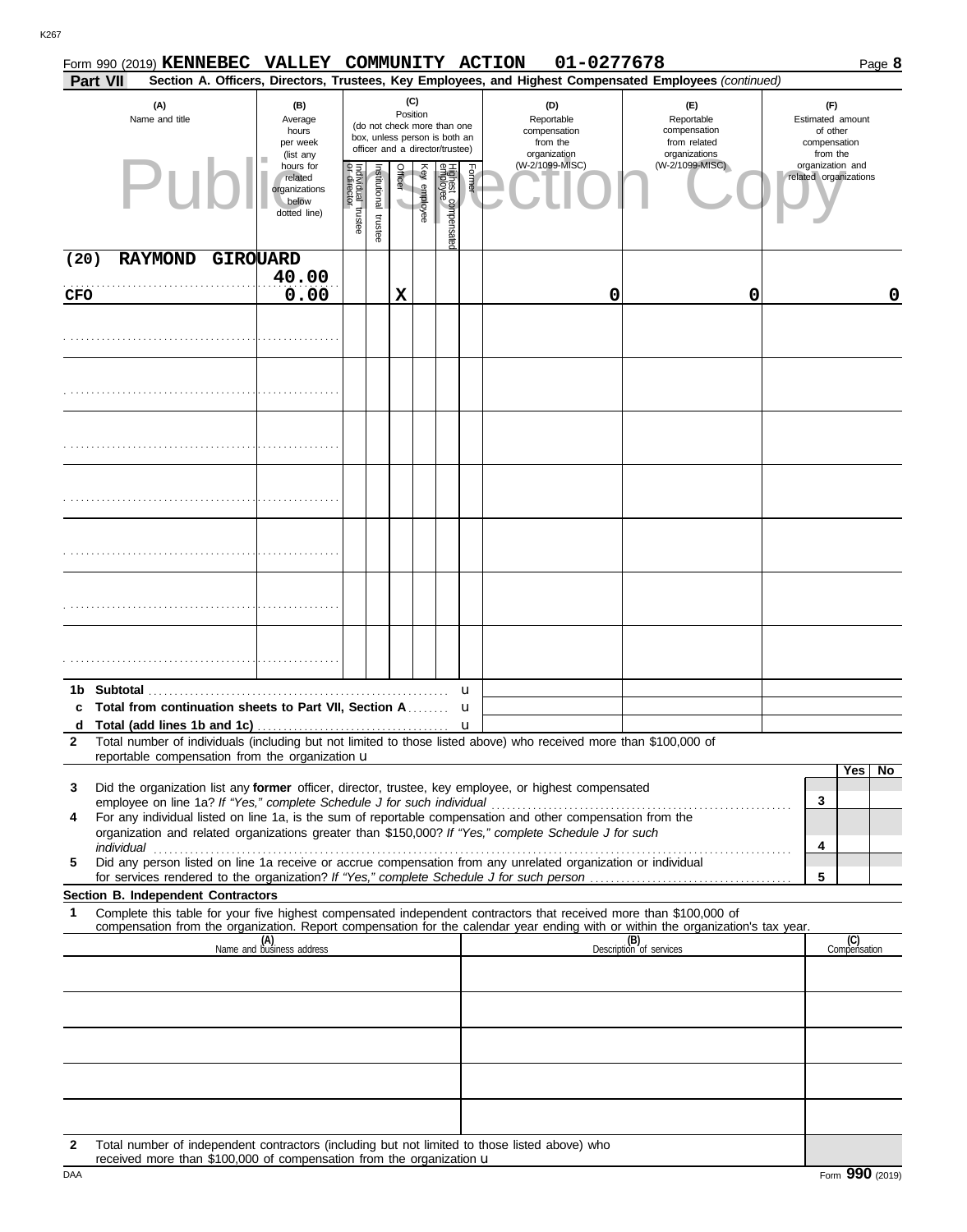| I |
|---|

| <b>SCHEDULE A</b>                     |                                                                                                                                            |                                                            | <b>Public Charity Status and Public Support</b>                                                                                                                                                                                  |     |                                                      |                                        | OMB No. 1545-0047                    |  |  |
|---------------------------------------|--------------------------------------------------------------------------------------------------------------------------------------------|------------------------------------------------------------|----------------------------------------------------------------------------------------------------------------------------------------------------------------------------------------------------------------------------------|-----|------------------------------------------------------|----------------------------------------|--------------------------------------|--|--|
| (Form 990 or 990-EZ)                  |                                                                                                                                            |                                                            | Complete if the organization is a section $501(c)(3)$ organization or a section $4947(a)(1)$ nonexempt charitable trust.                                                                                                         |     |                                                      |                                        | 9                                    |  |  |
| Department of the Treasury            |                                                                                                                                            |                                                            | La Attach to Form 990 or Form 990-EZ.                                                                                                                                                                                            |     |                                                      |                                        |                                      |  |  |
| Internal Revenue Service              |                                                                                                                                            |                                                            | u Go to www.irs.gov/Form990 for instructions and the latest information.                                                                                                                                                         |     |                                                      |                                        | Open to Public<br>Inspection         |  |  |
| Name of the organization              |                                                                                                                                            |                                                            | KENNEBEC VALLEY COMMUNITY ACTION                                                                                                                                                                                                 |     |                                                      |                                        | Employer identification number       |  |  |
|                                       |                                                                                                                                            | <b>PROGRAM</b>                                             |                                                                                                                                                                                                                                  |     |                                                      | 01-0277678                             |                                      |  |  |
| Part I                                |                                                                                                                                            |                                                            | Reason for Public Charity Status (All organizations must complete this part.) See instructions.                                                                                                                                  |     |                                                      |                                        |                                      |  |  |
|                                       |                                                                                                                                            |                                                            | The organization is not a private foundation because it is: (For lines 1 through 12, check only one box.)                                                                                                                        |     |                                                      |                                        |                                      |  |  |
|                                       |                                                                                                                                            |                                                            | A church, convention of churches, or association of churches described in section 170(b)(1)(A)(i).                                                                                                                               |     |                                                      |                                        |                                      |  |  |
| 2                                     |                                                                                                                                            |                                                            | A school described in section 170(b)(1)(A)(ii). (Attach Schedule E (Form 990 or 990-EZ).)                                                                                                                                        |     |                                                      |                                        |                                      |  |  |
| 3                                     |                                                                                                                                            |                                                            | A hospital or a cooperative hospital service organization described in section 170(b)(1)(A)(iii).                                                                                                                                |     |                                                      |                                        |                                      |  |  |
| 4                                     | A medical research organization operated in conjunction with a hospital described in section 170(b)(1)(A)(iii). Enter the hospital's name, |                                                            |                                                                                                                                                                                                                                  |     |                                                      |                                        |                                      |  |  |
| 5                                     |                                                                                                                                            |                                                            | An organization operated for the benefit of a college or university owned or operated by a governmental unit described in                                                                                                        |     |                                                      |                                        |                                      |  |  |
|                                       |                                                                                                                                            | section 170(b)(1)(A)(iv). (Complete Part II.)              |                                                                                                                                                                                                                                  |     |                                                      |                                        |                                      |  |  |
| 6                                     |                                                                                                                                            |                                                            | A federal, state, or local government or governmental unit described in section 170(b)(1)(A)(v).                                                                                                                                 |     |                                                      |                                        |                                      |  |  |
| X<br>7                                |                                                                                                                                            |                                                            | An organization that normally receives a substantial part of its support from a governmental unit or from the general public                                                                                                     |     |                                                      |                                        |                                      |  |  |
| 8                                     |                                                                                                                                            | described in section 170(b)(1)(A)(vi). (Complete Part II.) | A community trust described in section 170(b)(1)(A)(vi). (Complete Part II.)                                                                                                                                                     |     |                                                      |                                        |                                      |  |  |
| 9                                     |                                                                                                                                            |                                                            | An agricultural research organization described in section 170(b)(1)(A)(ix) operated in conjunction with a land-grant college                                                                                                    |     |                                                      |                                        |                                      |  |  |
| university:                           |                                                                                                                                            |                                                            | or university or a non-land-grant college of agriculture (see instructions). Enter the name, city, and state of the college or                                                                                                   |     |                                                      |                                        |                                      |  |  |
| 10                                    |                                                                                                                                            |                                                            | An organization that normally receives: (1) more than 33 1/3% of its support from contributions, membership fees, and gross                                                                                                      |     |                                                      |                                        |                                      |  |  |
|                                       |                                                                                                                                            |                                                            | receipts from activities related to its exempt functions—subject to certain exceptions, and (2) no more than 33 1/3% of its                                                                                                      |     |                                                      |                                        |                                      |  |  |
|                                       |                                                                                                                                            |                                                            | support from gross investment income and unrelated business taxable income (less section 511 tax) from businesses<br>acquired by the organization after June 30, 1975. See section 509(a)(2). (Complete Part III.)               |     |                                                      |                                        |                                      |  |  |
| 11                                    |                                                                                                                                            |                                                            | An organization organized and operated exclusively to test for public safety. See section 509(a)(4).                                                                                                                             |     |                                                      |                                        |                                      |  |  |
| 12                                    |                                                                                                                                            |                                                            | An organization organized and operated exclusively for the benefit of, to perform the functions of, or to carry out the purposes                                                                                                 |     |                                                      |                                        |                                      |  |  |
|                                       |                                                                                                                                            |                                                            | of one or more publicly supported organizations described in section 509(a)(1) or section 509(a)(2). See section 509(a)(3).                                                                                                      |     |                                                      |                                        |                                      |  |  |
|                                       |                                                                                                                                            |                                                            | Check the box in lines 12a through 12d that describes the type of supporting organization and complete lines 12e, 12f, and 12g.                                                                                                  |     |                                                      |                                        |                                      |  |  |
| a                                     |                                                                                                                                            |                                                            | Type I. A supporting organization operated, supervised, or controlled by its supported organization(s), typically by giving                                                                                                      |     |                                                      |                                        |                                      |  |  |
|                                       |                                                                                                                                            |                                                            | the supported organization(s) the power to regularly appoint or elect a majority of the directors or trustees of the<br>supporting organization. You must complete Part IV, Sections A and B.                                    |     |                                                      |                                        |                                      |  |  |
| b                                     |                                                                                                                                            |                                                            | Type II. A supporting organization supervised or controlled in connection with its supported organization(s), by having                                                                                                          |     |                                                      |                                        |                                      |  |  |
|                                       |                                                                                                                                            |                                                            | control or management of the supporting organization vested in the same persons that control or manage the supported                                                                                                             |     |                                                      |                                        |                                      |  |  |
|                                       |                                                                                                                                            |                                                            | organization(s). You must complete Part IV, Sections A and C.                                                                                                                                                                    |     |                                                      |                                        |                                      |  |  |
| c                                     |                                                                                                                                            |                                                            | Type III functionally integrated. A supporting organization operated in connection with, and functionally integrated with,<br>its supported organization(s) (see instructions). You must complete Part IV, Sections A, D, and E. |     |                                                      |                                        |                                      |  |  |
| d                                     |                                                                                                                                            |                                                            | Type III non-functionally integrated. A supporting organization operated in connection with its supported organization(s)                                                                                                        |     |                                                      |                                        |                                      |  |  |
|                                       |                                                                                                                                            |                                                            | that is not functionally integrated. The organization generally must satisfy a distribution requirement and an attentiveness                                                                                                     |     |                                                      |                                        |                                      |  |  |
| е                                     |                                                                                                                                            |                                                            | requirement (see instructions). You must complete Part IV, Sections A and D, and Part V.<br>Check this box if the organization received a written determination from the IRS that it is a Type I, Type II, Type III              |     |                                                      |                                        |                                      |  |  |
|                                       |                                                                                                                                            |                                                            | functionally integrated, or Type III non-functionally integrated supporting organization.                                                                                                                                        |     |                                                      |                                        |                                      |  |  |
| f                                     |                                                                                                                                            | Enter the number of supported organizations                |                                                                                                                                                                                                                                  |     |                                                      |                                        |                                      |  |  |
| g                                     |                                                                                                                                            |                                                            | Provide the following information about the supported organization(s).                                                                                                                                                           |     |                                                      |                                        |                                      |  |  |
| (i) Name of supported<br>organization |                                                                                                                                            | (ii) EIN                                                   | (iii) Type of organization<br>(described on lines 1-10                                                                                                                                                                           |     | (iv) Is the organization<br>listed in your governing | (v) Amount of monetary<br>support (see | (vi) Amount of<br>other support (see |  |  |
|                                       |                                                                                                                                            |                                                            | above (see instructions))                                                                                                                                                                                                        |     | document?                                            | instructions)                          | instructions)                        |  |  |
|                                       |                                                                                                                                            |                                                            |                                                                                                                                                                                                                                  | Yes | No                                                   |                                        |                                      |  |  |
| (A)                                   |                                                                                                                                            |                                                            |                                                                                                                                                                                                                                  |     |                                                      |                                        |                                      |  |  |
| (B)                                   |                                                                                                                                            |                                                            |                                                                                                                                                                                                                                  |     |                                                      |                                        |                                      |  |  |
|                                       |                                                                                                                                            |                                                            |                                                                                                                                                                                                                                  |     |                                                      |                                        |                                      |  |  |
| (C)                                   |                                                                                                                                            |                                                            |                                                                                                                                                                                                                                  |     |                                                      |                                        |                                      |  |  |
| (D)                                   |                                                                                                                                            |                                                            |                                                                                                                                                                                                                                  |     |                                                      |                                        |                                      |  |  |
|                                       |                                                                                                                                            |                                                            |                                                                                                                                                                                                                                  |     |                                                      |                                        |                                      |  |  |
| (E)                                   |                                                                                                                                            |                                                            |                                                                                                                                                                                                                                  |     |                                                      |                                        |                                      |  |  |
| Total                                 |                                                                                                                                            |                                                            |                                                                                                                                                                                                                                  |     |                                                      |                                        |                                      |  |  |

**For Paperwork Reduction Act Notice, see the Instructions for Form 990 or 990-EZ.**

**Schedule A (Form 990 or 990-EZ) 2019**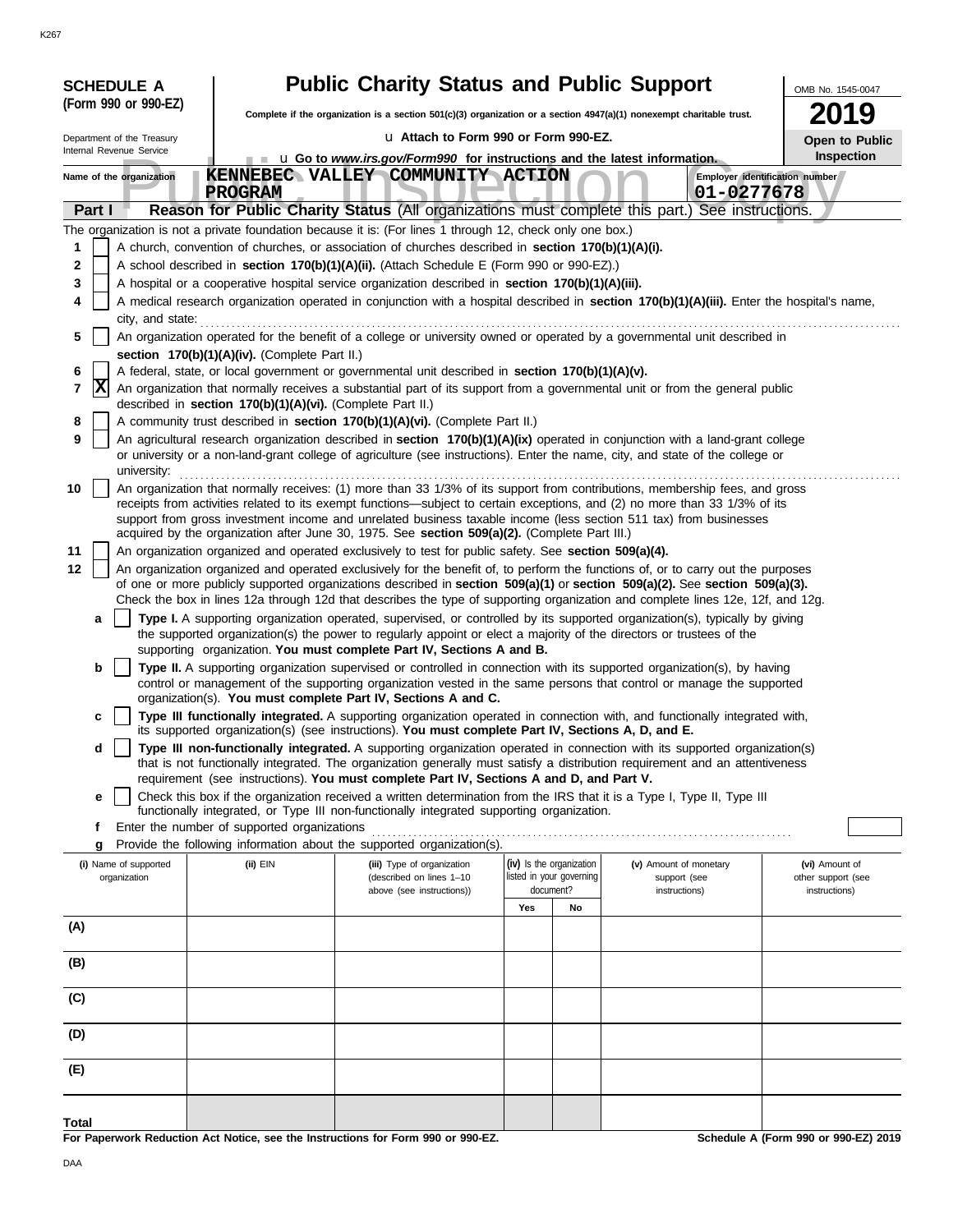|              | Schedule A (Form 990 or 990-EZ) 2019                                                                                                                                                                                           | KENNEBEC VALLEY COMMUNITY ACTION 01-0277678 |            |            |            |            | Page 2                          |
|--------------|--------------------------------------------------------------------------------------------------------------------------------------------------------------------------------------------------------------------------------|---------------------------------------------|------------|------------|------------|------------|---------------------------------|
|              | Support Schedule for Organizations Described in Sections 170(b)(1)(A)(iv) and 170(b)(1)(A)(vi)<br>Part II                                                                                                                      |                                             |            |            |            |            |                                 |
|              | (Complete only if you checked the box on line 5, 7, or 8 of Part I or if the organization failed to qualify under                                                                                                              |                                             |            |            |            |            |                                 |
|              | Part III. If the organization fails to qualify under the tests listed below, please complete Part III.)                                                                                                                        |                                             |            |            |            |            |                                 |
|              | Section A. Public Support                                                                                                                                                                                                      |                                             |            |            |            |            |                                 |
|              | Calendar year (or fiscal year beginning in) u                                                                                                                                                                                  | (a) 2015                                    | (b) 2016   | (c) 2017   | $(d)$ 2018 | (e) 2019   | (f) Total                       |
| 1            | Gifts, grants, contributions, and                                                                                                                                                                                              |                                             |            |            |            |            |                                 |
|              | membership fees received. (Do not                                                                                                                                                                                              |                                             |            |            |            |            |                                 |
|              | include any "unusual grants.")                                                                                                                                                                                                 | 13,703,325                                  | 14,558,305 | 15,209,801 | 15,917,435 | 19,120,371 | 78,509,237                      |
| $\mathbf{2}$ | Tax revenues levied for the                                                                                                                                                                                                    |                                             |            |            |            |            |                                 |
|              | organization's benefit and either paid                                                                                                                                                                                         |                                             |            |            |            |            |                                 |
|              | to or expended on its behalf                                                                                                                                                                                                   |                                             |            |            |            |            |                                 |
| 3            | The value of services or facilities                                                                                                                                                                                            |                                             |            |            |            |            |                                 |
|              | furnished by a governmental unit to the                                                                                                                                                                                        |                                             |            |            |            |            |                                 |
|              | organization without charge                                                                                                                                                                                                    |                                             |            |            |            |            |                                 |
| 4            | Total. Add lines 1 through 3                                                                                                                                                                                                   | 13,703,325                                  | 14,558,305 | 15,209,801 | 15,917,435 | 19,120,371 | 78,509,237                      |
| 5            | The portion of total contributions by<br>each person (other than a                                                                                                                                                             |                                             |            |            |            |            |                                 |
|              | governmental unit or publicly                                                                                                                                                                                                  |                                             |            |            |            |            |                                 |
|              | supported organization) included on                                                                                                                                                                                            |                                             |            |            |            |            |                                 |
|              | line 1 that exceeds 2% of the amount                                                                                                                                                                                           |                                             |            |            |            |            |                                 |
|              | shown on line 11, column $(f)$<br>Public support. Subtract line 5 from line 4                                                                                                                                                  |                                             |            |            |            |            | 78,509,237                      |
| 6            | <b>Section B. Total Support</b>                                                                                                                                                                                                |                                             |            |            |            |            |                                 |
|              | Calendar year (or fiscal year beginning in) <b>u</b>                                                                                                                                                                           | (a) 2015                                    | (b) 2016   | (c) 2017   | $(d)$ 2018 | (e) $2019$ | (f) Total                       |
| 7            | Amounts from line 4                                                                                                                                                                                                            | 13,703,325                                  | 14,558,305 | 15,209,801 | 15,917,435 | 19,120,371 | 78,509,237                      |
| 8            | Gross income from interest, dividends,                                                                                                                                                                                         |                                             |            |            |            |            |                                 |
|              | payments received on securities loans,                                                                                                                                                                                         |                                             |            |            |            |            |                                 |
|              | rents, royalties, and income from<br>similar sources                                                                                                                                                                           | 5,121                                       | 3,611      | 8,786      | 7,406      | 6,999      | 31,923                          |
|              |                                                                                                                                                                                                                                |                                             |            |            |            |            |                                 |
| 9            | Net income from unrelated business<br>activities, whether or not the business                                                                                                                                                  |                                             |            |            |            |            |                                 |
|              | is regularly carried on                                                                                                                                                                                                        |                                             |            |            |            |            |                                 |
| 10           | Other income. Do not include gain or                                                                                                                                                                                           |                                             |            |            |            |            |                                 |
|              | loss from the sale of capital assets                                                                                                                                                                                           |                                             |            |            |            |            |                                 |
|              | (Explain in Part VI.)                                                                                                                                                                                                          |                                             |            |            |            |            |                                 |
| 11           | Total support. Add lines 7 through 10                                                                                                                                                                                          |                                             |            |            |            |            | 78,541,160                      |
| 12           | Gross receipts from related activities, etc. (see instructions)                                                                                                                                                                |                                             |            |            |            | 12         | 41,958,572                      |
| 13           | First five years. If the Form 990 is for the organization's first, second, third, fourth, or fifth tax year as a section 501(c)(3)                                                                                             |                                             |            |            |            |            | $\overline{\phantom{0}}$        |
|              |                                                                                                                                                                                                                                |                                             |            |            |            |            |                                 |
|              | Section C. Computation of Public Support Percentage                                                                                                                                                                            |                                             |            |            |            |            |                                 |
| 14           | Public support percentage from 2018 Schedule A, Part II, line 14                                                                                                                                                               |                                             |            |            |            | 14<br>15   | 99.96%                          |
| 15<br>16a    | 33 1/3% support test-2019. If the organization did not check the box on line 13, and line 14 is 33 1/3% or more, check this                                                                                                    |                                             |            |            |            |            | 99.97%                          |
|              | box and stop here. The organization qualifies as a publicly supported organization                                                                                                                                             |                                             |            |            |            |            | $\blacktriangleright$ $\vert$ X |
| b            | 33 1/3% support test-2018. If the organization did not check a box on line 13 or 16a, and line 15 is 33 1/3% or more, check                                                                                                    |                                             |            |            |            |            |                                 |
|              | this box and stop here. The organization qualifies as a publicly supported organization                                                                                                                                        |                                             |            |            |            |            |                                 |
| 17а          | 10%-facts-and-circumstances test-2019. If the organization did not check a box on line 13, 16a, or 16b, and line 14 is                                                                                                         |                                             |            |            |            |            |                                 |
|              | 10% or more, and if the organization meets the "facts-and-circumstances" test, check this box and stop here. Explain in                                                                                                        |                                             |            |            |            |            |                                 |
|              | Part VI how the organization meets the "facts-and-circumstances" test. The organization qualifies as a publicly supported                                                                                                      |                                             |            |            |            |            |                                 |
|              | organization                                                                                                                                                                                                                   |                                             |            |            |            |            |                                 |
| b            | 10%-facts-and-circumstances test-2018. If the organization did not check a box on line 13, 16a, 16b, or 17a, and line                                                                                                          |                                             |            |            |            |            |                                 |
|              | 15 is 10% or more, and if the organization meets the "facts-and-circumstances" test, check this box and stop here.                                                                                                             |                                             |            |            |            |            |                                 |
|              | Explain in Part VI how the organization meets the "facts-and-circumstances" test. The organization qualifies as a publicly                                                                                                     |                                             |            |            |            |            |                                 |
|              | supported organization contains and contains a supported organization of the supported organization contains and contains a supported organization contains a supported or supported or supported or support of the support of |                                             |            |            |            |            |                                 |
| 18           | Private foundation. If the organization did not check a box on line 13, 16a, 16b, 17a, or 17b, check this box and see                                                                                                          |                                             |            |            |            |            |                                 |
|              | <b>instructions</b>                                                                                                                                                                                                            |                                             |            |            |            |            |                                 |

**Schedule A (Form 990 or 990-EZ) 2019**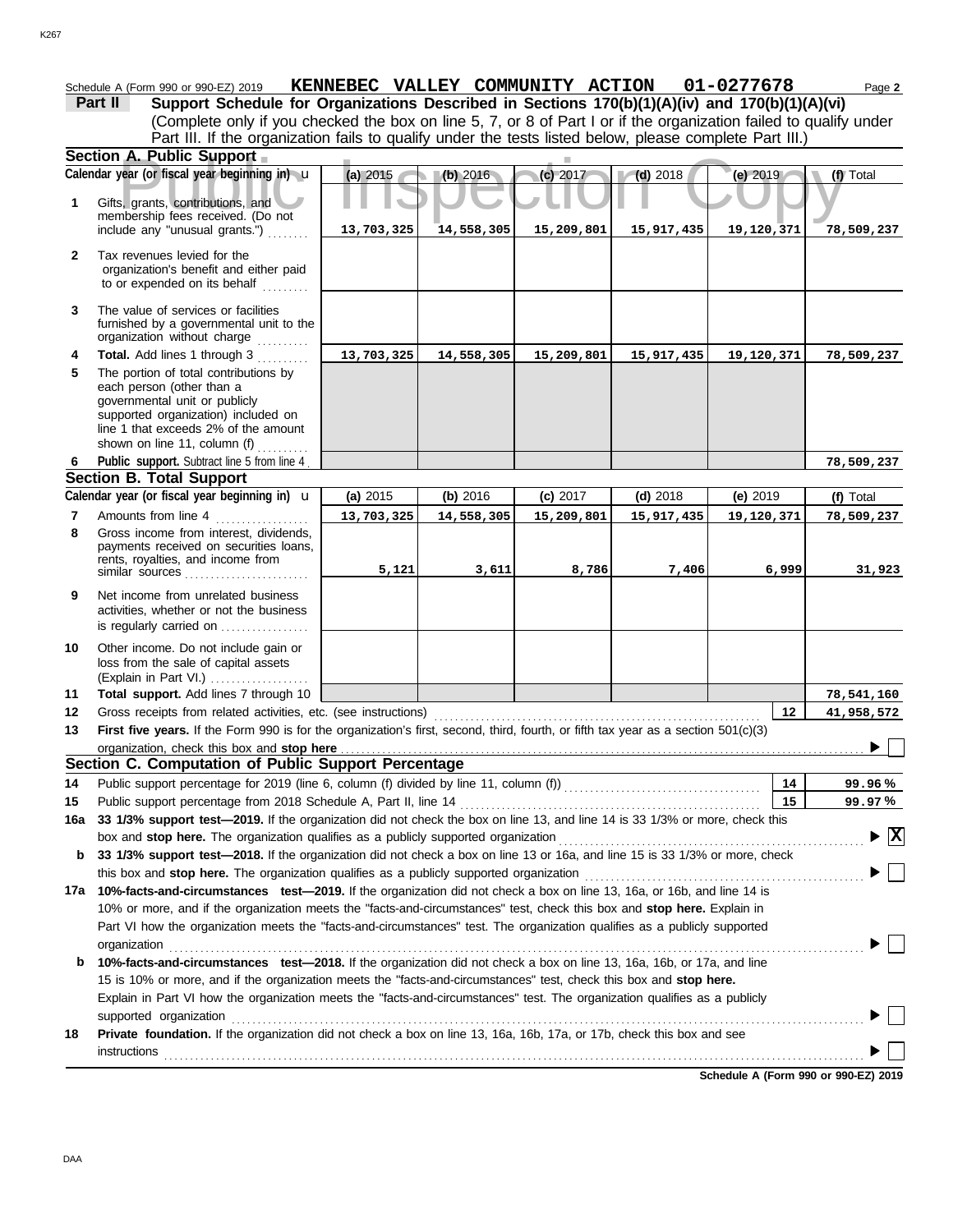#### **Part III** Support Schedule for Organizations Described in Section 509(a)(2) Schedule A (Form 990 or 990-EZ) 2019 **KENNEBEC VALLEY COMMUNITY ACTION 01-0277678** Page 3

|              | oupport ocheaule for organizations beschiped in oecuoir Jos(a)(z)<br>(Complete only if you checked the box on line 10 of Part I or if the organization failed to qualify under Part II.                                                                                                                                                                                   |            |          |            |            |            |           |  |  |
|--------------|---------------------------------------------------------------------------------------------------------------------------------------------------------------------------------------------------------------------------------------------------------------------------------------------------------------------------------------------------------------------------|------------|----------|------------|------------|------------|-----------|--|--|
|              | If the organization fails to qualify under the tests listed below, please complete Part II.)                                                                                                                                                                                                                                                                              |            |          |            |            |            |           |  |  |
|              | Section A. Public Support                                                                                                                                                                                                                                                                                                                                                 |            |          |            |            |            |           |  |  |
|              | Calendar year (or fiscal year beginning in) u                                                                                                                                                                                                                                                                                                                             | (a) $2015$ | (b) 2016 | (c) 2017   | $(d)$ 2018 | (e) 2019   | (f) Total |  |  |
| $\mathbf{1}$ | Gifts, grants, contributions, and membership fees<br>received. (Do not include any "unusual grants.")                                                                                                                                                                                                                                                                     |            |          |            |            |            |           |  |  |
| $\mathbf{2}$ | Gross receipts from admissions, merchandise<br>sold or services performed, or facilities<br>furnished in any activity that is related to the<br>organization's tax-exempt purpose                                                                                                                                                                                         |            |          |            |            |            |           |  |  |
| 3            | Gross receipts from activities that are not an<br>unrelated trade or business under section 513                                                                                                                                                                                                                                                                           |            |          |            |            |            |           |  |  |
| 4            | Tax revenues levied for the<br>organization's benefit and either paid<br>to or expended on its behalf                                                                                                                                                                                                                                                                     |            |          |            |            |            |           |  |  |
| 5            | The value of services or facilities<br>furnished by a governmental unit to the<br>organization without charge                                                                                                                                                                                                                                                             |            |          |            |            |            |           |  |  |
| 6            | Total. Add lines 1 through 5                                                                                                                                                                                                                                                                                                                                              |            |          |            |            |            |           |  |  |
|              | <b>7a</b> Amounts included on lines 1, 2, and 3<br>received from disqualified persons                                                                                                                                                                                                                                                                                     |            |          |            |            |            |           |  |  |
| b            | Amounts included on lines 2 and 3<br>received from other than disqualified<br>persons that exceed the greater of \$5,000<br>or 1% of the amount on line 13 for the year                                                                                                                                                                                                   |            |          |            |            |            |           |  |  |
| 8            | Add lines 7a and 7b<br>.<br>Public support. (Subtract line 7c from                                                                                                                                                                                                                                                                                                        |            |          |            |            |            |           |  |  |
|              | Section B. Total Support                                                                                                                                                                                                                                                                                                                                                  |            |          |            |            |            |           |  |  |
|              | Calendar year (or fiscal year beginning in) $\mathbf u$                                                                                                                                                                                                                                                                                                                   | (a) 2015   | (b) 2016 | $(c)$ 2017 | $(d)$ 2018 | (e) $2019$ | (f) Total |  |  |
| 9            | Amounts from line 6                                                                                                                                                                                                                                                                                                                                                       |            |          |            |            |            |           |  |  |
| 10a          | Gross income from interest, dividends,<br>payments received on securities loans, rents,<br>royalties, and income from similar sources.                                                                                                                                                                                                                                    |            |          |            |            |            |           |  |  |
| b            | Unrelated business taxable income (less<br>section 511 taxes) from businesses<br>acquired after June 30, 1975                                                                                                                                                                                                                                                             |            |          |            |            |            |           |  |  |
|              | c Add lines 10a and 10b                                                                                                                                                                                                                                                                                                                                                   |            |          |            |            |            |           |  |  |
|              | 11 Net income from unrelated business<br>activities not included in line 10b, whether<br>or not the business is regularly carried on                                                                                                                                                                                                                                      |            |          |            |            |            |           |  |  |
| 12           | Other income. Do not include gain or<br>loss from the sale of capital assets<br>(Explain in Part VI.)                                                                                                                                                                                                                                                                     |            |          |            |            |            |           |  |  |
| 13           | Total support. (Add lines 9, 10c, 11,                                                                                                                                                                                                                                                                                                                                     |            |          |            |            |            |           |  |  |
|              |                                                                                                                                                                                                                                                                                                                                                                           |            |          |            |            |            |           |  |  |
| 14           | First five years. If the Form 990 is for the organization's first, second, third, fourth, or fifth tax year as a section 501(c)(3)<br>organization, check this box and stop here <b>construction</b> and construction of the state of the state of the state of the state of the state of the state of the state of the state of the state of the state of the state of t |            |          |            |            |            |           |  |  |
|              | Section C. Computation of Public Support Percentage                                                                                                                                                                                                                                                                                                                       |            |          |            |            |            |           |  |  |
| 15           |                                                                                                                                                                                                                                                                                                                                                                           |            |          |            |            | 15         | %         |  |  |
| 16           |                                                                                                                                                                                                                                                                                                                                                                           |            |          |            |            | 16         | %         |  |  |
|              | Section D. Computation of Investment Income Percentage                                                                                                                                                                                                                                                                                                                    |            |          |            |            |            |           |  |  |
| 17           |                                                                                                                                                                                                                                                                                                                                                                           |            |          |            |            | 17         | %         |  |  |
| 18           | Investment income percentage from 2018 Schedule A, Part III, line 17                                                                                                                                                                                                                                                                                                      |            |          |            |            | 18         | %         |  |  |
| 19a          | 33 1/3% support tests-2019. If the organization did not check the box on line 14, and line 15 is more than 33 1/3%, and line                                                                                                                                                                                                                                              |            |          |            |            |            |           |  |  |
|              | 17 is not more than 33 1/3%, check this box and stop here. The organization qualifies as a publicly supported organization                                                                                                                                                                                                                                                |            |          |            |            |            | $\sim$    |  |  |
| b            | 33 1/3% support tests-2018. If the organization did not check a box on line 14 or line 19a, and line 16 is more than 33 1/3%, and                                                                                                                                                                                                                                         |            |          |            |            |            |           |  |  |
|              | line 18 is not more than 33 1/3%, check this box and stop here. The organization qualifies as a publicly supported organization                                                                                                                                                                                                                                           |            |          |            |            |            |           |  |  |
| 20           |                                                                                                                                                                                                                                                                                                                                                                           |            |          |            |            |            |           |  |  |

**Schedule A (Form 990 or 990-EZ) 2019**

DAA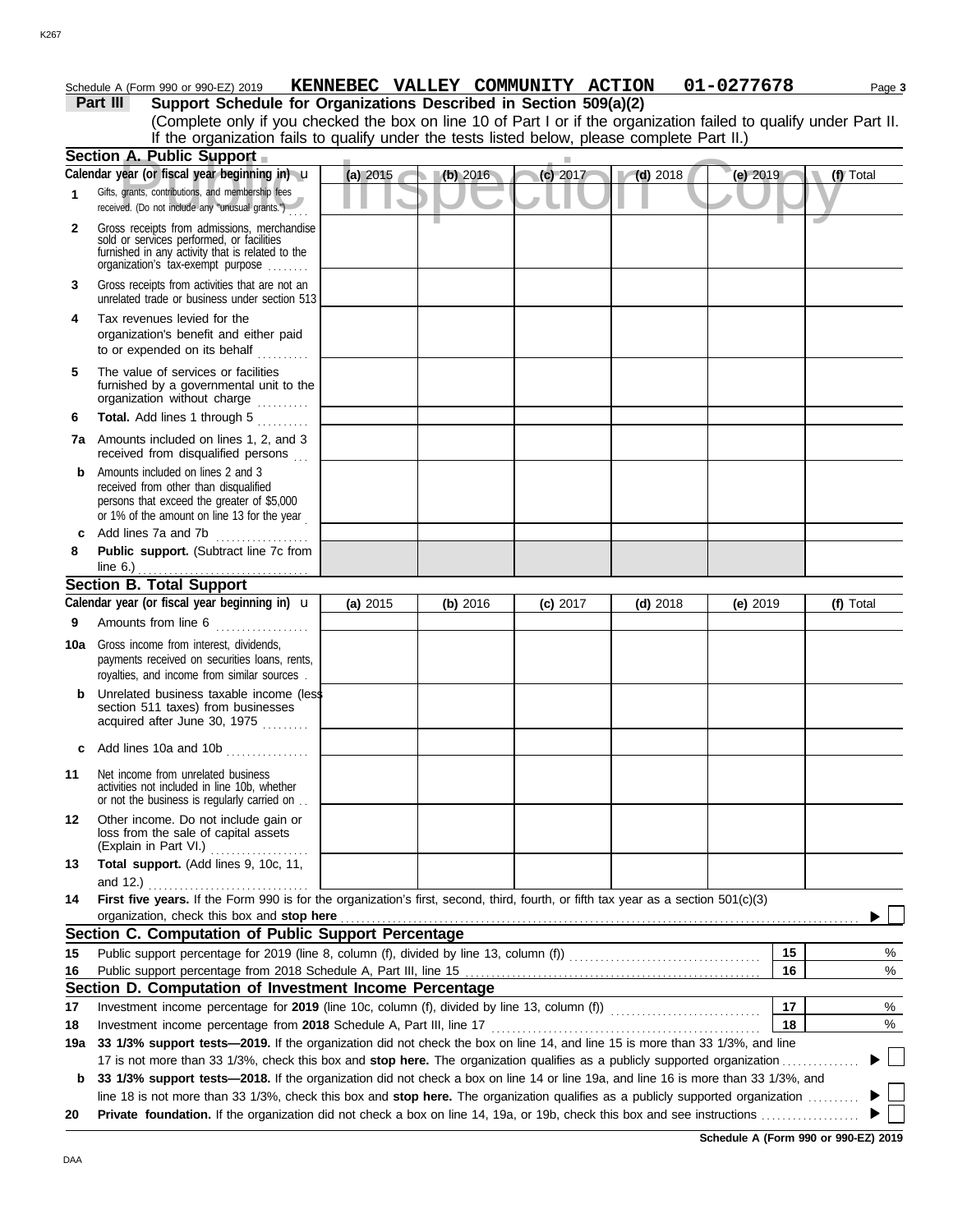|     | 01-0277678<br>KENNEBEC VALLEY COMMUNITY ACTION<br>Schedule A (Form 990 or 990-EZ) 2019                              |     | Page 4 |
|-----|---------------------------------------------------------------------------------------------------------------------|-----|--------|
|     | <b>Part IV</b><br><b>Supporting Organizations</b>                                                                   |     |        |
|     | (Complete only if you checked a box in line 12 on Part I. If you checked 12a of Part I, complete Sections A         |     |        |
|     | and B. If you checked 12b of Part I, complete Sections A and C. If you checked 12c of Part I, complete              |     |        |
|     | Sections A, D, and E. If you checked 12d of Part I, complete Sections A and D, and complete Part V.)                |     |        |
|     | Section A. All Supporting Organizations                                                                             |     |        |
|     |                                                                                                                     | Yes | No     |
| 1   | Are all of the organization's supported organizations listed by name in the organization's governing                |     |        |
|     | documents? If "No," describe in Part VI how the supported organizations are designated. If designated by            |     |        |
|     | class or purpose, describe the designation. If historic and continuing relationship, explain.                       | 1   |        |
|     |                                                                                                                     |     |        |
| 2   | Did the organization have any supported organization that does not have an IRS determination of status              |     |        |
|     | under section 509(a)(1) or (2)? If "Yes," explain in Part VI how the organization determined that the supported     |     |        |
|     | organization was described in section 509(a)(1) or (2).                                                             | 2   |        |
| 3a  | Did the organization have a supported organization described in section 501(c)(4), (5), or (6)? If "Yes," answer    |     |        |
|     | $(b)$ and $(c)$ below.                                                                                              | 3a  |        |
| b   | Did the organization confirm that each supported organization qualified under section $501(c)(4)$ , (5), or (6) and |     |        |
|     | satisfied the public support tests under section 509(a)(2)? If "Yes," describe in Part VI when and how the          |     |        |
|     | organization made the determination.                                                                                | 3b  |        |
| c   | Did the organization ensure that all support to such organizations was used exclusively for section $170(c)(2)(B)$  |     |        |
|     | purposes? If "Yes," explain in Part VI what controls the organization put in place to ensure such use.              | 3c  |        |
| 4a  | Was any supported organization not organized in the United States ("foreign supported organization")? If            |     |        |
|     | "Yes," and if you checked 12a or 12b in Part I, answer (b) and (c) below.                                           | 4a  |        |
| b   | Did the organization have ultimate control and discretion in deciding whether to make grants to the foreign         |     |        |
|     | supported organization? If "Yes," describe in Part VI how the organization had such control and discretion          |     |        |
|     | despite being controlled or supervised by or in connection with its supported organizations.                        | 4b  |        |
| c   | Did the organization support any foreign supported organization that does not have an IRS determination             |     |        |
|     | under sections $501(c)(3)$ and $509(a)(1)$ or (2)? If "Yes," explain in Part VI what controls the organization used |     |        |
|     | to ensure that all support to the foreign supported organization was used exclusively for section $170(c)(2)(B)$    |     |        |
|     | purposes.                                                                                                           | 4c  |        |
| 5a  | Did the organization add, substitute, or remove any supported organizations during the tax year? If "Yes,"          |     |        |
|     | answer (b) and (c) below (if applicable). Also, provide detail in Part VI, including (i) the names and EIN          |     |        |
|     | numbers of the supported organizations added, substituted, or removed; (ii) the reasons for each such action;       |     |        |
|     | (iii) the authority under the organization's organizing document authorizing such action; and (iv) how the action   |     |        |
|     | was accomplished (such as by amendment to the organizing document).                                                 | 5a  |        |
| b   | Type I or Type II only. Was any added or substituted supported organization part of a class already                 |     |        |
|     | designated in the organization's organizing document?                                                               | 5b  |        |
| c   | <b>Substitutions only.</b> Was the substitution the result of an event beyond the organization's control?           | 5c  |        |
| 6   | Did the organization provide support (whether in the form of grants or the provision of services or facilities) to  |     |        |
|     | anyone other than (i) its supported organizations, (ii) individuals that are part of the charitable class benefited |     |        |
|     | by one or more of its supported organizations, or (iii) other supporting organizations that also support or         |     |        |
|     | benefit one or more of the filing organization's supported organizations? If "Yes," provide detail in Part VI.      | 6   |        |
| 7   | Did the organization provide a grant, loan, compensation, or other similar payment to a substantial contributor     |     |        |
|     | (as defined in section $4958(c)(3)(C)$ ), a family member of a substantial contributor, or a 35% controlled entity  |     |        |
|     | with regard to a substantial contributor? If "Yes," complete Part I of Schedule L (Form 990 or 990-EZ).             | 7   |        |
| 8   | Did the organization make a loan to a disqualified person (as defined in section 4958) not described in line 7?     |     |        |
|     | If "Yes," complete Part I of Schedule L (Form 990 or 990-EZ).                                                       | 8   |        |
| 9а  | Was the organization controlled directly or indirectly at any time during the tax year by one or more               |     |        |
|     | disqualified persons as defined in section 4946 (other than foundation managers and organizations described         |     |        |
|     | in section 509(a)(1) or (2))? If "Yes," provide detail in Part VI.                                                  | 9а  |        |
| b   | Did one or more disqualified persons (as defined in line 9a) hold a controlling interest in any entity in which     |     |        |
|     | the supporting organization had an interest? If "Yes," provide detail in Part VI.                                   | 9b  |        |
| c   | Did a disqualified person (as defined in line 9a) have an ownership interest in, or derive any personal benefit     |     |        |
|     | from, assets in which the supporting organization also had an interest? If "Yes," provide detail in Part VI.        | 9с  |        |
| 10a | Was the organization subject to the excess business holdings rules of section 4943 because of section               |     |        |
|     | 4943(f) (regarding certain Type II supporting organizations, and all Type III non-functionally integrated           |     |        |
|     | supporting organizations)? If "Yes," answer 10b below.                                                              | 10a |        |

**b** Did the organization have any excess business holdings in the tax year? *(Use Schedule C, Form 4720, to determine whether the organization had excess business holdings.)*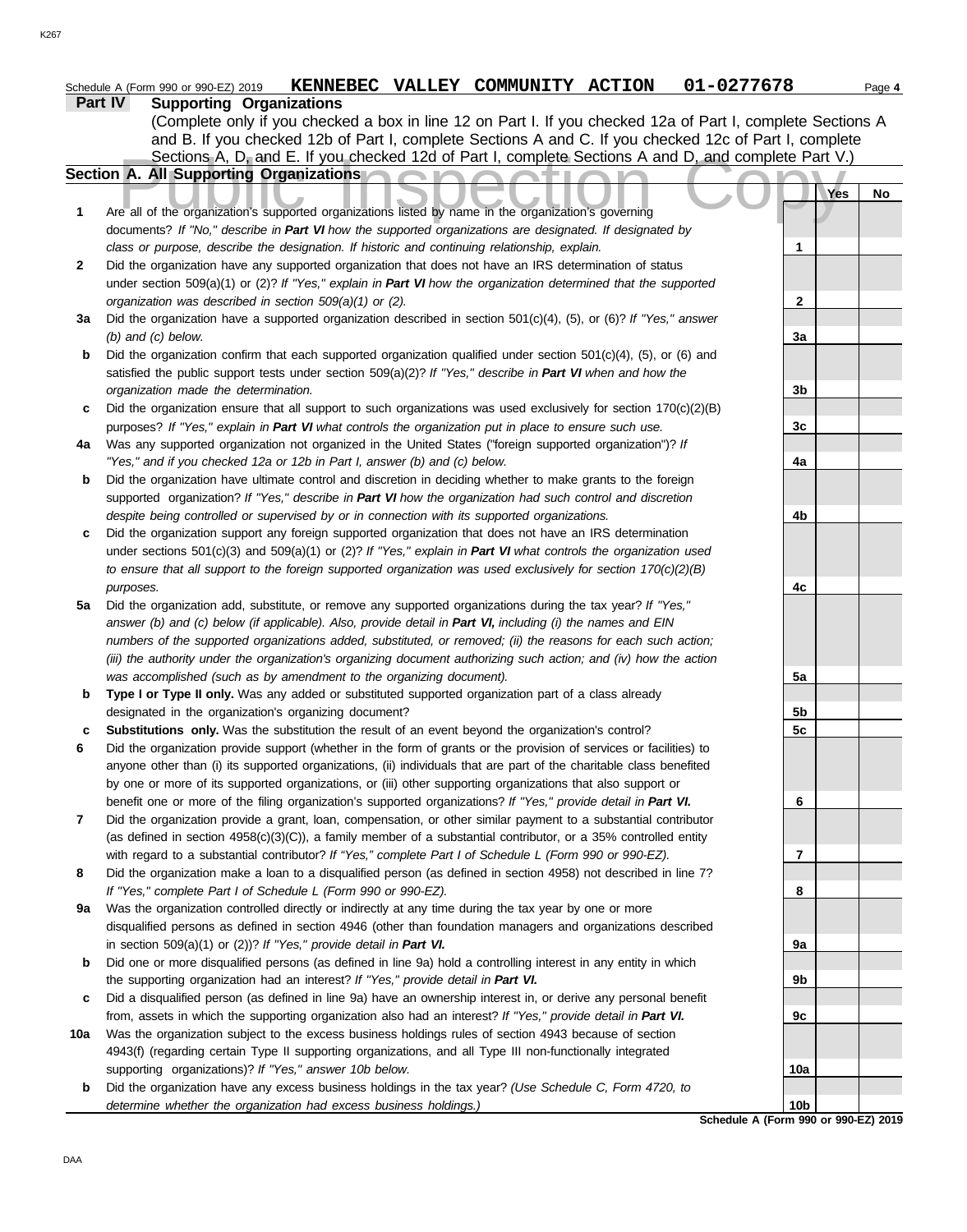|              | 01-0277678<br>KENNEBEC VALLEY COMMUNITY ACTION<br>Schedule A (Form 990 or 990-EZ) 2019                                                                                                                                           |                        |     | Page 5 |
|--------------|----------------------------------------------------------------------------------------------------------------------------------------------------------------------------------------------------------------------------------|------------------------|-----|--------|
|              | <b>Supporting Organizations (continued)</b><br>Part IV                                                                                                                                                                           |                        |     |        |
|              |                                                                                                                                                                                                                                  |                        | Yes | No     |
| 11           | Has the organization accepted a gift or contribution from any of the following persons?                                                                                                                                          |                        |     |        |
| a            | A person who directly or indirectly controls, either alone or together with persons described in (b) and (c)<br>below, the governing body of a supported organization?                                                           |                        |     |        |
|              | <b>b</b> A family member of a person described in (a) above?                                                                                                                                                                     | 11a<br>11 <sub>b</sub> |     |        |
| c            | A 35% controlled entity of a person described in (a) or (b) above? If "Yes" to a, b, or c, provide detail in Part VI.                                                                                                            | 11c                    |     |        |
|              | <b>Section B. Type I Supporting Organizations</b>                                                                                                                                                                                |                        |     |        |
|              |                                                                                                                                                                                                                                  |                        | Yes | No     |
| 1            | Did the directors, trustees, or membership of one or more supported organizations have the power to                                                                                                                              |                        |     |        |
|              | regularly appoint or elect at least a majority of the organization's directors or trustees at all times during the                                                                                                               |                        |     |        |
|              | tax year? If "No," describe in Part VI how the supported organization(s) effectively operated, supervised, or                                                                                                                    |                        |     |        |
|              | controlled the organization's activities. If the organization had more than one supported organization,                                                                                                                          |                        |     |        |
|              | describe how the powers to appoint and/or remove directors or trustees were allocated among the supported                                                                                                                        |                        |     |        |
|              | organizations and what conditions or restrictions, if any, applied to such powers during the tax year.                                                                                                                           | 1                      |     |        |
| $\mathbf{2}$ | Did the organization operate for the benefit of any supported organization other than the supported                                                                                                                              |                        |     |        |
|              | organization(s) that operated, supervised, or controlled the supporting organization? If "Yes," explain in Part                                                                                                                  |                        |     |        |
|              | VI how providing such benefit carried out the purposes of the supported organization(s) that operated,                                                                                                                           |                        |     |        |
|              | supervised, or controlled the supporting organization.                                                                                                                                                                           | $\mathbf{2}$           |     |        |
|              | Section C. Type II Supporting Organizations                                                                                                                                                                                      |                        |     |        |
|              |                                                                                                                                                                                                                                  |                        | Yes | No     |
| 1            | Were a majority of the organization's directors or trustees during the tax year also a majority of the directors                                                                                                                 |                        |     |        |
|              | or trustees of each of the organization's supported organization(s)? If "No," describe in Part VI how control                                                                                                                    |                        |     |        |
|              | or management of the supporting organization was vested in the same persons that controlled or managed                                                                                                                           |                        |     |        |
|              | the supported organization(s).<br>Section D. All Type III Supporting Organizations                                                                                                                                               | 1                      |     |        |
|              |                                                                                                                                                                                                                                  |                        | Yes | No     |
| 1            | Did the organization provide to each of its supported organizations, by the last day of the fifth month of the                                                                                                                   |                        |     |        |
|              | organization's tax year, (i) a written notice describing the type and amount of support provided during the prior tax                                                                                                            |                        |     |        |
|              | year, (ii) a copy of the Form 990 that was most recently filed as of the date of notification, and (iii) copies of the                                                                                                           |                        |     |        |
|              | organization's governing documents in effect on the date of notification, to the extent not previously provided?                                                                                                                 | 1                      |     |        |
| $\mathbf{2}$ | Were any of the organization's officers, directors, or trustees either (i) appointed or elected by the supported                                                                                                                 |                        |     |        |
|              | organization(s) or (ii) serving on the governing body of a supported organization? If "No," explain in Part VI how                                                                                                               |                        |     |        |
|              | the organization maintained a close and continuous working relationship with the supported organization(s).                                                                                                                      | $\mathbf{2}$           |     |        |
| 3            | By reason of the relationship described in (2), did the organization's supported organizations have a                                                                                                                            |                        |     |        |
|              | significant voice in the organization's investment policies and in directing the use of the organization's                                                                                                                       |                        |     |        |
|              | income or assets at all times during the tax year? If "Yes," describe in Part VI the role the organization's                                                                                                                     |                        |     |        |
|              | supported organizations played in this regard.                                                                                                                                                                                   | 3                      |     |        |
|              | Section E. Type III Functionally-Integrated Supporting Organizations                                                                                                                                                             |                        |     |        |
| 1            | Check the box next to the method that the organization used to satisfy the Integral Part Test during the year (see instructions).                                                                                                |                        |     |        |
| a            | The organization satisfied the Activities Test. Complete line 2 below.                                                                                                                                                           |                        |     |        |
| b            | The organization is the parent of each of its supported organizations. Complete line 3 below.                                                                                                                                    |                        |     |        |
| C            | The organization supported a governmental entity. Describe in Part VI how you supported a government entity (see instructions).                                                                                                  |                        |     |        |
|              |                                                                                                                                                                                                                                  |                        |     |        |
| $\mathbf{z}$ | Activities Test. Answer (a) and (b) below.                                                                                                                                                                                       |                        | Yes | No     |
| a            | Did substantially all of the organization's activities during the tax year directly further the exempt purposes of<br>the supported organization(s) to which the organization was responsive? If "Yes," then in Part VI identify |                        |     |        |
|              | those supported organizations and explain how these activities directly furthered their exempt purposes,                                                                                                                         |                        |     |        |
|              | how the organization was responsive to those supported organizations, and how the organization determined                                                                                                                        |                        |     |        |
|              | that these activities constituted substantially all of its activities.                                                                                                                                                           | 2a                     |     |        |
| b            | Did the activities described in (a) constitute activities that, but for the organization's involvement, one or more                                                                                                              |                        |     |        |
|              | of the organization's supported organization(s) would have been engaged in? If "Yes," explain in Part VI the                                                                                                                     |                        |     |        |
|              | reasons for the organization's position that its supported organization(s) would have engaged in these                                                                                                                           |                        |     |        |
|              | activities but for the organization's involvement.                                                                                                                                                                               | 2b                     |     |        |
| 3            | Parent of Supported Organizations. Answer (a) and (b) below.                                                                                                                                                                     |                        |     |        |

- **a** Did the organization have the power to regularly appoint or elect a majority of the officers, directors, or trustees of each of the supported organizations? *Provide details in Part VI.*
- **b** Did the organization exercise a substantial degree of direction over the policies, programs, and activities of each Did the organization exercise a substantial degree of direction over the policies, programs, and activities of each of its supported organizations? *If "Yes," describe in Part VI the role played by the organization in this regard.* **3b**

DAA **Schedule A (Form 990 or 990-EZ) 2019**

**3a**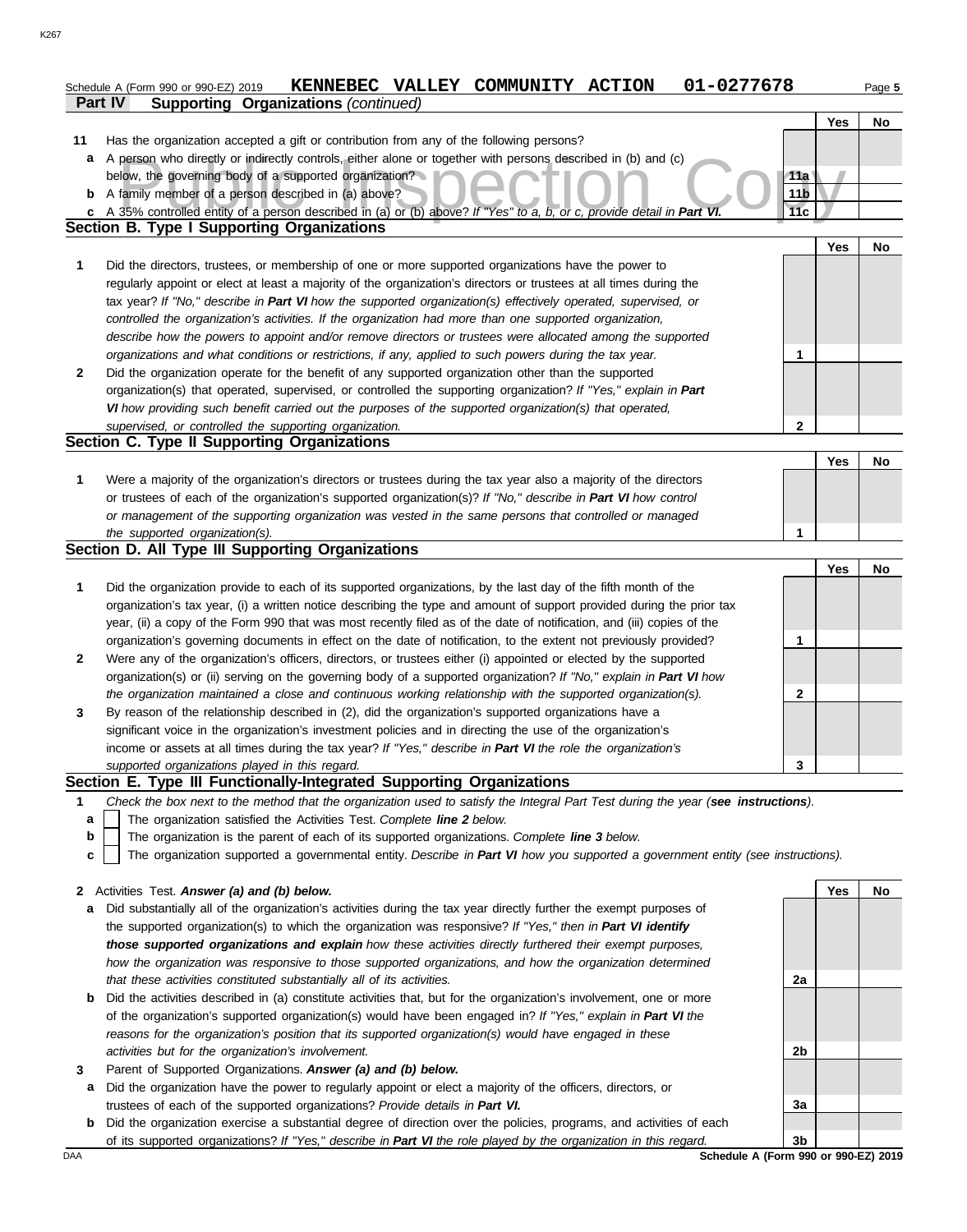# **1** Check here if the organization satisfied the Integral Part Test as a qualifying trust on Nov. 20, 1970 (explain in Part VI). **See instructions.** All other Type III non-functionally integrated supporting organizations must complete Sections A through E.

| Section A - Adjusted Net Income<br>ÞШ                                                                                                               |                         | (A) Prior Year | (B) Current Year<br>(optional) |
|-----------------------------------------------------------------------------------------------------------------------------------------------------|-------------------------|----------------|--------------------------------|
| Net short-term capital gain<br>1.                                                                                                                   | 1                       |                |                                |
| ш<br>Recoveries of prior-year distributions<br>$\mathbf{2}$                                                                                         | $\overline{2}$          |                |                                |
| 3 <sup>1</sup><br>Other gross income (see instructions)                                                                                             | 3                       |                |                                |
| Add lines 1 through 3.<br>4                                                                                                                         | 4                       |                |                                |
| 5<br>Depreciation and depletion                                                                                                                     | 5                       |                |                                |
| Portion of operating expenses paid or incurred for production or<br>6                                                                               |                         |                |                                |
| collection of gross income or for management, conservation, or                                                                                      |                         |                |                                |
| maintenance of property held for production of income (see instructions)                                                                            | 6                       |                |                                |
| $\mathbf{7}$<br>Other expenses (see instructions)                                                                                                   | $\overline{7}$          |                |                                |
| 8<br>Adjusted Net Income (subtract lines 5, 6, and 7 from line 4)                                                                                   | 8                       |                |                                |
| <b>Section B - Minimum Asset Amount</b>                                                                                                             |                         | (A) Prior Year | (B) Current Year<br>(optional) |
| Aggregate fair market value of all non-exempt-use assets (see<br>1<br>instructions for short tax year or assets held for part of year):             |                         |                |                                |
| <b>a</b> Average monthly value of securities                                                                                                        | 1a                      |                |                                |
| <b>b</b> Average monthly cash balances                                                                                                              | 1b                      |                |                                |
| <b>c</b> Fair market value of other non-exempt-use assets                                                                                           | 1c                      |                |                                |
| <b>d</b> Total (add lines 1a, 1b, and 1c)                                                                                                           | 1d                      |                |                                |
| e Discount claimed for blockage or other                                                                                                            |                         |                |                                |
| factors (explain in detail in Part VI):                                                                                                             |                         |                |                                |
| Acquisition indebtedness applicable to non-exempt-use assets<br>$\mathbf{2}$                                                                        | $\mathbf 2$             |                |                                |
| Subtract line 2 from line 1d.<br>3.                                                                                                                 | 3                       |                |                                |
| Cash deemed held for exempt use. Enter 1-1/2% of line 3 (for greater amount,<br>4                                                                   |                         |                |                                |
| see instructions).                                                                                                                                  | 4                       |                |                                |
| Net value of non-exempt-use assets (subtract line 4 from line 3)<br>5                                                                               | 5                       |                |                                |
| 6<br>Multiply line 5 by .035.                                                                                                                       | 6                       |                |                                |
| $\overline{7}$<br>Recoveries of prior-year distributions                                                                                            | $\overline{7}$          |                |                                |
| Minimum Asset Amount (add line 7 to line 6)<br>8                                                                                                    | 8                       |                |                                |
| Section C - Distributable Amount                                                                                                                    |                         |                | <b>Current Year</b>            |
| Adjusted net income for prior year (from Section A, line 8, Column A)<br>1                                                                          | 1                       |                |                                |
| Enter 85% of line 1.<br>$\mathbf{2}$                                                                                                                | $\mathbf{2}$            |                |                                |
| Minimum asset amount for prior year (from Section B, line 8, Column A)<br>3                                                                         | 3                       |                |                                |
| 4<br>Enter greater of line 2 or line 3.                                                                                                             | $\overline{\mathbf{4}}$ |                |                                |
| 5<br>Income tax imposed in prior year                                                                                                               | 5                       |                |                                |
| <b>Distributable Amount.</b> Subtract line 5 from line 4, unless subject to<br>6                                                                    |                         |                |                                |
| emergency temporary reduction (see instructions).                                                                                                   | 6                       |                |                                |
| $\overline{7}$<br>Check here if the current year is the organization's first as a non-functionally integrated Type III supporting organization (see |                         |                |                                |
| instructions).                                                                                                                                      |                         |                |                                |

**Schedule A (Form 990 or 990-EZ) 2019**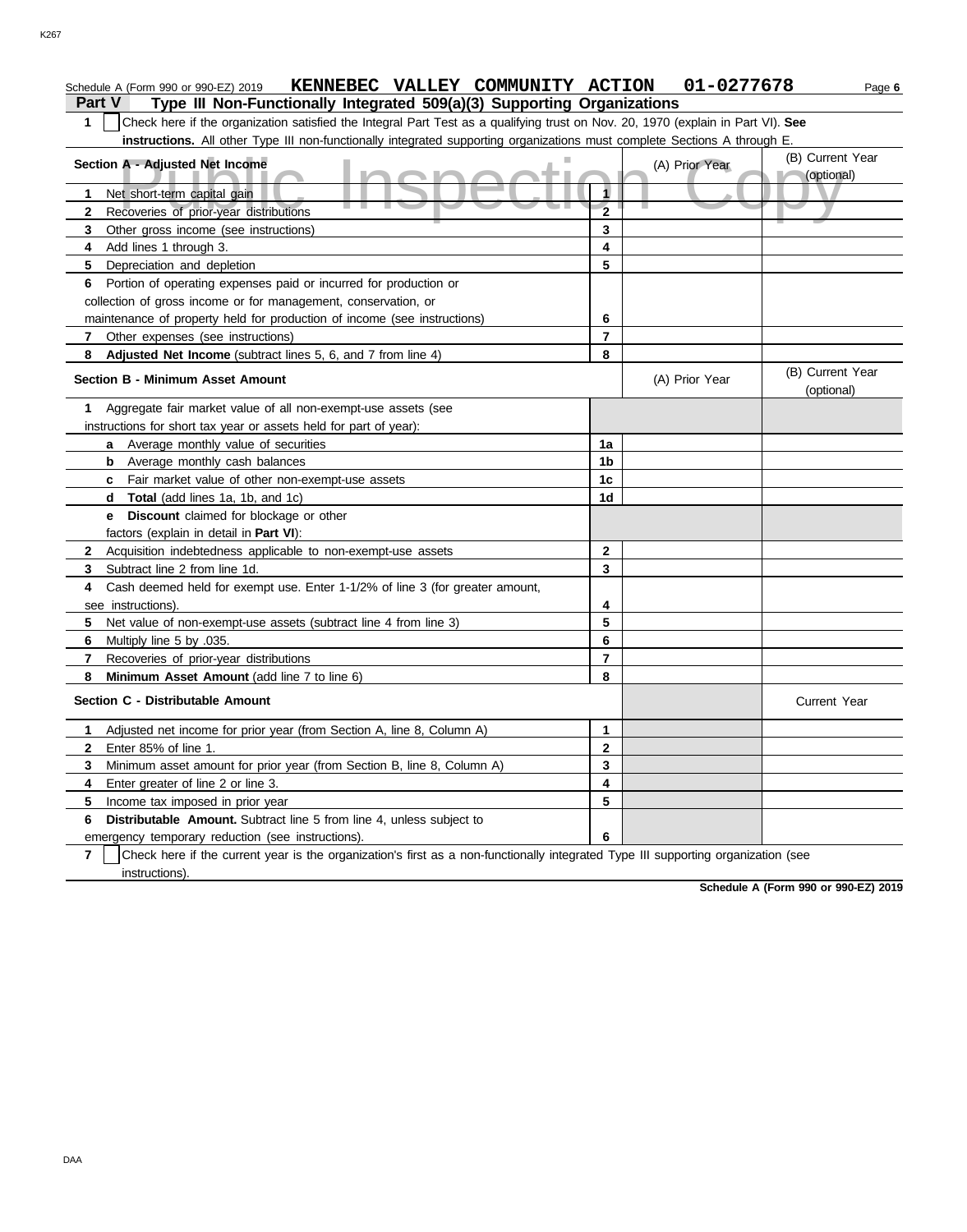#### Schedule A (Form 990 or 990-EZ) 2019 **KENNEBEC VALLEY COMMUNITY ACTION 01-0277678** Page 7 **Part V Type III Non-Functionally Integrated 509(a)(3) Supporting Organizations** *(continued)*

#### Amounts paid to supported organizations to accomplish exempt purposes<br>Amounts paid to perform activity that directly furthers exempt purposes of supported<br>Organizations, in excess of income from activity<br>Administrative exp **Section D - Distributions Current Year 1 2 3 4 5 6 7 8 9 10** Amounts paid to supported organizations to accomplish exempt purposes Amounts paid to perform activity that directly furthers exempt purposes of supported organizations, in excess of income from activity Amounts paid to acquire exempt-use assets Qualified set-aside amounts (prior IRS approval required) Other distributions (describe in **Part VI**). See instructions. **Total annual distributions.** Add lines 1 through 6. Distributions to attentive supported organizations to which the organization is responsive (provide details in **Part VI**). See instructions. Distributable amount for 2019 from Section C, line 6 Line 8 amount divided by line 9 amount **Section E - Distribution Allocations** (see instructions) **Excess Distributions (i) (ii) Underdistributions Pre-2019 (iii) Distributable Amount for 2019 8** Breakdown of line 7: **7 6 5 4** Distributions for 2019 from **3 2 1 a** From 2014 . . . . . . . . . . . . . . . . . . . . . . . . . . . . . . . **b** From 2015 . . . . . . . . . . . . . . . . . . . . . . . . . . . . . . . **c** From 2016 . . . . . . . . . . . . . . . . . . . . . . . . . . . . . . . **d** From 2017 . . . . . . . . . . . . . . . . . . . . . . . . . . . . . . . . **e** From 2018 . . . . . . . . . . . . . . . . . . . . . . . . . . . . . . . . **f Total** of lines 3a through e **g** Applied to underdistributions of prior years **h** Applied to 2019 distributable amount **i** Carryover from 2014 not applied (see instructions) **j a** Applied to underdistributions of prior years **b** Applied to 2019 distributable amount **c** Remainder. Subtract lines 4a and 4b from 4. **a** Excess from 2015 . . . . . . . . . . . . . . . . . . . . . . . . **b** Excess from 2016 . . . . . . . . . . . . . . . . . . . . . . . . **c** Excess from 2017 . . . . . . . . . . . . . . . . . . . . . . . . . **d** Excess from 2018 . . . . . . . . . . . . . . . . . . . . . . . . . **e** Excess from 2019 . . . . . . . . . . . . . . . . . . . . . . . . . Distributable amount for 2019 from Section C, line 6 Underdistributions, if any, for years prior to 2019 (reasonable cause required-explain in **Part VI**). See Excess distributions carryover, if any, to 2019 Remainder. Subtract lines 3g, 3h, and 3i from 3f. Section D, line 7: \$ Remaining underdistributions for years prior to 2019, if any. Subtract lines 3g and 4a from line 2. For result greater than zero, explain in **Part VI**. See instructions. Remaining underdistributions for 2019. Subtract lines 3h and 4b from line 1. For result greater than zero, explain in Part VI. See instructions. **Excess distributions carryover to 2020.** Add lines 3j and 4c. instructions.

**Schedule A (Form 990 or 990-EZ) 2019**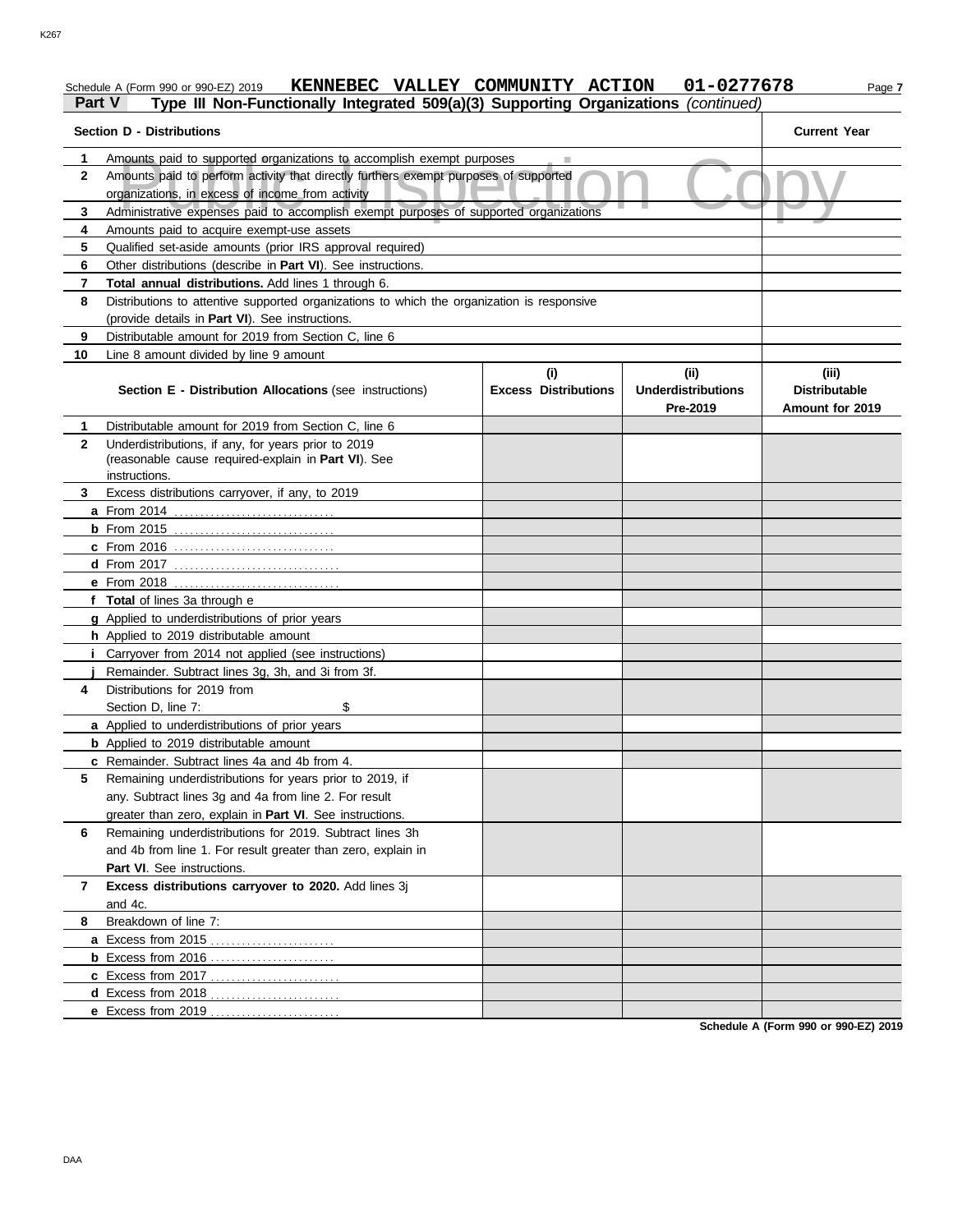|         | Schedule A (Form 990 or 990-EZ) 2019 |  | KENNEBEC VALLEY COMMUNITY ACTION | 01-0277678                                                                                                                                                                                                                                     | Page 8 |
|---------|--------------------------------------|--|----------------------------------|------------------------------------------------------------------------------------------------------------------------------------------------------------------------------------------------------------------------------------------------|--------|
| Part VI |                                      |  |                                  | Supplemental Information. Provide the explanations required by Part II, line 10; Part II, line 17a or 17b; Part                                                                                                                                |        |
|         |                                      |  |                                  | III, line 12; Part IV, Section A, lines 1, 2, 3b, 3c, 4b, 4c, 5a, 6, 9a, 9b, 9c, 11a, 11b, and 11c; Part IV, Section                                                                                                                           |        |
|         |                                      |  |                                  | B, lines 1 and 2; Part IV, Section C, line 1; Part IV, Section D, lines 2 and 3; Part IV, Section E, lines 1c, 2a, 2b,<br>3a, and 3b; Part V, line 1; Part V, Section B, line 1e; Part V, Section D, lines 5, 6, and 8; and Part V, Section E, |        |
|         |                                      |  |                                  | lines 2, 5, and 6. Also complete this part for any additional information. (See instructions.)                                                                                                                                                 |        |
|         |                                      |  |                                  |                                                                                                                                                                                                                                                |        |
|         |                                      |  |                                  |                                                                                                                                                                                                                                                |        |
|         |                                      |  |                                  |                                                                                                                                                                                                                                                |        |
|         |                                      |  |                                  |                                                                                                                                                                                                                                                |        |
|         |                                      |  |                                  |                                                                                                                                                                                                                                                |        |
|         |                                      |  |                                  |                                                                                                                                                                                                                                                |        |
|         |                                      |  |                                  |                                                                                                                                                                                                                                                |        |
|         |                                      |  |                                  |                                                                                                                                                                                                                                                |        |
|         |                                      |  |                                  |                                                                                                                                                                                                                                                |        |
|         |                                      |  |                                  |                                                                                                                                                                                                                                                |        |
|         |                                      |  |                                  |                                                                                                                                                                                                                                                |        |
|         |                                      |  |                                  |                                                                                                                                                                                                                                                |        |
|         |                                      |  |                                  |                                                                                                                                                                                                                                                |        |
|         |                                      |  |                                  |                                                                                                                                                                                                                                                |        |
|         |                                      |  |                                  |                                                                                                                                                                                                                                                |        |
|         |                                      |  |                                  |                                                                                                                                                                                                                                                |        |
|         |                                      |  |                                  |                                                                                                                                                                                                                                                |        |
|         |                                      |  |                                  |                                                                                                                                                                                                                                                |        |
|         |                                      |  |                                  |                                                                                                                                                                                                                                                |        |
|         |                                      |  |                                  |                                                                                                                                                                                                                                                |        |
|         |                                      |  |                                  |                                                                                                                                                                                                                                                |        |
|         |                                      |  |                                  |                                                                                                                                                                                                                                                |        |
|         |                                      |  |                                  |                                                                                                                                                                                                                                                |        |
|         |                                      |  |                                  |                                                                                                                                                                                                                                                |        |
|         |                                      |  |                                  |                                                                                                                                                                                                                                                |        |
|         |                                      |  |                                  |                                                                                                                                                                                                                                                |        |
|         |                                      |  |                                  |                                                                                                                                                                                                                                                |        |
|         |                                      |  |                                  |                                                                                                                                                                                                                                                |        |
|         |                                      |  |                                  |                                                                                                                                                                                                                                                |        |
|         |                                      |  |                                  |                                                                                                                                                                                                                                                |        |
|         |                                      |  |                                  |                                                                                                                                                                                                                                                |        |
|         |                                      |  |                                  |                                                                                                                                                                                                                                                |        |
|         |                                      |  |                                  |                                                                                                                                                                                                                                                |        |
|         |                                      |  |                                  |                                                                                                                                                                                                                                                |        |
|         |                                      |  |                                  |                                                                                                                                                                                                                                                |        |
|         |                                      |  |                                  |                                                                                                                                                                                                                                                |        |
|         |                                      |  |                                  |                                                                                                                                                                                                                                                |        |
|         |                                      |  |                                  |                                                                                                                                                                                                                                                |        |
|         |                                      |  |                                  |                                                                                                                                                                                                                                                |        |
|         |                                      |  |                                  |                                                                                                                                                                                                                                                |        |
|         |                                      |  |                                  |                                                                                                                                                                                                                                                |        |
|         |                                      |  |                                  |                                                                                                                                                                                                                                                |        |
|         |                                      |  |                                  |                                                                                                                                                                                                                                                |        |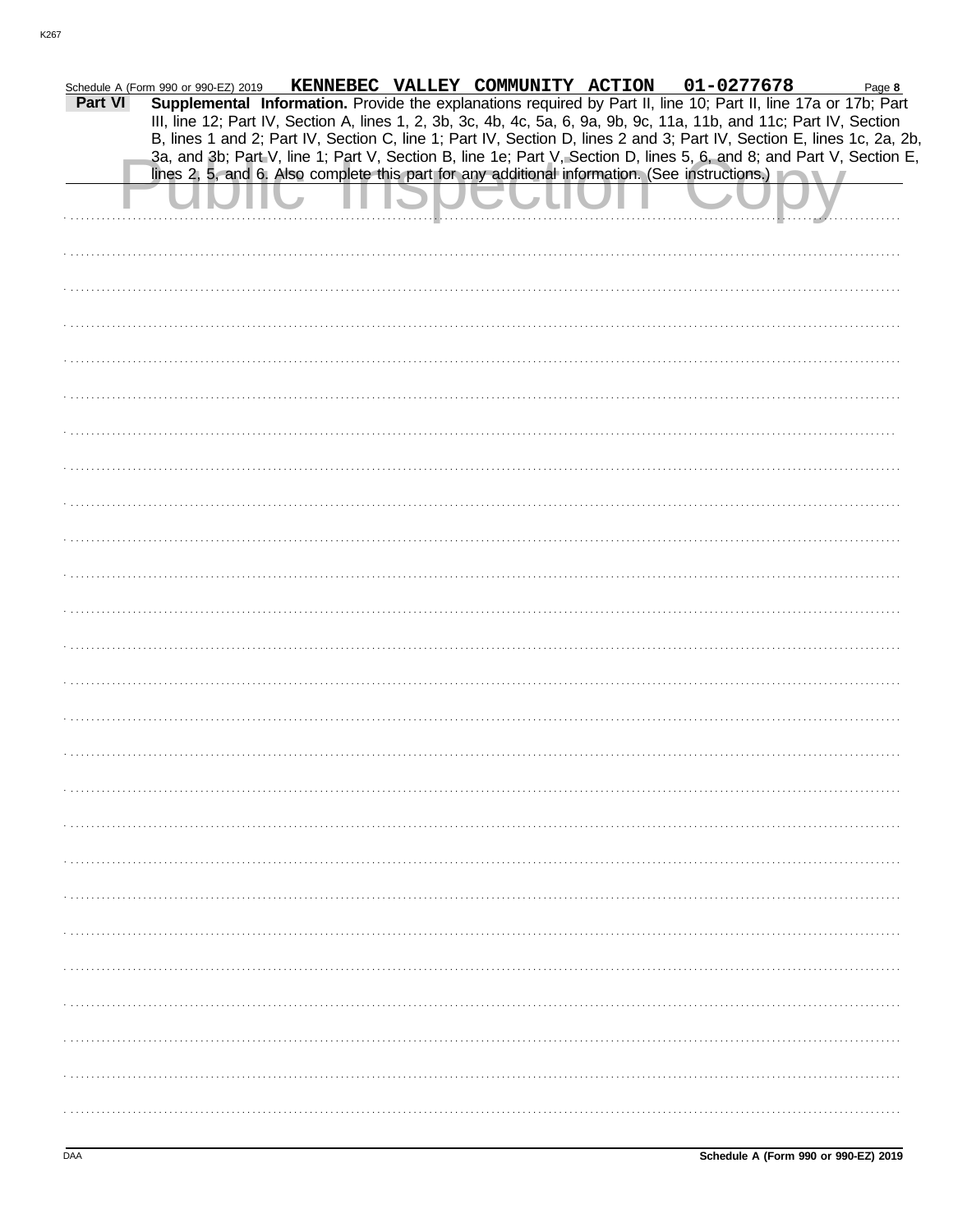|              | <b>SCHEDULE D</b><br>(Form 990)                    | <b>Supplemental Financial Statements</b><br>u Complete if the organization answered "Yes" on Form 990,                                                                                                                                                               |                       |                                                |                                                     | OMB No. 1545-0047<br>9          |
|--------------|----------------------------------------------------|----------------------------------------------------------------------------------------------------------------------------------------------------------------------------------------------------------------------------------------------------------------------|-----------------------|------------------------------------------------|-----------------------------------------------------|---------------------------------|
|              | Department of the Treasury                         | Part IV, line 6, 7, 8, 9, 10, 11a, 11b, 11c, 11d, 11e, 11f, 12a, or 12b.                                                                                                                                                                                             | u Attach to Form 990. |                                                |                                                     | <b>Open to Public</b>           |
|              | Internal Revenue Service                           | u Go to www.irs.gov/Form990 for instructions and the latest information.                                                                                                                                                                                             |                       |                                                |                                                     | <b>Inspection</b>               |
|              | Name of the organization<br><b>PROGRAM</b>         | KENNEBEC VALLEY COMMUNITY ACTION                                                                                                                                                                                                                                     |                       |                                                | <b>Employer identification number</b><br>01-0277678 |                                 |
|              | Part I                                             | Organizations Maintaining Donor Advised Funds or Other Similar Funds or Accounts.<br>Complete if the organization answered "Yes" on Form 990, Part IV, line 6.                                                                                                       |                       |                                                |                                                     |                                 |
|              |                                                    |                                                                                                                                                                                                                                                                      |                       | (a) Donor advised funds                        |                                                     | (b) Funds and other accounts    |
| 1            | Total number at end of year                        |                                                                                                                                                                                                                                                                      |                       |                                                |                                                     |                                 |
| 2            |                                                    |                                                                                                                                                                                                                                                                      |                       |                                                |                                                     |                                 |
| 3            |                                                    |                                                                                                                                                                                                                                                                      |                       |                                                |                                                     |                                 |
| 4            | Aggregate value at end of year                     |                                                                                                                                                                                                                                                                      |                       |                                                |                                                     |                                 |
| 5            |                                                    | Did the organization inform all donors and donor advisors in writing that the assets held in donor advised                                                                                                                                                           |                       |                                                |                                                     |                                 |
|              |                                                    |                                                                                                                                                                                                                                                                      |                       |                                                |                                                     | <b>Yes</b><br>No                |
| 6            |                                                    | Did the organization inform all grantees, donors, and donor advisors in writing that grant funds can be used<br>only for charitable purposes and not for the benefit of the donor or donor advisor, or for any other purpose                                         |                       |                                                |                                                     |                                 |
|              |                                                    |                                                                                                                                                                                                                                                                      |                       |                                                |                                                     | <b>Yes</b><br>No                |
|              | Part II                                            | <b>Conservation Easements.</b>                                                                                                                                                                                                                                       |                       |                                                |                                                     |                                 |
|              |                                                    | Complete if the organization answered "Yes" on Form 990, Part IV, line 7.                                                                                                                                                                                            |                       |                                                |                                                     |                                 |
| 1.           |                                                    | Purpose(s) of conservation easements held by the organization (check all that apply).                                                                                                                                                                                |                       |                                                |                                                     |                                 |
|              |                                                    | Preservation of land for public use (for example, recreation or education   Preservation of a historically important land area                                                                                                                                       |                       |                                                |                                                     |                                 |
|              | Protection of natural habitat                      |                                                                                                                                                                                                                                                                      |                       | Preservation of a certified historic structure |                                                     |                                 |
|              | Preservation of open space                         |                                                                                                                                                                                                                                                                      |                       |                                                |                                                     |                                 |
| $\mathbf{2}$ |                                                    | Complete lines 2a through 2d if the organization held a qualified conservation contribution in the form of a conservation                                                                                                                                            |                       |                                                |                                                     |                                 |
|              | easement on the last day of the tax year.          |                                                                                                                                                                                                                                                                      |                       |                                                |                                                     | Held at the End of the Tax Year |
| а            |                                                    |                                                                                                                                                                                                                                                                      |                       |                                                | 2a                                                  |                                 |
| b            |                                                    |                                                                                                                                                                                                                                                                      |                       |                                                | 2 <sub>b</sub>                                      |                                 |
|              |                                                    | Number of conservation easements on a certified historic structure included in (a)                                                                                                                                                                                   |                       |                                                | 2c                                                  |                                 |
|              | historic structure listed in the National Register | d Number of conservation easements included in (c) acquired after 7/25/06, and not on a                                                                                                                                                                              |                       |                                                | 2d                                                  |                                 |
| 3            |                                                    | Number of conservation easements modified, transferred, released, extinguished, or terminated by the organization during the                                                                                                                                         |                       |                                                |                                                     |                                 |
|              | tax year <b>u</b>                                  |                                                                                                                                                                                                                                                                      |                       |                                                |                                                     |                                 |
|              |                                                    | Number of states where property subject to conservation easement is located <b>u</b>                                                                                                                                                                                 |                       |                                                |                                                     |                                 |
| 5            |                                                    | Does the organization have a written policy regarding the periodic monitoring, inspection, handling of                                                                                                                                                               |                       |                                                |                                                     |                                 |
|              |                                                    | violations, and enforcement of the conservation easements it holds?                                                                                                                                                                                                  |                       |                                                |                                                     | Yes<br><b>No</b>                |
| 6            |                                                    | Staff and volunteer hours devoted to monitoring, inspecting, handling of violations, and enforcing conservation easements during the year                                                                                                                            |                       |                                                |                                                     |                                 |
|              | u                                                  |                                                                                                                                                                                                                                                                      |                       |                                                |                                                     |                                 |
| 7            | $\mathbf{u}$                                       | Amount of expenses incurred in monitoring, inspecting, handling of violations, and enforcing conservation easements during the year                                                                                                                                  |                       |                                                |                                                     |                                 |
| 8            |                                                    | Does each conservation easement reported on line 2(d) above satisfy the requirements of section 170(h)(4)(B)(i)                                                                                                                                                      |                       |                                                |                                                     |                                 |
|              |                                                    |                                                                                                                                                                                                                                                                      |                       |                                                |                                                     | Yes<br><b>No</b>                |
| 9            |                                                    | In Part XIII, describe how the organization reports conservation easements in its revenue and expense statement and<br>balance sheet, and include, if applicable, the text of the footnote to the organization's financial statements that describes the             |                       |                                                |                                                     |                                 |
|              |                                                    | organization's accounting for conservation easements.                                                                                                                                                                                                                |                       |                                                |                                                     |                                 |
|              | Part III                                           | Organizations Maintaining Collections of Art, Historical Treasures, or Other Similar Assets.<br>Complete if the organization answered "Yes" on Form 990, Part IV, line 8.                                                                                            |                       |                                                |                                                     |                                 |
|              |                                                    | 1a If the organization elected, as permitted under FASB ASC 958, not to report in its revenue statement and balance sheet works<br>of art, historical treasures, or other similar assets held for public exhibition, education, or research in furtherance of public |                       |                                                |                                                     |                                 |
|              |                                                    | service, provide in Part XIII the text of the footnote to its financial statements that describes these items.                                                                                                                                                       |                       |                                                |                                                     |                                 |
| b            |                                                    | If the organization elected, as permitted under FASB ASC 958, to report in its revenue statement and balance sheet works of                                                                                                                                          |                       |                                                |                                                     |                                 |
|              |                                                    | art, historical treasures, or other similar assets held for public exhibition, education, or research in furtherance of public service,                                                                                                                              |                       |                                                |                                                     |                                 |
|              |                                                    | provide the following amounts relating to these items:                                                                                                                                                                                                               |                       |                                                |                                                     |                                 |
|              |                                                    |                                                                                                                                                                                                                                                                      |                       |                                                |                                                     |                                 |
|              |                                                    |                                                                                                                                                                                                                                                                      |                       |                                                |                                                     | $\mathbf{u}$ \$                 |
| 2            |                                                    | If the organization received or held works of art, historical treasures, or other similar assets for financial gain, provide the                                                                                                                                     |                       |                                                |                                                     |                                 |
|              |                                                    | following amounts required to be reported under FASB ASC 958 relating to these items:                                                                                                                                                                                |                       |                                                |                                                     |                                 |
| a            |                                                    |                                                                                                                                                                                                                                                                      |                       |                                                |                                                     |                                 |
| b            |                                                    |                                                                                                                                                                                                                                                                      |                       |                                                |                                                     |                                 |
| DAA          |                                                    | For Paperwork Reduction Act Notice, see the Instructions for Form 990.                                                                                                                                                                                               |                       |                                                |                                                     | Schedule D (Form 990) 2019      |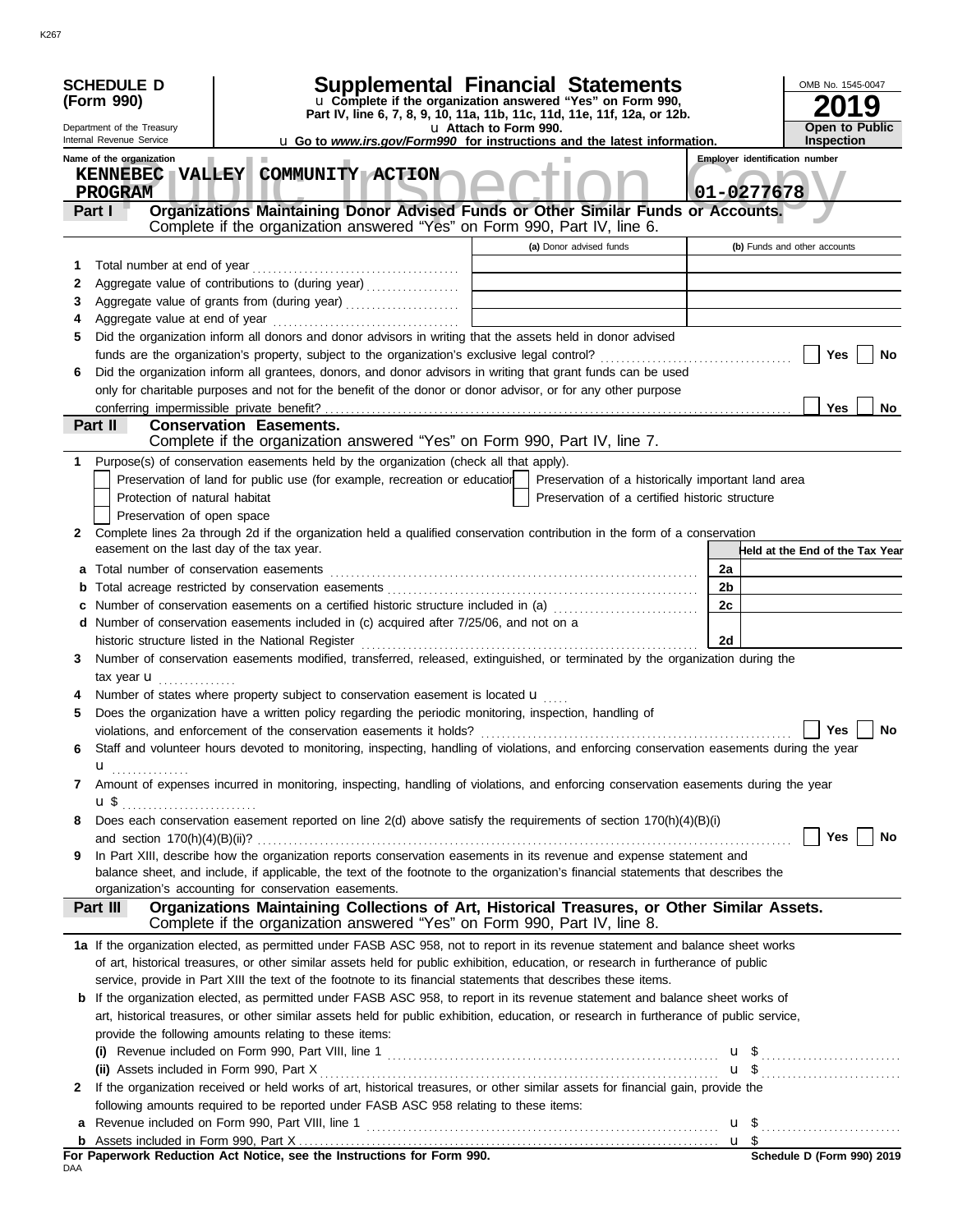|                       | Schedule D (Form 990) 2019 KENNEBEC VALLEY COMMUNITY ACTION<br>Organizations Maintaining Collections of Art, Historical Treasures, or Other Similar Assets (continued)<br><b>Part III</b>                                                                                                                                                      |                         |                                                 |                         | 01-0277678      |                      |                | Page 2              |
|-----------------------|------------------------------------------------------------------------------------------------------------------------------------------------------------------------------------------------------------------------------------------------------------------------------------------------------------------------------------------------|-------------------------|-------------------------------------------------|-------------------------|-----------------|----------------------|----------------|---------------------|
| 3                     | Using the organization's acquisition, accession, and other records, check any of the following that make significant use of its<br>collection items (check all that apply):                                                                                                                                                                    |                         |                                                 |                         |                 |                      |                |                     |
| a<br>b<br>c<br>4<br>5 | Public exhibition<br>Scholarly research<br>Preservation for future generations<br>Provide a description of the organization's collections and explain how they further the organization's exempt purpose in Part<br>XIII.<br>During the year, did the organization solicit or receive donations of art, historical treasures, or other similar | d<br>e                  | Loan or exchange program<br>Other Communication |                         |                 |                      | Yes            | No                  |
|                       | <b>Escrow and Custodial Arrangements.</b><br>Part IV<br>Complete if the organization answered "Yes" on Form 990, Part IV, line 9, or reported an amount on Form<br>990, Part X, line 21.                                                                                                                                                       |                         |                                                 |                         |                 |                      |                |                     |
|                       | 1a Is the organization an agent, trustee, custodian or other intermediary for contributions or other assets not<br>included on Form 990, Part X?                                                                                                                                                                                               |                         |                                                 |                         |                 |                      | Yes            | No                  |
|                       | <b>b</b> If "Yes," explain the arrangement in Part XIII and complete the following table:                                                                                                                                                                                                                                                      |                         |                                                 |                         |                 |                      |                |                     |
|                       |                                                                                                                                                                                                                                                                                                                                                |                         |                                                 |                         |                 |                      | Amount         |                     |
|                       | c Beginning balance                                                                                                                                                                                                                                                                                                                            |                         |                                                 |                         |                 | 1c<br>1 <sub>d</sub> |                |                     |
|                       |                                                                                                                                                                                                                                                                                                                                                |                         |                                                 |                         |                 | 1e                   |                |                     |
|                       |                                                                                                                                                                                                                                                                                                                                                |                         |                                                 |                         |                 | 1f                   |                |                     |
|                       | 2a Did the organization include an amount on Form 990, Part X, line 21, for escrow or custodial account liability?                                                                                                                                                                                                                             |                         |                                                 |                         |                 |                      | Yes            | <b>No</b>           |
|                       |                                                                                                                                                                                                                                                                                                                                                |                         |                                                 |                         |                 |                      |                |                     |
|                       | <b>Endowment Funds.</b><br>Part V                                                                                                                                                                                                                                                                                                              |                         |                                                 |                         |                 |                      |                |                     |
|                       | Complete if the organization answered "Yes" on Form 990, Part IV, line 10.                                                                                                                                                                                                                                                                     |                         |                                                 |                         |                 |                      |                |                     |
|                       | 1a Beginning of year balance                                                                                                                                                                                                                                                                                                                   | (a) Current year        | (b) Prior year                                  | (c) Two years back      |                 | (d) Three years back |                | (e) Four years back |
|                       | <b>b</b> Contributions                                                                                                                                                                                                                                                                                                                         |                         |                                                 |                         |                 |                      |                |                     |
|                       | c Net investment earnings, gains, and                                                                                                                                                                                                                                                                                                          |                         |                                                 |                         |                 |                      |                |                     |
|                       | losses                                                                                                                                                                                                                                                                                                                                         |                         |                                                 |                         |                 |                      |                |                     |
|                       | d Grants or scholarships                                                                                                                                                                                                                                                                                                                       |                         |                                                 |                         |                 |                      |                |                     |
|                       | e Other expenditures for facilities and                                                                                                                                                                                                                                                                                                        |                         |                                                 |                         |                 |                      |                |                     |
|                       |                                                                                                                                                                                                                                                                                                                                                |                         |                                                 |                         |                 |                      |                |                     |
|                       | f Administrative expenses                                                                                                                                                                                                                                                                                                                      |                         |                                                 |                         |                 |                      |                |                     |
| a                     | End of year balance<br>Provide the estimated percentage of the current year end balance (line 1g, column (a)) held as:                                                                                                                                                                                                                         |                         |                                                 |                         |                 |                      |                |                     |
| 2                     | a Board designated or quasi-endowment u                                                                                                                                                                                                                                                                                                        |                         |                                                 |                         |                 |                      |                |                     |
|                       | <b>b</b> Permanent endowment <b>u</b> %                                                                                                                                                                                                                                                                                                        |                         |                                                 |                         |                 |                      |                |                     |
|                       | c Term endowment u<br>.                                                                                                                                                                                                                                                                                                                        |                         |                                                 |                         |                 |                      |                |                     |
|                       | The percentages on lines 2a, 2b, and 2c should equal 100%.                                                                                                                                                                                                                                                                                     |                         |                                                 |                         |                 |                      |                |                     |
|                       | 3a Are there endowment funds not in the possession of the organization that are held and administered for the                                                                                                                                                                                                                                  |                         |                                                 |                         |                 |                      |                |                     |
|                       | organization by:                                                                                                                                                                                                                                                                                                                               |                         |                                                 |                         |                 |                      |                | Yes<br>No           |
|                       |                                                                                                                                                                                                                                                                                                                                                |                         |                                                 |                         |                 |                      | 3a(i)          |                     |
|                       |                                                                                                                                                                                                                                                                                                                                                |                         |                                                 |                         |                 |                      | 3a(ii)<br>3b   |                     |
|                       | Describe in Part XIII the intended uses of the organization's endowment funds.                                                                                                                                                                                                                                                                 |                         |                                                 |                         |                 |                      |                |                     |
|                       | Land, Buildings, and Equipment.<br><b>Part VI</b>                                                                                                                                                                                                                                                                                              |                         |                                                 |                         |                 |                      |                |                     |
|                       | Complete if the organization answered "Yes" on Form 990, Part IV, line 11a. See Form 990, Part X, line 10.                                                                                                                                                                                                                                     |                         |                                                 |                         |                 |                      |                |                     |
|                       | Description of property                                                                                                                                                                                                                                                                                                                        | (a) Cost or other basis |                                                 | (b) Cost or other basis | (c) Accumulated |                      | (d) Book value |                     |
|                       |                                                                                                                                                                                                                                                                                                                                                | (investment)            |                                                 | (other)                 | depreciation    |                      |                |                     |
|                       |                                                                                                                                                                                                                                                                                                                                                |                         |                                                 | 180,690                 |                 |                      |                | 180,690             |
|                       | <b>b</b> Buildings                                                                                                                                                                                                                                                                                                                             |                         |                                                 | 2,997,998<br>51,435     | 1,265,968       | 33,777               |                | 1,732,030<br>17,658 |
|                       | c Leasehold improvements<br>d Equipment                                                                                                                                                                                                                                                                                                        |                         |                                                 | 3,632,368               | 2,109,498       |                      |                | 1,522,870           |
|                       |                                                                                                                                                                                                                                                                                                                                                |                         |                                                 |                         |                 |                      |                |                     |
|                       |                                                                                                                                                                                                                                                                                                                                                |                         |                                                 |                         |                 | $\mathbf{u}$         |                | 3,453,248           |

**Schedule D (Form 990) 2019**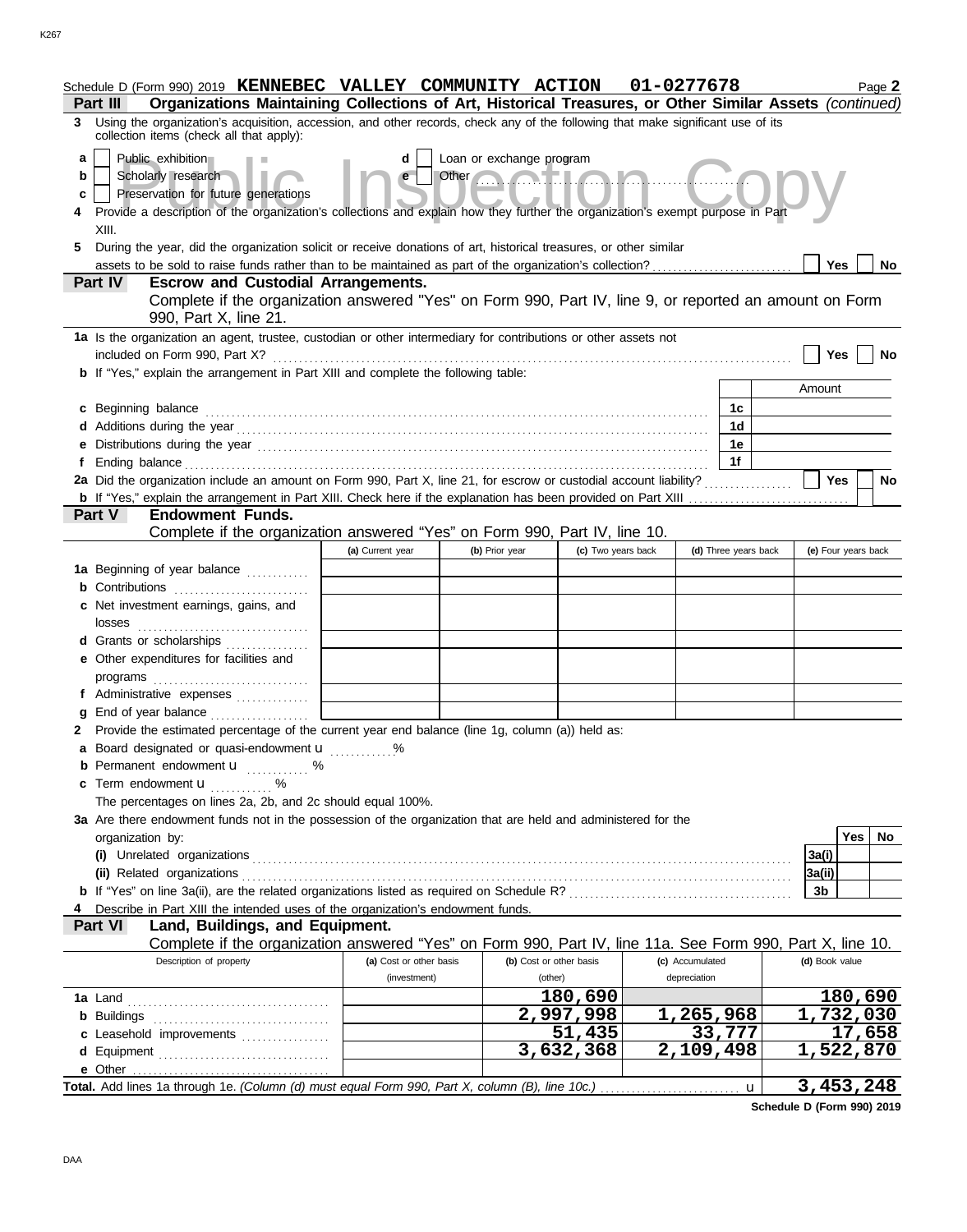|                                  | Schedule D (Form 990) 2019 KENNEBEC VALLEY COMMUNITY ACTION                                                                                          |                | 01-0277678                                                   | Page 3             |
|----------------------------------|------------------------------------------------------------------------------------------------------------------------------------------------------|----------------|--------------------------------------------------------------|--------------------|
| Part VII                         | <b>Investments - Other Securities.</b>                                                                                                               |                |                                                              |                    |
|                                  | Complete if the organization answered "Yes" on Form 990, Part IV, line 11b. See Form 990, Part X, line 12.                                           |                |                                                              |                    |
|                                  | (a) Description of security or category<br>(including name of security)                                                                              | (b) Book value | (c) Method of valuation:<br>Cost or end-of-year market value |                    |
|                                  |                                                                                                                                                      |                |                                                              |                    |
| (1) Financial derivatives        |                                                                                                                                                      |                |                                                              |                    |
| (3) Other                        | (2) Closely held equity interests                                                                                                                    |                |                                                              |                    |
|                                  |                                                                                                                                                      |                |                                                              |                    |
| $\ldots$ (A) $\ldots$<br>$(B)$ . |                                                                                                                                                      |                |                                                              |                    |
|                                  | (C)                                                                                                                                                  |                |                                                              |                    |
|                                  |                                                                                                                                                      |                |                                                              |                    |
|                                  |                                                                                                                                                      |                |                                                              |                    |
| (F)                              |                                                                                                                                                      |                |                                                              |                    |
| (G)                              |                                                                                                                                                      |                |                                                              |                    |
| (H)                              |                                                                                                                                                      |                |                                                              |                    |
|                                  | Total. (Column (b) must equal Form 990, Part X, col. (B) line 12.)                                                                                   | u              |                                                              |                    |
| <b>Part VIII</b>                 | Investments - Program Related.                                                                                                                       |                |                                                              |                    |
|                                  | Complete if the organization answered "Yes" on Form 990, Part IV, line 11c. See Form 990, Part X, line 13.                                           |                |                                                              |                    |
|                                  | (a) Description of investment                                                                                                                        | (b) Book value | (c) Method of valuation:                                     |                    |
|                                  |                                                                                                                                                      |                | Cost or end-of-year market value                             |                    |
| (1)                              |                                                                                                                                                      |                |                                                              |                    |
| (2)                              |                                                                                                                                                      |                |                                                              |                    |
| (3)                              |                                                                                                                                                      |                |                                                              |                    |
| (4)                              |                                                                                                                                                      |                |                                                              |                    |
| (5)                              |                                                                                                                                                      |                |                                                              |                    |
| (6)                              |                                                                                                                                                      |                |                                                              |                    |
| (7)                              |                                                                                                                                                      |                |                                                              |                    |
| (8)                              |                                                                                                                                                      |                |                                                              |                    |
| (9)                              |                                                                                                                                                      |                |                                                              |                    |
|                                  | Total. (Column (b) must equal Form 990, Part X, col. (B) line 13.)                                                                                   | u              |                                                              |                    |
| Part IX                          | Other Assets.                                                                                                                                        |                |                                                              |                    |
|                                  | Complete if the organization answered "Yes" on Form 990, Part IV, line 11d. See Form 990, Part X, line 15.                                           |                |                                                              |                    |
|                                  | (a) Description                                                                                                                                      |                |                                                              | (b) Book value     |
| (1)                              | <b>CONY</b><br>VILLAGE<br><b>WIP</b><br><b>PROGRESS</b><br><b>WORK</b><br>IN                                                                         |                |                                                              | 692,523<br>591,934 |
| (2)                              | <b>VILLAGE</b><br><b>CONY</b><br><b>LOAN</b><br><b>REC</b>                                                                                           |                |                                                              | 30,000             |
| (3)                              |                                                                                                                                                      |                |                                                              |                    |
| (4)                              |                                                                                                                                                      |                |                                                              |                    |
| <u>(5)</u>                       |                                                                                                                                                      |                |                                                              |                    |
| (6)                              |                                                                                                                                                      |                |                                                              |                    |
| (7)<br>(8)                       |                                                                                                                                                      |                |                                                              |                    |
| (9)                              |                                                                                                                                                      |                |                                                              |                    |
|                                  | Total. (Column (b) must equal Form 990, Part X, col. (B) line 15.)                                                                                   |                | u                                                            | 1,314,457          |
| Part X                           | <b>Other Liabilities.</b>                                                                                                                            |                |                                                              |                    |
|                                  | Complete if the organization answered "Yes" on Form 990, Part IV, line 11e or 11f. See Form 990, Part X,                                             |                |                                                              |                    |
|                                  | line 25.                                                                                                                                             |                |                                                              |                    |
| 1.                               | (a) Description of liability                                                                                                                         |                |                                                              | (b) Book value     |
| (1)                              | Federal income taxes                                                                                                                                 |                |                                                              |                    |
| (2)                              | ESCROW ACCOUNTS                                                                                                                                      |                |                                                              | 75,966             |
| (3)                              | ESCROW - DECD REHAB                                                                                                                                  |                |                                                              | 44,944             |
| (4)                              | ESCROW - CDBG SOMERSET                                                                                                                               |                |                                                              | 12,589             |
| <b>ESCROW</b><br>(5)             | TRANS CANCER CARE<br>$\sim$                                                                                                                          |                |                                                              | 10,236             |
| (6)                              | ESCROW - MADI                                                                                                                                        |                |                                                              | 8,000              |
| <b>RESERVE</b><br>(7)            | TRANS<br>CAPITAL<br>$\overline{\phantom{0}}$                                                                                                         |                |                                                              | 7,700              |
| (8)                              | ESCROW - TRANS - OTHER                                                                                                                               |                |                                                              | 3,452              |
| <b>ESCROW</b><br>(9)             | SECURITY DEPOSITS<br>$\sim$                                                                                                                          |                |                                                              | 1,000              |
|                                  | Total. (Column (b) must equal Form 990, Part X, col. (B) line 25.)                                                                                   |                | u                                                            | 163,887            |
|                                  | 2. Liability for uncertain tax positions. In Part XIII, provide the text of the footnote to the organization's financial statements that reports the |                |                                                              |                    |

organization's liability for uncertain tax positions under FASB ASC 740. Check here if the text of the footnote has been provided in Part XIII.

**X**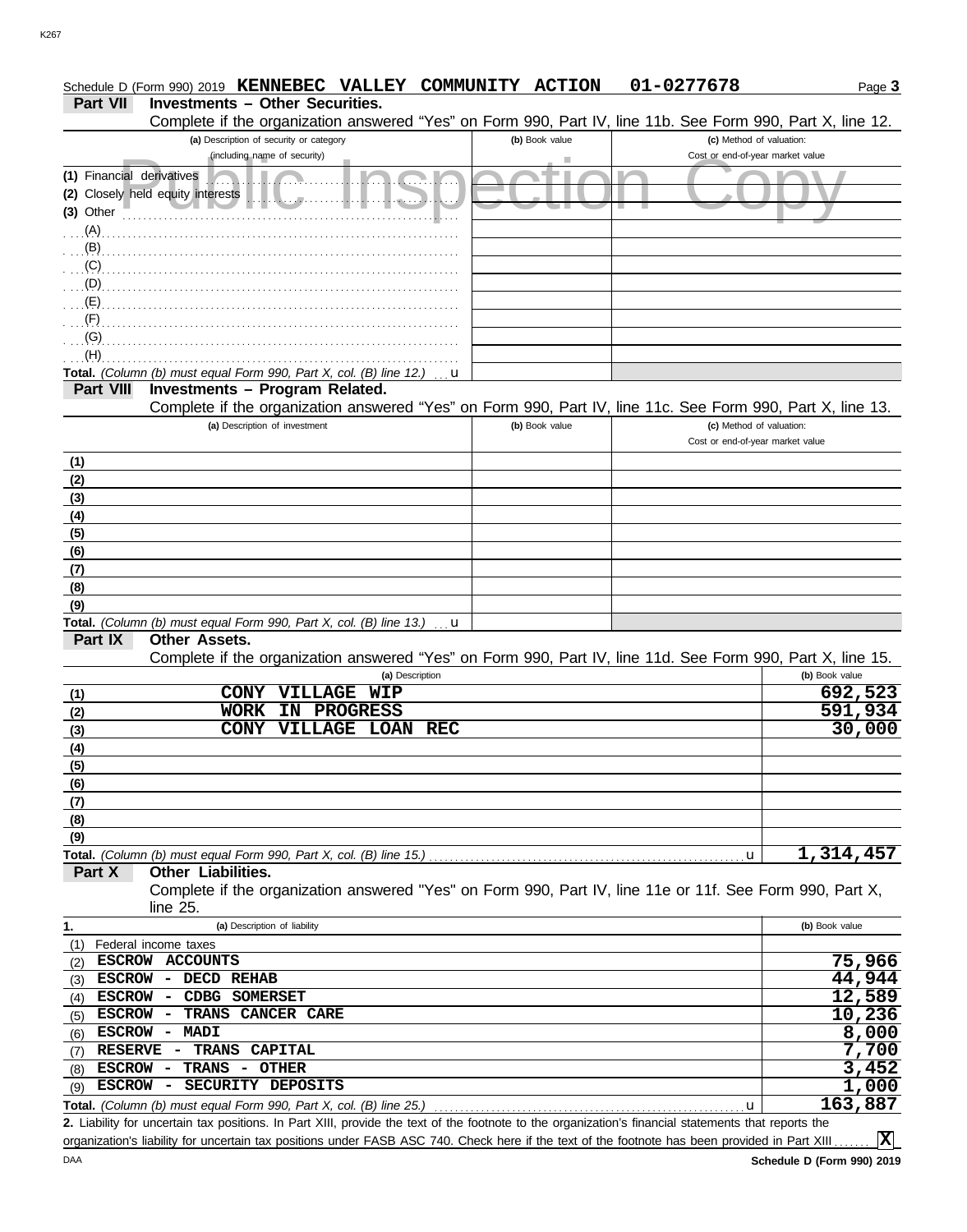| Schedule D (Form 990) 2019 KENNEBEC VALLEY COMMUNITY ACTION 01-0277678                                                                                                                                                                   |                |         |                 | Page 4           |  |  |
|------------------------------------------------------------------------------------------------------------------------------------------------------------------------------------------------------------------------------------------|----------------|---------|-----------------|------------------|--|--|
| Reconciliation of Revenue per Audited Financial Statements With Revenue per Return.<br>Part XI                                                                                                                                           |                |         |                 |                  |  |  |
| Complete if the organization answered "Yes" on Form 990, Part IV, line 12a.                                                                                                                                                              |                |         |                 |                  |  |  |
| 1                                                                                                                                                                                                                                        |                |         | $\mathbf 1$     | 31,230,038       |  |  |
| Amounts included on line 1 but not on Form 990, Part VIII, line 12:<br>2                                                                                                                                                                 |                |         |                 |                  |  |  |
| a Net unrealized gains (losses) on investments <b>and a state of the state of the state of the state of the state of the state of the state of the state of the state of the state of the state of the state of the state of the</b>     | 2a             |         |                 |                  |  |  |
|                                                                                                                                                                                                                                          | 2 <sub>b</sub> | 721,949 |                 |                  |  |  |
|                                                                                                                                                                                                                                          | 2c             |         |                 |                  |  |  |
|                                                                                                                                                                                                                                          |                | 693,843 |                 |                  |  |  |
|                                                                                                                                                                                                                                          | 2d             |         |                 |                  |  |  |
| е                                                                                                                                                                                                                                        |                |         | 2e              | 1, 415, 792      |  |  |
| 3                                                                                                                                                                                                                                        |                |         | $\overline{3}$  | 29,814,246       |  |  |
| Amounts included on Form 990, Part VIII, line 12, but not on line 1:                                                                                                                                                                     |                |         |                 |                  |  |  |
| a Investment expenses not included on Form 990, Part VIII, line 7b                                                                                                                                                                       | 4a             |         |                 |                  |  |  |
|                                                                                                                                                                                                                                          | 4 <sub>b</sub> |         |                 |                  |  |  |
| Add lines 4a and 4b <b>container and 4b</b> and 4b and 4b and 4b and 4b and 4b and 4b and 4b and 4b and 4b and 4b and 4b and 4b and 4b and 4b and 4b and 4b and 4b and 4b and 4b and 4b and 4b and 4b and 4b and 4b and 4b and 4b a<br>C |                |         | 4с              |                  |  |  |
|                                                                                                                                                                                                                                          |                |         | 5               | 29,814,246       |  |  |
| Reconciliation of Expenses per Audited Financial Statements With Expenses per Return.<br><b>Part XII</b>                                                                                                                                 |                |         |                 |                  |  |  |
| Complete if the organization answered "Yes" on Form 990, Part IV, line 12a.                                                                                                                                                              |                |         |                 |                  |  |  |
| Total expenses and losses per audited financial statements<br>1                                                                                                                                                                          |                |         | $\mathbf 1$     | 28,882,926       |  |  |
| Amounts included on line 1 but not on Form 990, Part IX, line 25:<br>2                                                                                                                                                                   |                |         |                 |                  |  |  |
|                                                                                                                                                                                                                                          | 2a             | 721,949 |                 |                  |  |  |
|                                                                                                                                                                                                                                          | 2 <sub>b</sub> |         |                 |                  |  |  |
|                                                                                                                                                                                                                                          | 2c             |         |                 |                  |  |  |
|                                                                                                                                                                                                                                          |                |         |                 |                  |  |  |
|                                                                                                                                                                                                                                          | 2d             | 693,843 |                 |                  |  |  |
|                                                                                                                                                                                                                                          |                |         | <b>2e</b>       | <u>1,415,792</u> |  |  |
| 3                                                                                                                                                                                                                                        |                |         | $\mathbf{3}$    | 27,467,134       |  |  |
| Amounts included on Form 990, Part IX, line 25, but not on line 1:                                                                                                                                                                       |                |         |                 |                  |  |  |
| a Investment expenses not included on Form 990, Part VIII, line 7b                                                                                                                                                                       | 4a             |         |                 |                  |  |  |
|                                                                                                                                                                                                                                          | 4 <sub>b</sub> |         |                 |                  |  |  |
| c Add lines 4a and 4b                                                                                                                                                                                                                    |                |         | 4с              |                  |  |  |
|                                                                                                                                                                                                                                          |                |         | $5\overline{5}$ | 27,467,134       |  |  |
| Part XIII Supplemental Information.                                                                                                                                                                                                      |                |         |                 |                  |  |  |
| Provide the descriptions required for Part II, lines 3, 5, and 9; Part III, lines 1a and 4; Part IV, lines 1b and 2b; Part V, line 4; Part X, line                                                                                       |                |         |                 |                  |  |  |
| 2; Part XI, lines 2d and 4b; and Part XII, lines 2d and 4b. Also complete this part to provide any additional information.                                                                                                               |                |         |                 |                  |  |  |
| PART X - FIN 48 FOOTNOTE                                                                                                                                                                                                                 |                |         |                 |                  |  |  |
|                                                                                                                                                                                                                                          |                |         |                 |                  |  |  |
| THE ORGANIZATION IS EXEMPT FROM FEDERAL INCOME TAX UNDER SECTION 501(C) (3)                                                                                                                                                              |                |         |                 |                  |  |  |
|                                                                                                                                                                                                                                          |                |         |                 |                  |  |  |
| OF THE INTERNAL REVENUE CODE. IN ADDITION, THE ORGANIZATION QUALIFIES FOR                                                                                                                                                                |                |         |                 |                  |  |  |
|                                                                                                                                                                                                                                          |                |         |                 |                  |  |  |
|                                                                                                                                                                                                                                          |                |         |                 |                  |  |  |
| THE CHARITABLE CONTRIBUTION DEDUCTION UNDER SECTION 170(B) (1) (A) AND HAS                                                                                                                                                               |                |         |                 |                  |  |  |
|                                                                                                                                                                                                                                          |                |         |                 |                  |  |  |
| BEEN CLASSIFIED AS AN ORGANIZATION THAT IS NOT A PRIVATE FOUNDATION UNDER                                                                                                                                                                |                |         |                 |                  |  |  |
|                                                                                                                                                                                                                                          |                |         |                 |                  |  |  |
| SECTION 509(A) (1). THE ORGANIZATION BELIEVES IT HAS NO UNCERTAIN TAX                                                                                                                                                                    |                |         |                 |                  |  |  |
|                                                                                                                                                                                                                                          |                |         |                 |                  |  |  |
| POSITIONS WITH THE INTERNAL REVENUE SERVICE THAT REQUIRE DISCLOSURE IN THE                                                                                                                                                               |                |         |                 |                  |  |  |
|                                                                                                                                                                                                                                          |                |         |                 |                  |  |  |
| CONSOLIDATED FINANCIAL STATEMENTS.                                                                                                                                                                                                       |                |         |                 |                  |  |  |
|                                                                                                                                                                                                                                          |                |         |                 |                  |  |  |
| THE ORGANIZATION'S FEDERAL RETURN OF ORGANIZATION EXEMPT FROM INCOME TAX                                                                                                                                                                 |                |         |                 |                  |  |  |
|                                                                                                                                                                                                                                          |                |         |                 |                  |  |  |
| (FORM 990) FOR 2019, 2018, AND 2017 ARE SUBJECT TO EXAMINATION BY THE IRS,                                                                                                                                                               |                |         |                 |                  |  |  |
|                                                                                                                                                                                                                                          |                |         |                 |                  |  |  |
|                                                                                                                                                                                                                                          |                |         |                 |                  |  |  |
| GENERALLY FOR THREE YEARS AFTER THEY WERE FILED.                                                                                                                                                                                         |                |         |                 |                  |  |  |
|                                                                                                                                                                                                                                          |                |         |                 |                  |  |  |
|                                                                                                                                                                                                                                          |                |         |                 |                  |  |  |
|                                                                                                                                                                                                                                          |                |         |                 |                  |  |  |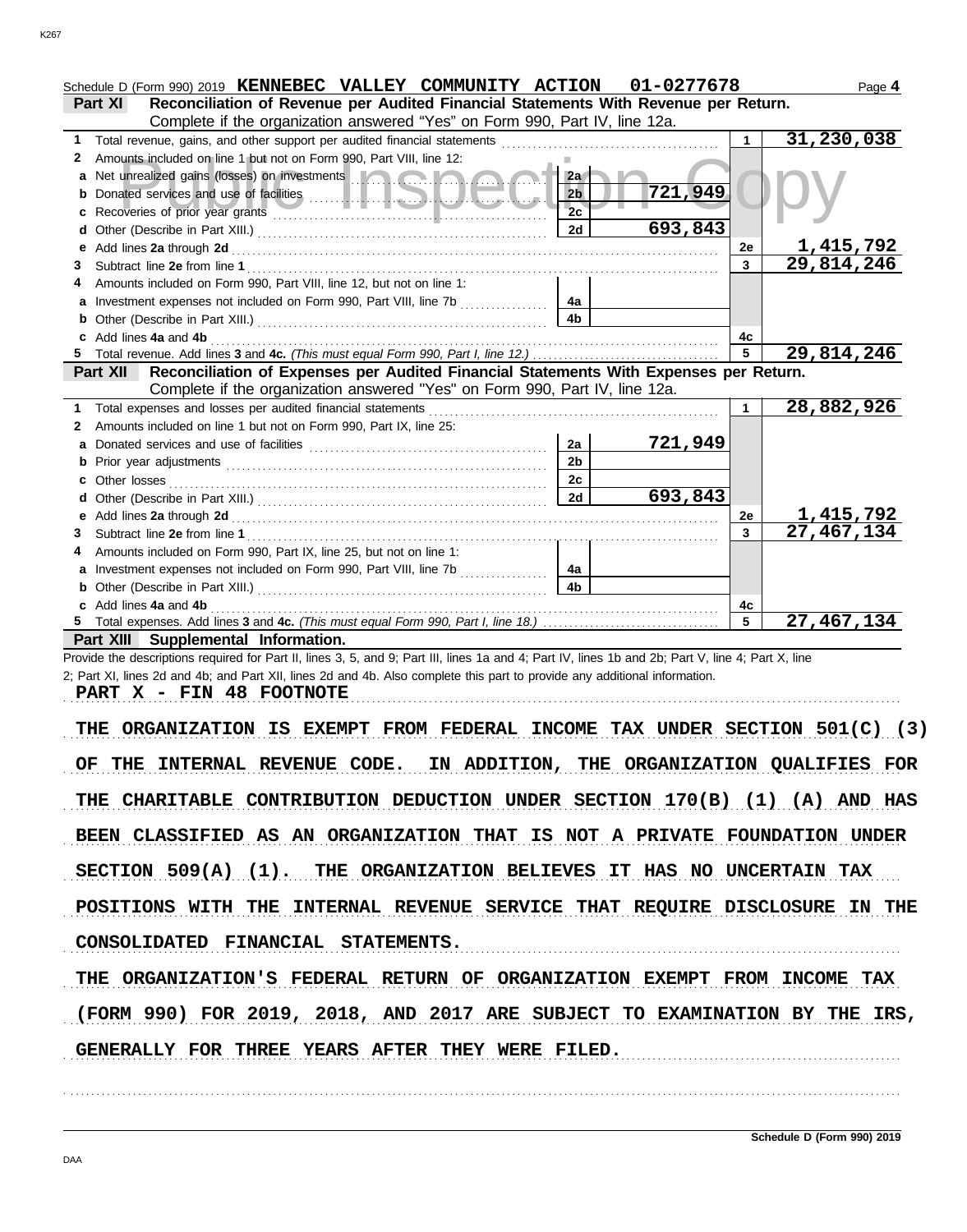| 01-0277678<br>Schedule D (Form 990) 2019 KENNEBEC VALLEY COMMUNITY ACTION<br>Part XIII Supplemental Information (continued) |                             | Page 5  |
|-----------------------------------------------------------------------------------------------------------------------------|-----------------------------|---------|
| PART XI, LINE 2D - REVENUE AMOUNTS INCLUDED<br><b>FINANCIALS</b><br>IN                                                      | <b>OTHER</b>                |         |
| COST OF PROPERTY NETTED WITH PROCEEDS                                                                                       | $\mathcal{S}_{\mathcal{A}}$ | 693,843 |
| PART XII, LINE 2D - EXPENSE AMOUNTS INCLUDED<br>IN FINANCIALS                                                               | - OTHER                     |         |
| COST OF PROPERTY NETTED WITH PROCEEDS                                                                                       | \$                          | 693,843 |
|                                                                                                                             |                             |         |
|                                                                                                                             |                             |         |
|                                                                                                                             |                             |         |
|                                                                                                                             |                             |         |
|                                                                                                                             |                             |         |
|                                                                                                                             |                             |         |
|                                                                                                                             |                             |         |
|                                                                                                                             |                             |         |
|                                                                                                                             |                             |         |
|                                                                                                                             |                             |         |
|                                                                                                                             |                             |         |
|                                                                                                                             |                             |         |
|                                                                                                                             |                             |         |
|                                                                                                                             |                             |         |
|                                                                                                                             |                             |         |
|                                                                                                                             |                             |         |
|                                                                                                                             |                             |         |
|                                                                                                                             |                             |         |
|                                                                                                                             |                             |         |
|                                                                                                                             |                             |         |
|                                                                                                                             |                             |         |
|                                                                                                                             |                             |         |
|                                                                                                                             |                             |         |
|                                                                                                                             |                             |         |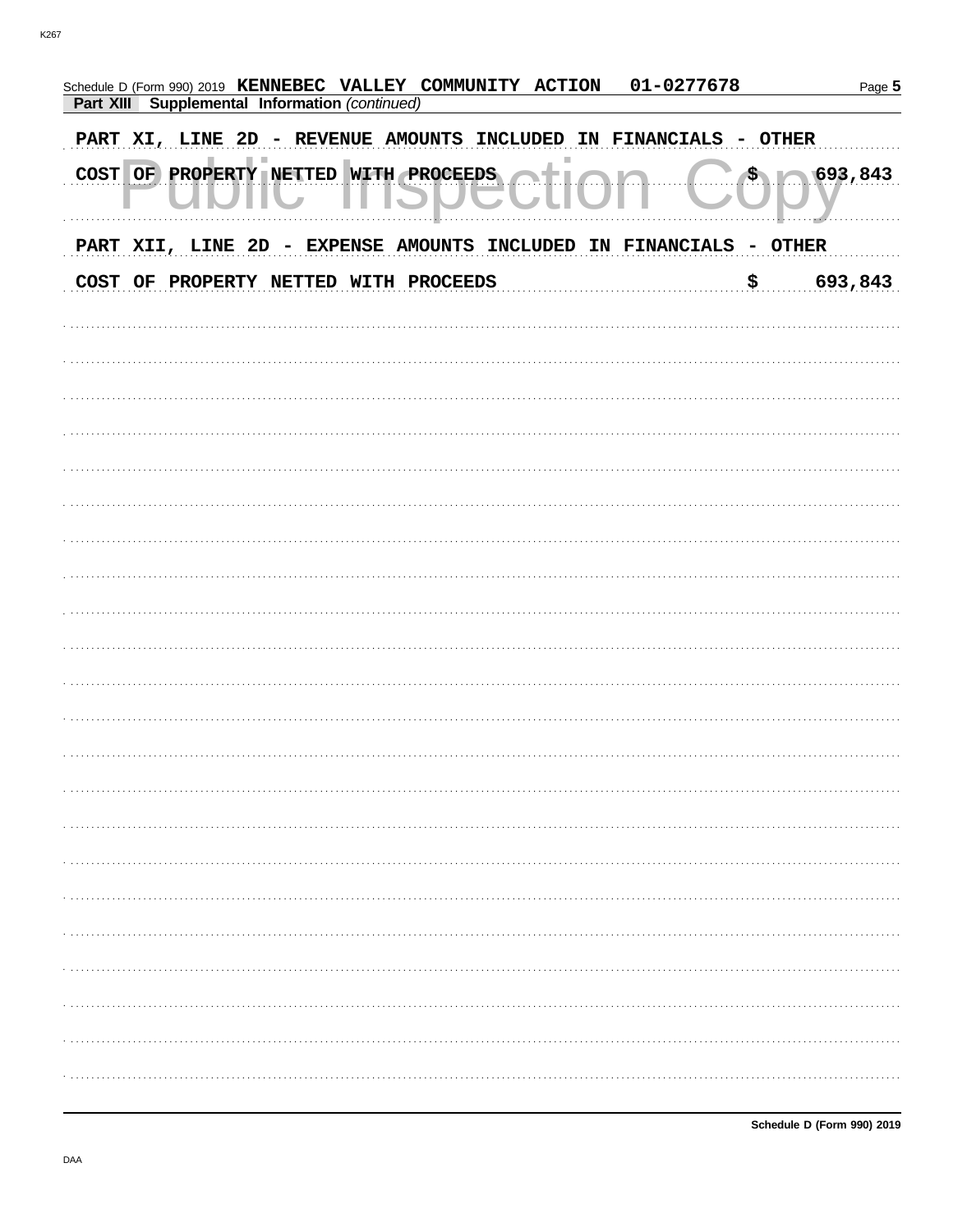| <b>SCHEDULE I</b>                                      |                                                                                                                                                                                                                                                                               |                  |                                       | Grants and Other Assistance to Organizations,                                                                                         |                                       |                                                             |                                          |                                       | OMB No. 1545-0047                   |
|--------------------------------------------------------|-------------------------------------------------------------------------------------------------------------------------------------------------------------------------------------------------------------------------------------------------------------------------------|------------------|---------------------------------------|---------------------------------------------------------------------------------------------------------------------------------------|---------------------------------------|-------------------------------------------------------------|------------------------------------------|---------------------------------------|-------------------------------------|
| (Form 990)                                             |                                                                                                                                                                                                                                                                               |                  |                                       | Governments, and Individuals in the United States<br>Complete if the organization answered "Yes" on Form 990, Part IV, line 21 or 22. |                                       |                                                             |                                          |                                       |                                     |
| Department of the Treasury<br>Internal Revenue Service |                                                                                                                                                                                                                                                                               |                  |                                       | u Attach to Form 990.<br>u Go to www.irs.gov/Form990 for the latest information.                                                      |                                       |                                                             |                                          |                                       | <b>Open to Public</b><br>Inspection |
| Name of the organization                               | <b>KENNEBEC VALLEY</b>                                                                                                                                                                                                                                                        | COMMUNITY ACTION |                                       |                                                                                                                                       |                                       |                                                             |                                          | Employer identification number        |                                     |
| Part I                                                 | <b>PROGRAM</b><br><b>General Information on Grants and Assistance</b>                                                                                                                                                                                                         |                  |                                       |                                                                                                                                       |                                       |                                                             |                                          | 01-0277678                            |                                     |
| 1                                                      | Does the organization maintain records to substantiate the amount of the grants or assistance, the grantees' eligibility for the grants or assistance, and<br>2 Describe in Part IV the organization's procedures for monitoring the use of grant funds in the United States. |                  |                                       |                                                                                                                                       |                                       |                                                             |                                          | $ \mathbf{X} $ Yes                    | No                                  |
| Part II                                                | Grants and Other Assistance to Domestic Organizations and Domestic Governments. Complete if the organization answered "Yes" on Form 990,<br>Part IV, line 21, for any recipient that received more than \$5,000. Part II can be duplicated if additional space is needed.     |                  |                                       |                                                                                                                                       |                                       |                                                             |                                          |                                       |                                     |
|                                                        | (a) Name and address of organization<br>or government                                                                                                                                                                                                                         | $(b)$ EIN        | (c) IRC<br>section<br>(if applicable) | (d) Amount of cash<br>grant                                                                                                           | (e) Amount of non-<br>cash assistance | (f) Method of valuation<br>(book, FMV, appraisal,<br>other) | (g) Description of<br>noncash assistance | (h) Purpose of grant<br>or assistance |                                     |
| (1)                                                    |                                                                                                                                                                                                                                                                               |                  |                                       |                                                                                                                                       |                                       |                                                             |                                          |                                       |                                     |
| (2)                                                    |                                                                                                                                                                                                                                                                               |                  |                                       |                                                                                                                                       |                                       |                                                             |                                          |                                       |                                     |
| (3)                                                    |                                                                                                                                                                                                                                                                               |                  |                                       |                                                                                                                                       |                                       |                                                             |                                          |                                       |                                     |
|                                                        |                                                                                                                                                                                                                                                                               |                  |                                       |                                                                                                                                       |                                       |                                                             |                                          |                                       |                                     |
| (4)                                                    |                                                                                                                                                                                                                                                                               |                  |                                       |                                                                                                                                       |                                       |                                                             |                                          |                                       |                                     |
| (5)                                                    |                                                                                                                                                                                                                                                                               |                  |                                       |                                                                                                                                       |                                       |                                                             |                                          |                                       |                                     |
|                                                        |                                                                                                                                                                                                                                                                               |                  |                                       |                                                                                                                                       |                                       |                                                             |                                          |                                       |                                     |
| (6)                                                    |                                                                                                                                                                                                                                                                               |                  |                                       |                                                                                                                                       |                                       |                                                             |                                          |                                       |                                     |
| (7)                                                    |                                                                                                                                                                                                                                                                               |                  |                                       |                                                                                                                                       |                                       |                                                             |                                          |                                       |                                     |
| (8)                                                    |                                                                                                                                                                                                                                                                               |                  |                                       |                                                                                                                                       |                                       |                                                             |                                          |                                       |                                     |
| (9)                                                    |                                                                                                                                                                                                                                                                               |                  |                                       |                                                                                                                                       |                                       |                                                             |                                          |                                       |                                     |
|                                                        |                                                                                                                                                                                                                                                                               |                  |                                       |                                                                                                                                       |                                       |                                                             |                                          |                                       |                                     |
| $\mathbf{2}$<br>3                                      | Enter total number of other organizations listed in the line 1 table <i>manufacture in the series contained in the line</i> 1 table manufacture in the line of the line 1 table manufacture in the line of the line of the line of                                            |                  |                                       |                                                                                                                                       |                                       |                                                             |                                          | u                                     |                                     |
|                                                        | For Paperwork Reduction Act Notice, see the Instructions for Form 990.                                                                                                                                                                                                        |                  |                                       |                                                                                                                                       |                                       |                                                             |                                          | Schedule I (Form 990) (2019)          |                                     |

K267

DAA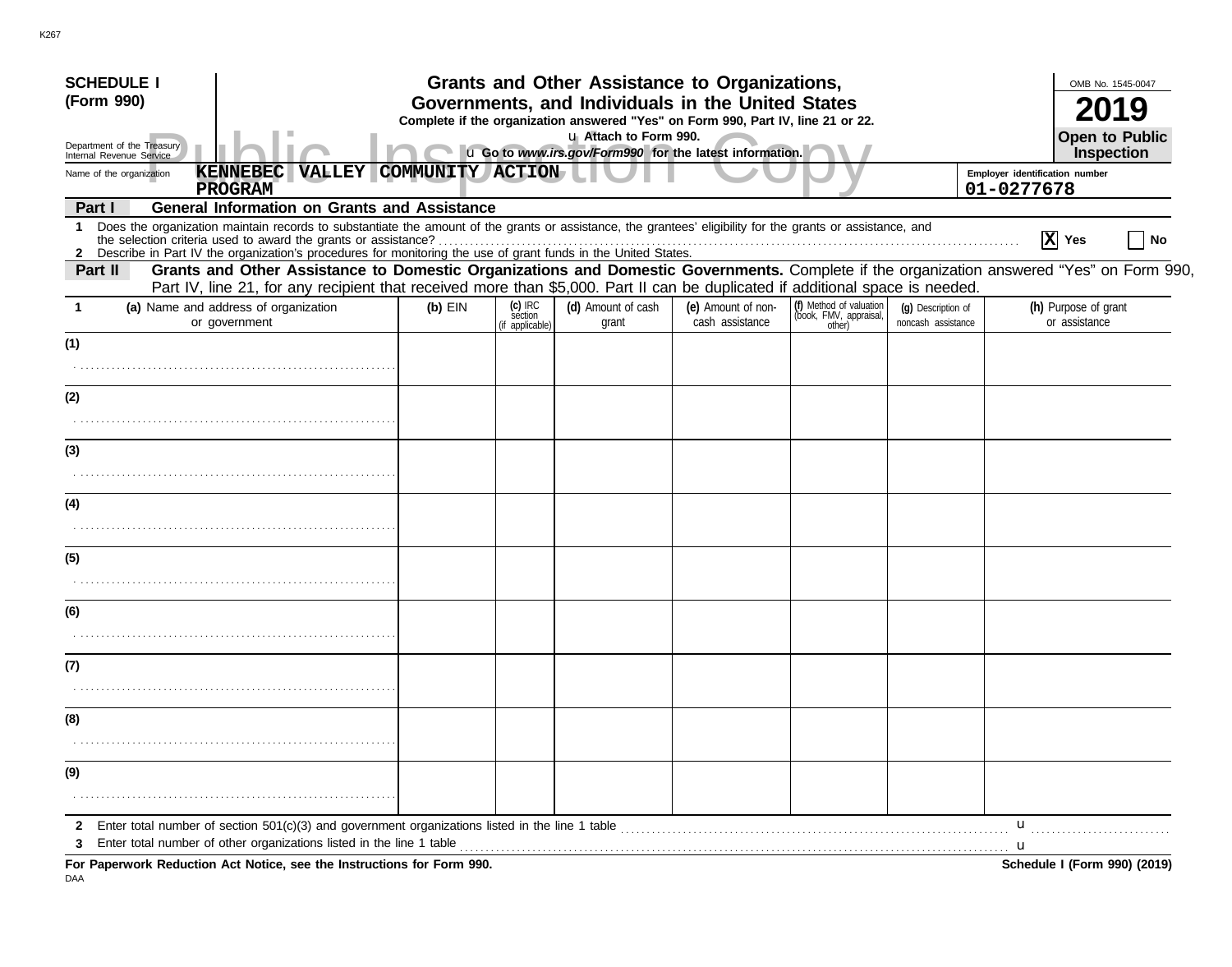Schedule I (Form 990) (2019) Page **2 KENNEBEC VALLEY COMMUNITY ACTION 01-0277678**

**Part III Grants and Other Assistance to Domestic Individuals.** Complete if the organization answered "Yes" on Form 990, Part IV, line 22. Part III can be duplicated if additional space is needed.

| Part in can be duplicated if additional space is needed.                                                                                             |                                                 |                             |                                     |                        |                                                                                                                          |
|------------------------------------------------------------------------------------------------------------------------------------------------------|-------------------------------------------------|-----------------------------|-------------------------------------|------------------------|--------------------------------------------------------------------------------------------------------------------------|
| (a) Type of grant or assistance                                                                                                                      | (b) Number of<br>recipients                     | (c) Amount of<br>cash grant | (d) Amount of<br>noncash assistance | FMV, appraisal, other) | $\left  \textbf{(e)} \right $ Method of valuation (book, $\left  \textbf{(f)} \right $ Description of noncash assistance |
| . .<br>1 TRANSPORTATION SERVICES                                                                                                                     | 3914                                            | 4,643,824                   |                                     | <b>COST</b>            |                                                                                                                          |
| 2 WEATHERIZATION/HOME REPAI 422                                                                                                                      |                                                 | 1,567,835                   |                                     | <b>COST</b>            |                                                                                                                          |
| 3 FUEL ASSISTANCE                                                                                                                                    | 52                                              | 16,078                      |                                     | <b>COST</b>            |                                                                                                                          |
| 4 CLIENT ASSISTANCE PROGRAM 121                                                                                                                      |                                                 | 42,943                      |                                     | <b>COST</b>            |                                                                                                                          |
| 5 RENTAL ASSISTANCE                                                                                                                                  | 1862                                            | 1,367,153                   |                                     | <b>COST</b>            |                                                                                                                          |
| 6 COVID RESPONSE                                                                                                                                     | 70                                              | 49,215                      |                                     | <b>COST</b>            |                                                                                                                          |
| $\mathbf{7}$                                                                                                                                         |                                                 |                             |                                     |                        |                                                                                                                          |
| Supplemental Information. Provide the information required in Part I, line 2; Part III, column (b); and any other additional information.<br>Part IV |                                                 |                             |                                     |                        |                                                                                                                          |
| PART I, LINE 2 - PROCEDURES FOR MONITORING THE USE OF GRANT FUNDS                                                                                    |                                                 |                             |                                     |                        |                                                                                                                          |
| RECIPIENTS OF GRANT AWARDS ARE ALL REQUIRED TO OPERATE WITHIN THE LIMITS OF                                                                          |                                                 |                             |                                     |                        |                                                                                                                          |
| A SIGNED AGREEMENT WHICH INCORPORATES ALL FEDERAL AND STATE REQUIREMENTS OF                                                                          |                                                 |                             |                                     |                        |                                                                                                                          |
| THE ORIGINAL GRANT AWARD.                                                                                                                            | REPORTS AND MONITORING ARE MADE AS REQUIRED AND |                             |                                     |                        |                                                                                                                          |
| NECESSARY TO ASSURE COMPLIANCE WITH GRANT REQUIREMENTS.                                                                                              |                                                 |                             |                                     |                        |                                                                                                                          |
|                                                                                                                                                      |                                                 |                             |                                     |                        |                                                                                                                          |
|                                                                                                                                                      |                                                 |                             |                                     |                        |                                                                                                                          |
|                                                                                                                                                      |                                                 |                             |                                     |                        |                                                                                                                          |
|                                                                                                                                                      |                                                 |                             |                                     |                        |                                                                                                                          |
|                                                                                                                                                      |                                                 |                             |                                     |                        |                                                                                                                          |
|                                                                                                                                                      |                                                 |                             |                                     |                        |                                                                                                                          |
|                                                                                                                                                      |                                                 |                             |                                     |                        |                                                                                                                          |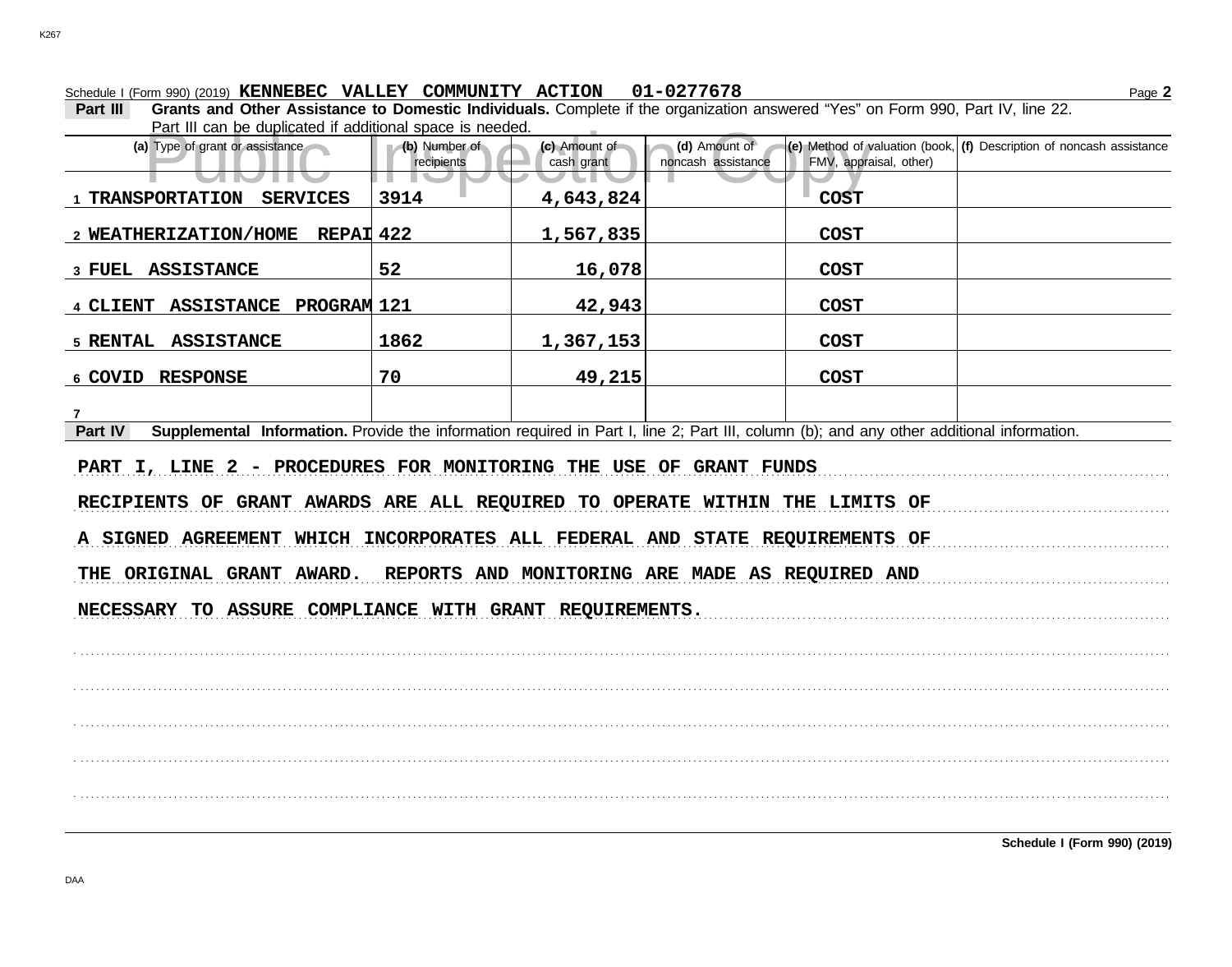| OMB No. 1545-0047<br>Supplemental Information to Form 990 or 990-EZ<br><b>SCHEDULE O</b><br>(Form 990 or 990-EZ)<br>Complete to provide information for responses to specific questions on<br>2019<br>Form 990 or 990-EZ or to provide any additional information.<br>Open to Public<br>u Attach to Form 990 or 990-EZ.<br>Department of the Treasury<br>Internal Revenue Service<br>Inspection<br>u Go to www.irs.gov/Form990 for the latest information.<br><b>Employer identification number</b><br>Name of the organization <b>KENNEBEC</b><br><b>VALLEY</b><br><b>COMMUNITY</b><br><b>ACTION</b><br><b>PROGRAM</b><br>01-0277678<br>FORM 990 -<br>ORGANIZATION'S MISSION<br>ORGANIZATION'S MISSION<br>IS<br>TO<br>PARTNER WITH AREA RESIDENTS,<br>THE .<br>ORGANIZATIONS, AND LOCAL,<br><b>STATE AND</b><br>FEDERAL ENTITIES, CREATING SOLUTIONS<br>CONDITIONS OF POVERTY<br>IN ORDER TO STRENGTHEN INDIVIDUALS, FAMILIES, AND<br>THE<br><b>COMMUNITIES.</b> | TO |
|-------------------------------------------------------------------------------------------------------------------------------------------------------------------------------------------------------------------------------------------------------------------------------------------------------------------------------------------------------------------------------------------------------------------------------------------------------------------------------------------------------------------------------------------------------------------------------------------------------------------------------------------------------------------------------------------------------------------------------------------------------------------------------------------------------------------------------------------------------------------------------------------------------------------------------------------------------------------|----|
| FORM 990 - ADDITIONAL INFORMATION<br>IX STATEMENT OF FUNCTIONAL EXPENSES - LINE 24E<br><b>PART</b><br>NEGATIVE PROGRAM EXPENSES OF \$693,843 IS AN ADJUSTMENT TO REMOVE COSTS<br>ASSOCIATED WITH THE SALE OF REAL ESTATE (33 VILLAGE CIRCLE, 35 VILLAGE<br>CIRCLE, 37 VILLAGE CIRCLE & 42 VILLAGE CIRCLE) FROM THE SCHEDULE OF<br>FUNCTIONAL EXPENSES TO THE STATEMENT OF REVENUE (PART VIII LINE 7B) AS<br>BASIS IN THE SALE.                                                                                                                                                                                                                                                                                                                                                                                                                                                                                                                                    |    |
| FORM 990, PART III, LINE 4A - FIRST ACCOMPLISHMENT<br>COMMUNITY SERVICES IS COMPRISED OF TWO DIVISIONS: (1) SOCIAL SERVICES, AND<br>(2) TRANSPORTATION.                                                                                                                                                                                                                                                                                                                                                                                                                                                                                                                                                                                                                                                                                                                                                                                                           |    |
| THE SOCIAL SERVICES DIVISION IMPLEMENTS THE MAINE FAMILIES HOME VISITING<br>PROGRAM AND THE KENNEBEC/SOMERSET FAMILY ENRICHMENT COUNCILS. MAINE<br>FAMILIES WORKS IN PARTNERSHIP WITH EXPECTANT PARENTS AND PARENTS OF<br>CHILDREN BIRTH TO AGE THREE, TO ENSURE SAFE HOME ENVIRONMENTS AND PROMOTE<br>HEALTHY GROWTH AND DEVELOPMENT. IN 2020, 229 FAMILIES WITH YOUNG CHILDREN<br>PARTICIPATED IN THE PROGRAM. THERE WERE 959 IN-HOME VISITS CONDUCTED PRIOR<br>TO THE ONSET OF THE PANDEMIC AND THEN AN ADDITIONAL 811 VIRTUAL VISITS AND                                                                                                                                                                                                                                                                                                                                                                                                                      |    |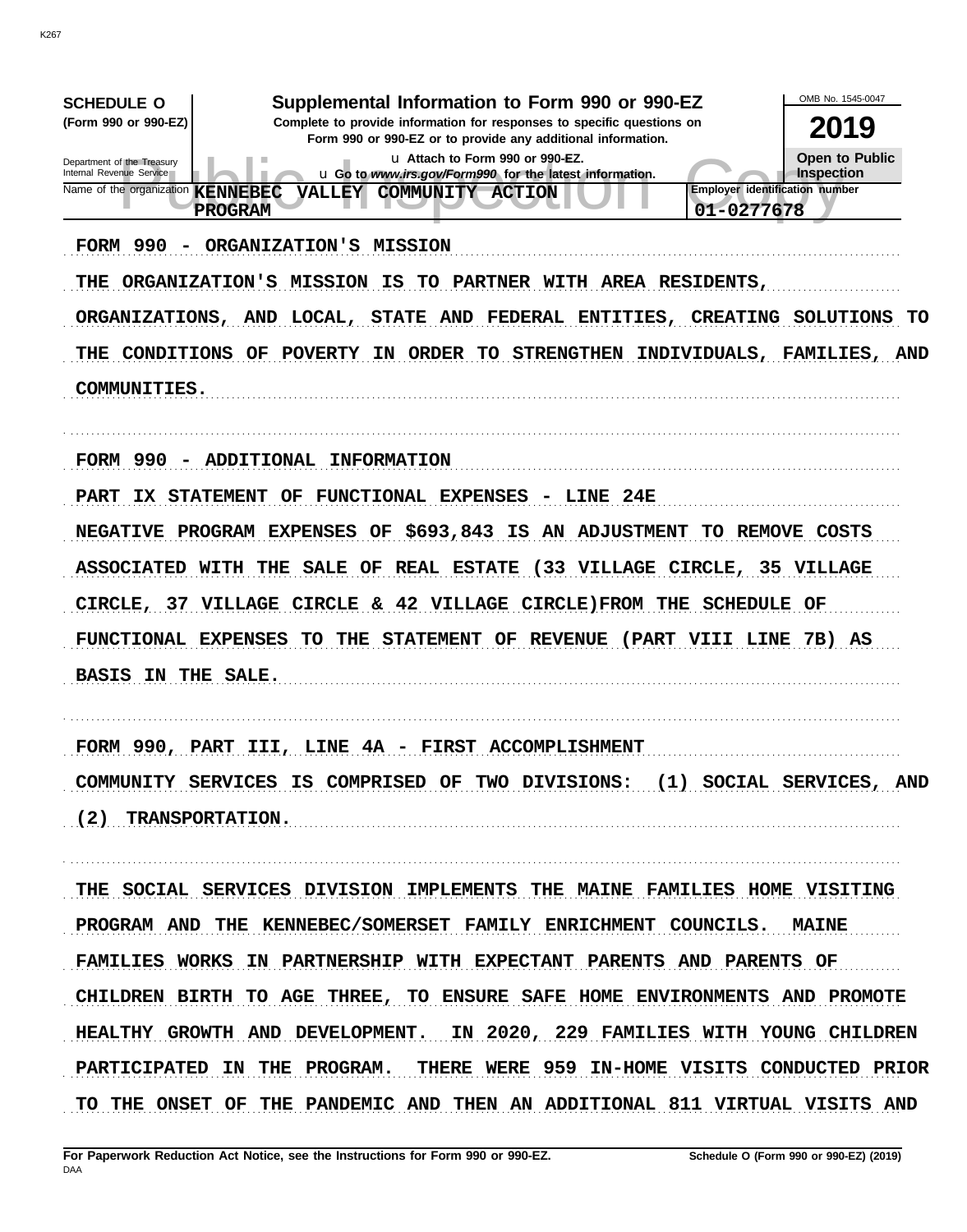| Schedule O (Form 990 or 990-EZ) (2019)               | Page $\blacktriangle$          |
|------------------------------------------------------|--------------------------------|
| Name of the organization                             | Employer identification number |
| <b>VALLEY</b><br>COMMUNITY ACTION<br><b>KENNEBEC</b> | $01 - 0277678$                 |

411 PHONE VISITS CONDUCTED POST ONSET. THE FAMILY ENRICHMENT COUNCILS FOCUS ON THE PREVENTION OF CHILD ABUSE AND NEGLECT IN KENNEBEC AND SOMERSET COUNTIES. THESE SERVICES HAVE INCLUDED SUCH PROGRAMMING AS PERSONAL BODY SAFETY CLASSES AND BABY THINK IT OVER PROGRAMS WITH SCHOOL AGED CHILDREN. SINCE MARCH OF 2020 AND THE NECESSARY CHANGES IN PROVIDING SERVICES, THE COUNCILS HAVE HAD TO BE INNOVATIVE IN HOW TO CONNECT WITH, SUPPORT AND ENGAGE FAMILIES. ONE WAY THIS WAS ACCOMPLISHED WAS THROUGH DIAPER DROP-OFFS TO FAMILIES IN NEED. OVER 31,000 FREE DIAPERS WERE DISTRIBUTED TO AREA FAMILIES.

THE TRANSPORTATION DIVISION HAS TWO COMPONENTS: (1) OPERATING PUBLIC TRANSIT SERVICES IN THE AUGUSTA, WATERVILLE, AND SKOWHEGAN AREAS THROUGH THE KENNEBEC EXPLORER, SOMERSET EXPLORER, AND "MOVE MORE KIDS" PUBLIC BUS SYSTEM, AND (2) PROVIDING DOOR-TO-DOOR TRANSPORTATION THROUGH A NETWORK OF OVER 100 VOLUNTEERS AND SEVERAL AGENCY VEHICLES FOR MEDICAL AND SOCIAL SERVICE APPOINTMENTS. THROUGHOUT THE PANDEMIC, KV VAN AND VOLUNTEER DRIVERS CONTINUED TO BRING PEOPLE TO AND FROM MEDICAL AND OTHER HEALTH-RELATED APPOINTMENTS. 102,729 TRIPS WERE PROVIDED FOR THIS ON-DEMAND SERVICE. FOR THE SAFETY OF ALL RIDERS AND DRIVERS, THE KENNEBEC AND SOMERSET EXPLORER PUBLIC BUS SYSTEM STOPPED USING FIXED ROUTES, CHANGING TO A DEMAND RESPONSE MODEL IN MARCH 2020. PEOPLE RODE THE BUS 44,077 TIMES THROUGH THE YEAR.

FORM 990, PART III, LINE 4B - SECOND ACCOMPLISHMENT CHILD & FAMILY SERVICES PROVIDES COMPREHENSIVE, HIGH QUALITY EARLY CARE AND EDUCATION FOR CHILDREN AGES 6 WEEKS TO 5 YEARS IN PUBLIC SCHOOL BASED CARE, EDUCARE CENTRAL MAINE, SKOWHEGAN EARLY HEAD START, HOMESTART PROVIDER

PAGE 1 OF 6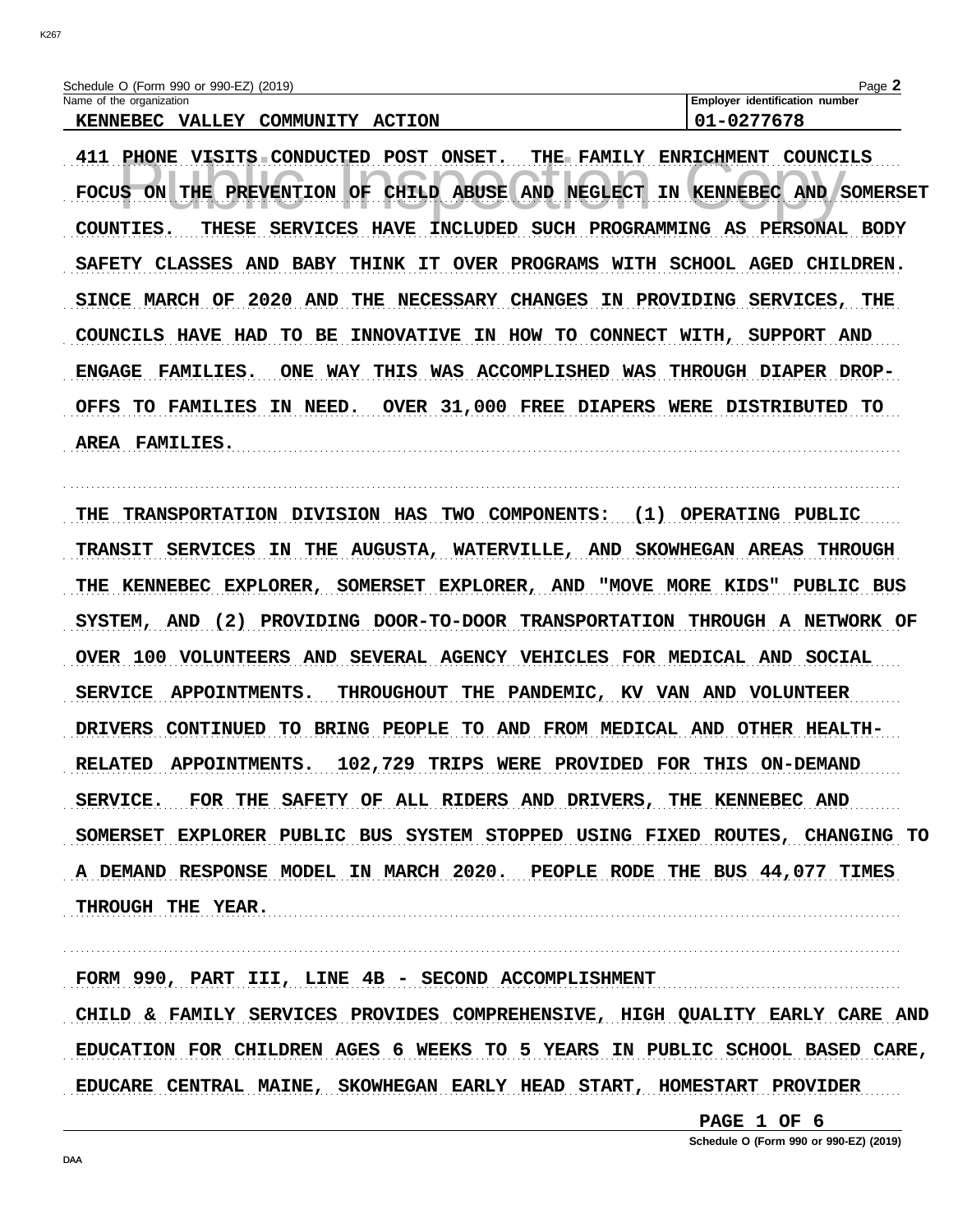Schedule O (Form 990 or 990-EZ) (2019) Name of the organization

KENNEBEC VALLEY COMMUNITY ACTION

Employer identification number 01-0277678

PARTNERS, AND THROUGH HOME VISITING THROUGHOUT NORTHERN KENNEBEC AND THE PROGRAM'S GOAL IS TO INCREASE SOCIAL COMPETENCE AND SOMERSET COUNTIES. SCHOOL READINESS SKILLS OF CHILDREN SO THEY ACQUIRE THE SKILLS NECESSARY FOR SUCCESS IN PUBLIC SCHOOL. THIS INCLUDES PROVIDING NUTRITIOUS MEALS AND SNACKS TO CHILDREN IN THE PROGRAM, RECEIVING ON-SITE DENTAL EXAMS, AND RECEIVING ON-SITE LEAD TESTING. THE PROGRAM ALSO PARTNERED WITH PARENTS ON HOME VISITS PROVIDING SUPPORTS RELATED TO DOMESTIC VIOLENCE AND CHILD ABUSE AND NEGLECT, RECEIVING TRANSPORTATION ASSISTANCE, AND PROVIDING HELP FINDING AND SECURING AFFORDABLE HOUSING. IN MID-MARCH 2020, THE PROGRAM HALTED ALL IN-PERSON LEARNING, ALONG WITH OUR PUBLIC SCHOOL PARTNERS. SERVICES SHIFTED TO E-LEARNING AND OTHER CREATIVE WAYS TO REMAIN ENGAGED WITH CHILDREN AND FAMILIES. BY SEPTEMBER, ALL LOCATIONS HAD RESUMED IN-PERSON LEARNING. DESPITE THE CHALLENGES IN SERVICE DELIVERY, 600 CHILDREN RECEIVED EARLY CHILDHOOD EDUCATION AND INCREASED THEIR READINESS FOR SCHOOL SUCCESS; 450 FAMILIES RECEIVED FOOD BOXES, HYGIENE ITEMS, AND/OR HEALTH SUPPLIES, AND 325 FAMILIES RECEIVED EDUCATION PACKETS.

FORM 990, PART III, LINE 4C - THIRD ACCOMPLISHMENT

ENERGY & HOUSING SERVICES WORKS WITH INDIVIDUALS AND FAMILIES TO IMPROVE ENERGY EFFICIENCY, TO REDUCE ENERGY BURDEN, TO SUPPORT AFFORDABLE HOUSING, AND TO SUSTAIN OPPORTUNITIES FOR HOMEOWNERSHIP IN KENNEBEC, SOMERSET, LINCOLN, AND SAGADAHOC COUNTIES. THIS IS DONE THROUGH A VARIETY OF EDUCATION/ASSISTANCE PROGRAMS INCLUDING: LOW-INCOME HOME ENERGY ASSISTANCE PROGRAM (LIHEAP), LOW INCOME ASSISTANCE PROGRAM (LIAP), EMERGENCY CRISIS INTERVENTION PROGRAM (ECIP), CENTRAL HEATING IMPROVEMENT PROGRAM (CHIP), WEATHERIZATION, HOME REPAIR, DEP HOME HEATING OIL TANK REPLACEMENT PROGRAM, FORECLOSURE COUNSELING, HOMEBUYER EDUCATION, AND AFFORDABLE HOUSING

> PAGE 2 OF 6 Schedule O (Form 990 or 990-EZ) (2019)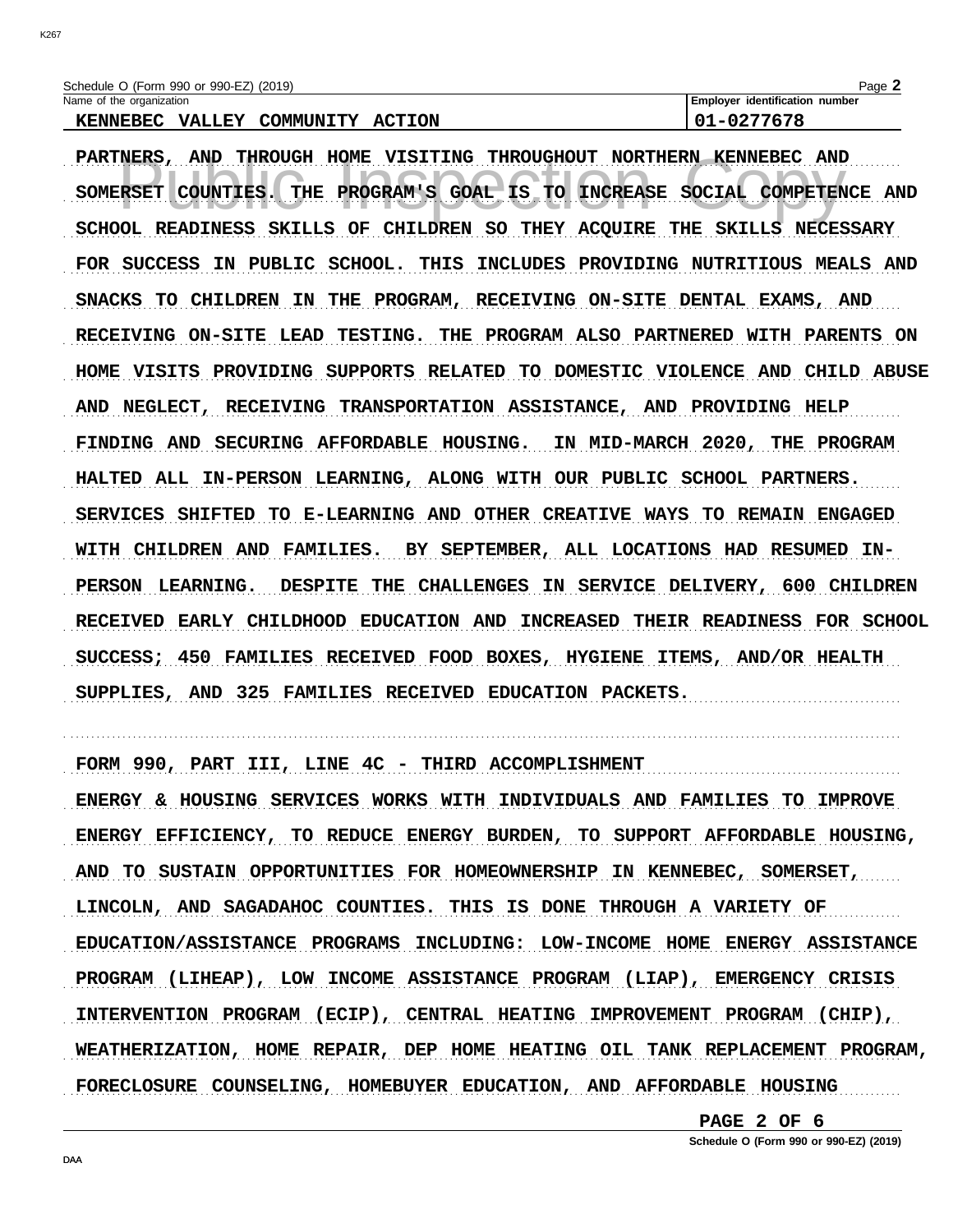| Schedule O (Form 990 or 990-EZ) (2019)               | $P$ aqe $\blacktriangle$              |
|------------------------------------------------------|---------------------------------------|
| Name of the organization                             | <b>Employer identification number</b> |
| COMMUNITY ACTION<br><b>KENNEBEC</b><br><b>VALLEY</b> | 01-0277678                            |

DEVELOPMENT. DURING THE BEGINNING OF THE PANDEMIC, WEATHERIZATION SERVICES WERE PUT ON HOLD UNTIL APPROPRIATE PROTOCOLS COULD BE PUT IN PLACE TO ADDRESS IN HOME SERVICES AND ALL FUEL ASSISTANCE APPLICATIONS WERE TAKEN OVER THE PHONE. DESPITE THE SERVICE CHALLENGES, 7,971 HOMES WERE WARMER LAST WINTER, 20 HOMES RECEIVED WEATHERIZATION SERVICES THAT WILL HELP REDUCE THEIR ENERGY COSTS, AND 121 PEOPLE PARTICIPATED IN ON-LINE HOMEBUYER EDUCATION CLASSES. IN PARTNERSHIP WITH MAINE HOUSING, WE IMPLEMENTED TWO RENTAL RELIEF PROGRAMS THAT ASSISTED NEARLY 1,600 HOUSEHOLDS WITH RENT PAYMENTS BETWEEN APRIL AND SEPTEMBER HELPING PEOPLE STAY SAFELY HOUSED AND ABLE TO PHYSICAL DISTANCE. THESE PROGRAMS ALSO PROVIDED \$1.2 MILLION DOLLARS IN DIRECT PAYMENTS TO AREA LANDLORDS. THE DEPARTMENT ALSO CONTINUES WITH THE DEVELOPMENT OF THE CONY VILLAGE ENERGY EFFICIENT HOUSING COMMUNITY. FOUR NEW HOMES WERE BUILT AND SOLD IN 2020.

THE COMMUNITY INITIATIVES PROGRAMMING IS MANAGED THROUGH THE ENERGY & HOUSING SERVICES DEPARTMENT AS PART OF THEIR COMMUNITY BUILDING AND ENGAGEMENT ACTIVITIES. COMMUNITY INITIATIVES OPERATES A TEEN CENTER, RESOURCE NAVIGATOR PROGRAM, AND FACILITATES THE POVERTY ACTION COALITION. THE SOUTH END TEEN CENTER SERVES YOUTH FROM GRADES 6 THROUGH 12 WITH MEMBERS PARTICIPATING IN COMMUNITY SERVICE PROJECTS, MUSIC LESSONS, COOKING CLASSES, HOMEWORK AND TUTORING, AND OTHER ENRICHING ACTIVITIES WHILE FOCUSED ON COMPLETING THE SCHOOL YEAR AND/OR GRADUATING HIGH SCHOOL. IN MARCH 2020, THE TEEN CENTER CLOSES ITS PHYSICAL SPACE, BUT QUICKLY SWITCHED TO A VIRTUAL "TEEN TIME" TO KEEP MEMBERS CONNECTED WITH STAFF AND THEIR PEERS. THE FACILITY REOPENED IN JULY. OVERALL LAST YEAR, 78 TEENS ATTENDED/PARTICIPATED IN THE TEEN CENTER, AND OVER THE COURSE OF THE YEAR OVER 5000 MEALS WERE DISTRIBUTED IN THE SOUTH END NEIGHBORHOOD THROUGH

> PAGE 3 OF 6 Schedule O (Form 990 or 990-EZ) (2019)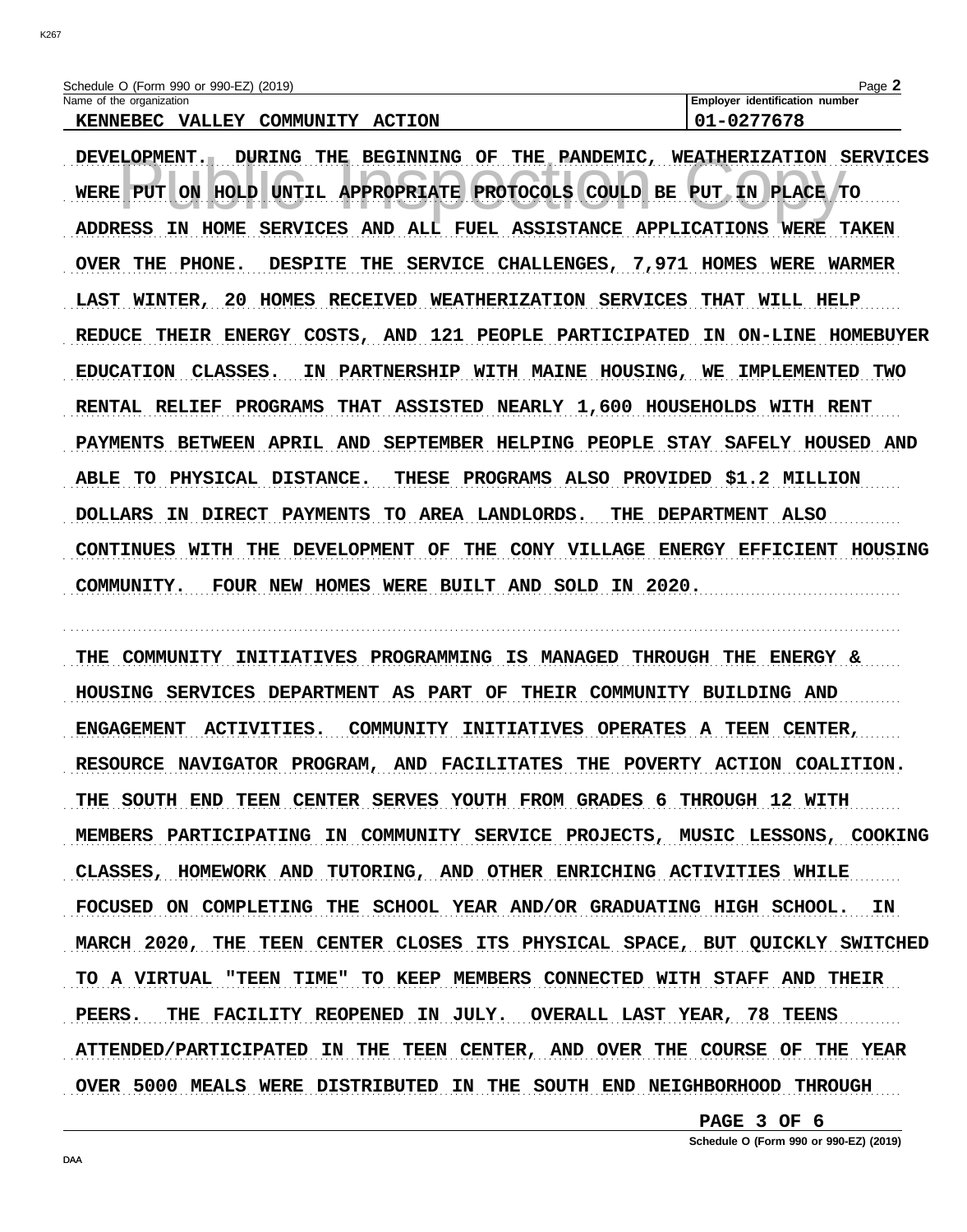**K267** 

| Schedule O (Form 990 or 990-EZ) (2019) |                  | Page.                                 |
|----------------------------------------|------------------|---------------------------------------|
| Name of the organization               |                  | <b>Employer identification number</b> |
| <b>KENNEBEC</b><br><b>VALLEY</b>       | COMMUNITY ACTION | 01-0277678                            |

PARTNERSHIPS WITH THE ALFOND YOUTH & COMMUNITY CENTER AND WATERVILLE PUBLIC SCHOOLS. THE RESOURCE NAVIGATOR PROGRAM PROVIDES CASE MANAGEMENT SERVICES TO CLIENTS REFERRED THROUGH OTHER KVCAP PROGRAMS TO RECEIVE SUPPORT AND RESOURCES TO HELP ADDRESS A FINANCIAL CRISIS. THE POVERTY ACTION COALITION (PAC) WAS FORMED IN 2014 WITH THE MAYOR OF WATERVILLE AND OTHER COMMUNITY PARTNERS CONCERNED ABOUT THE GROWING NUMBER OF FAMILIES LIVING IN POVERTY. THE PAC'S PRIMARY INITIATIVE, COMMUNITY INVESTORS, DRAWS ON THE RESOURCES OF THE LARGER COMMUNITY TO HELP INDIVIDUALS AND FAMILIES WHO ARE FACING A CRISIS THAT THREATENS THEIR STABILITY AND WHEN NO OTHER RESOURCES EXIST. IN 2020, SPECIAL GRANT DOLLARS AND LOCAL DONATIONS ALLOWED US TO ASSIST 318 PEOPLE FINANCIALLY AFFECTED BY COVID-19. ESSENTIAL NEEDS INCLUDED FOOD AND HYGIENE ITEMS, FUEL, UTILITY EXPENSES, CELL PHONE AND INTERNET SERVICES IN ORDER TO MAINTAIN WORK AND SCHOOL FROM HOME, CAR PAYMENTS, AND INSURANCE.

FORM 990, PART III, LINE 4D - ALL OTHER ACCOMPLISHMENTS AGENCY SERVICES OFFERS PROGRAMS DESIGNED TO INCREASE THE OPERATIONS AND EFFICIENCY OF THE AGENCY IN REGARDS TO PROVIDING THE TYPES OF SERVICES DESCRIBED ABOVE.

FORM 990, PART VI, LINE 11B - ORGANIZATION'S PROCESS TO REVIEW FORM 990 THE 990 IS REVIEWED BY KEY EMPLOYEES OF THE AGENCY AND THE FINANCE COMMITTEE OF THE BOARD OF DIRECTORS. IF THERE IS NO MEETING DATE PRIOR TO FILING, A COPY OF THE 990 IS FORWARDED TO THE BOARD TREASURER FOR REVIEW.

FORM 990, PART VI, LINE 12C - ENFORCEMENT OF CONFLICTS POLICY THE CONFLICT OF INTEREST POLICY IS REVIEWED ANNUALLY WITH THE BOARD OF DIRECTORS AND EACH BOARD MEMBER REAFFIRMS THAT CONFLICTS DO NOT EXIST.

PAGE 4 OF 6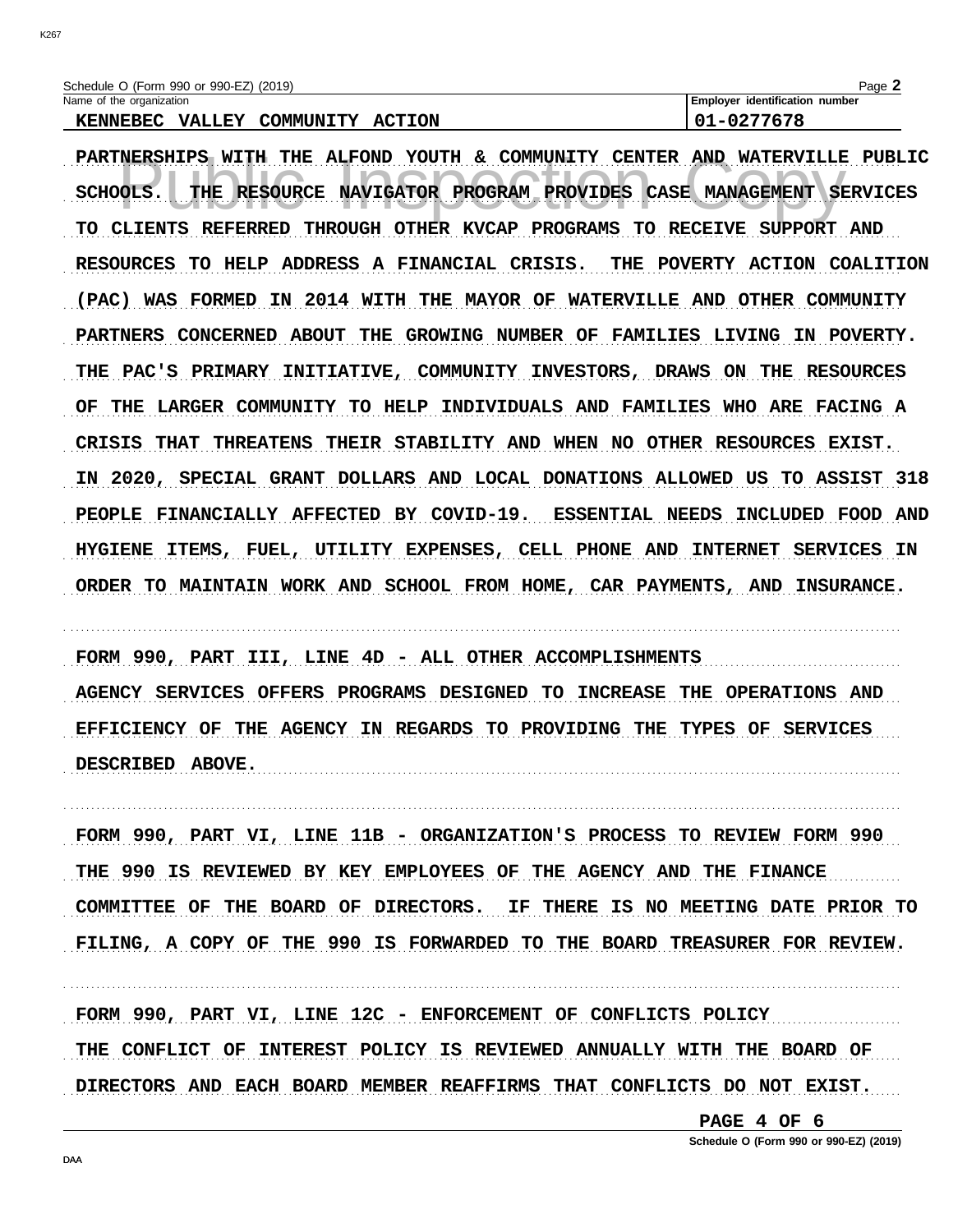**K267** 

| Schedule O (Form 990 or 990-EZ) (2019)             | Page                           |
|----------------------------------------------------|--------------------------------|
| Name of the organization                           | Employer identification number |
| A<br><b>ACTRAIT</b><br>173 T T TV<br><b>MENDEA</b> | 01 0277670                     |

KENNEBEC VALLEY COMMUNITY ACTION

101-0277678

AGENCY EMPLOYEES REVIEW THE POLICY AT DEPARTMENT MEETINGS ON AN ANNUAL BASIS.

FORM 990, PART VI, LINE 15A - COMPENSATION PROCESS FOR TOP OFFICIAL THE CHIEF EXECUTIVE OFFICER IS EVALUATED ON AN ANNUAL BASIS BY THE BOARD OF DIRECTORS. A SURVEY OF THE CEO'S PERFORMANCE IS COMPLETED BY THE BOARD AND THE ANSWERS ARE THEN COMPILED. A MERIT INCREASE OF BETWEEN 2% AND 4% IS RECEIVED BASED ON THE PERFORMANCE EVALUATION AND AS APPROVED BY THE BOARD EFFECTIVE APRIL 1, 2015.

FORM 990, PART VI, LINE 15B - COMPENSATION PROCESS FOR OFFICERS

THE CHIEF FINANCIAL OFFICER, CHIEF OPERATING OFFICER, DIRECTOR OF CHILD & FAMILY SERVICES, AND HR DIRECTOR'S PERFORMANCE ARE EVALUATED ANNUALLY BY THE CEO. A MERIT INCREASE OF BETWEEN 2% AND 4% IS RECEIVED BASED ON THE PERFORMANCE EVALUATION AND AS APPROVED BY THE BOARD EFFECTIVE APRIL 1, 2015.

FORM 990, PART VI, LINE 18 - NO PUBLIC DISCLOSURE EXPLANATION COPIES OF THE ORGANIZATION'S FORM 990 ARE AVAILABLE UPON REQUEST IN THE FINANCE OFFICE LOCATED ON THE WATERVILLE CAMPUS, OR ON THE AGENCY WEBSITE.

FORM 990, PART VI, LINE 19 - GOVERNING DOCUMENTS DISCLOSURE EXPLANATION ALL GOVERNING DOCUMENTS ARE AVAILABLE FOR PUBLIC INSPECTION UPON REQUEST AT THE AGENCY'S MAIN OFFICE IN WATERVILLE, MAINE. OUR AUDITED FINANCIAL STATEMENTS ARE ALSO AVAILABLE AT OUR FINANCE OFFICE ON THE WATERVILLE CAMPUS AND ON OUR AGENCY WEBSITE.

PAGE 5 OF 6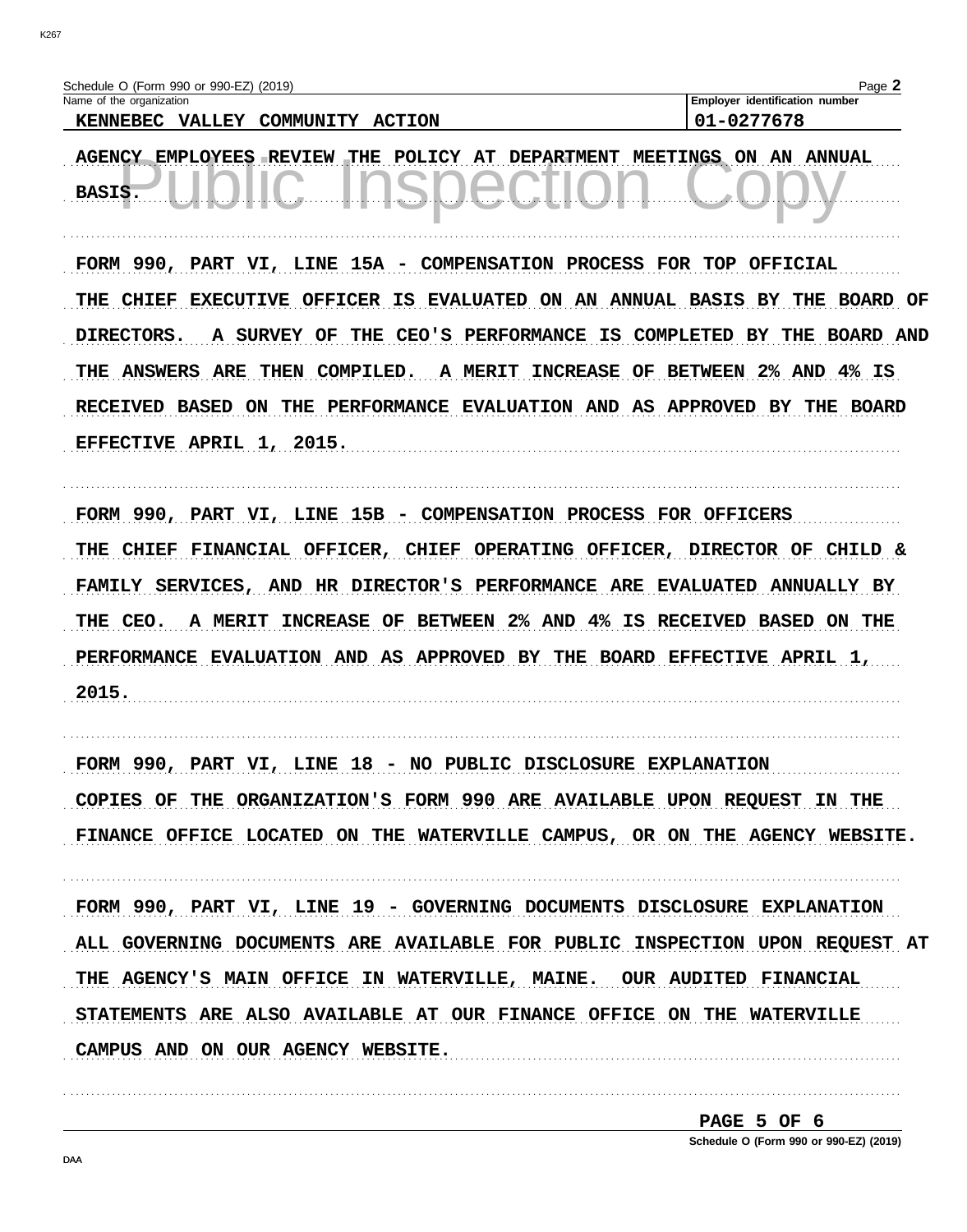| Schedule O (Form 990 or 990-EZ) (2019)<br>Name of the organization | Page 2<br>Employer identification number   |
|--------------------------------------------------------------------|--------------------------------------------|
| KENNEBEC VALLEY COMMUNITY ACTION                                   | 01-0277678                                 |
|                                                                    |                                            |
| FORM 990, PART XI, LINE 9 - OTHER CHANGES<br>IN                    | NET ASSETS EXPLANATION                     |
| COST OF PROPERTY NETTED WITH PROCEEDS                              | $\left(\mathbf{\hat{z}}\right)$<br>693,843 |
| COST OF PROPERTY NETTED WITH PROCEEDS                              | $-693,843$<br>\$                           |
|                                                                    |                                            |
|                                                                    |                                            |
|                                                                    |                                            |
|                                                                    |                                            |
|                                                                    |                                            |
|                                                                    |                                            |
|                                                                    |                                            |
|                                                                    |                                            |
|                                                                    |                                            |
|                                                                    |                                            |
|                                                                    |                                            |
|                                                                    |                                            |
|                                                                    |                                            |
|                                                                    |                                            |
|                                                                    |                                            |
|                                                                    |                                            |
|                                                                    |                                            |
|                                                                    |                                            |
|                                                                    |                                            |
|                                                                    |                                            |
|                                                                    |                                            |
|                                                                    |                                            |
|                                                                    |                                            |
|                                                                    | PAGE 6 OF 6                                |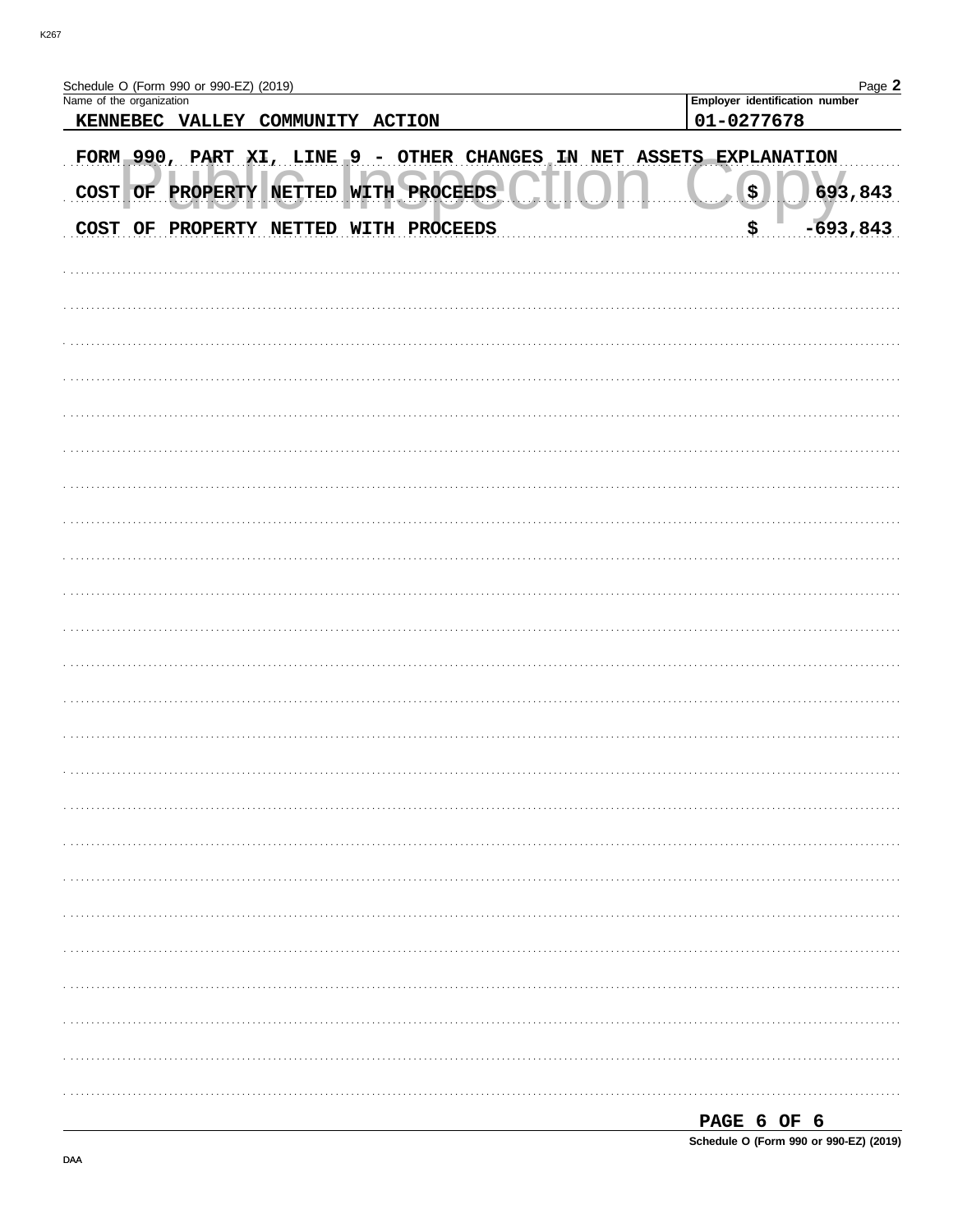| <b>SCHEDULE R</b><br><b>Related Organizations and Unrelated Partnerships</b>                                                                                                                                                  |                         |                                                     |  |                            |                                                           |                           |                                     | OMB No. 1545-0047                                      |    |  |
|-------------------------------------------------------------------------------------------------------------------------------------------------------------------------------------------------------------------------------|-------------------------|-----------------------------------------------------|--|----------------------------|-----------------------------------------------------------|---------------------------|-------------------------------------|--------------------------------------------------------|----|--|
| (Form 990)<br>u Complete if the organization answered "Yes" on Form 990, Part IV, line 33, 34, 35b, 36, or 37.                                                                                                                |                         |                                                     |  |                            |                                                           |                           |                                     |                                                        | 19 |  |
| u Attach to Form 990.<br>Department of the Treasury<br>u Go to www.irs.gov/Form990 for instructions and the latest information.<br>Internal Revenue Service                                                                   |                         |                                                     |  |                            |                                                           |                           |                                     |                                                        |    |  |
| Employer identification number<br>Name of the organization<br>COMMUNITY ACTION<br>KENNEBEC<br><b>VALLEY</b>                                                                                                                   |                         |                                                     |  |                            |                                                           |                           |                                     |                                                        |    |  |
| <b>PROGRAM</b><br>01-0277678                                                                                                                                                                                                  |                         |                                                     |  |                            |                                                           |                           |                                     |                                                        |    |  |
| Identification of Disregarded Entities. Complete if the organization answered "Yes" on Form 990, Part IV, line 33.<br>Part I                                                                                                  |                         |                                                     |  |                            |                                                           |                           |                                     |                                                        |    |  |
| (a)<br>Name, address, and EIN (if applicable) of disregarded entity                                                                                                                                                           | (b)<br>Primary activity | (c)<br>Legal domicile (state<br>or foreign country) |  |                            | (d)<br>Total income                                       | (e)<br>End-of-year assets |                                     | (f)<br>Direct controlling<br>entity                    |    |  |
| CONY VILLAGE, LLC<br>(1)<br>101 WATER STREET<br>20-2711918<br><b>WATERVILLE</b><br>ME 04901                                                                                                                                   | <b>DEVELOPMEN</b>       | ME                                                  |  |                            | $-99,908$                                                 |                           | 1,416,685                           | <b>KVCAP</b>                                           |    |  |
| (2)                                                                                                                                                                                                                           |                         |                                                     |  |                            |                                                           |                           |                                     |                                                        |    |  |
| (3)                                                                                                                                                                                                                           |                         |                                                     |  |                            |                                                           |                           |                                     |                                                        |    |  |
|                                                                                                                                                                                                                               |                         |                                                     |  |                            |                                                           |                           |                                     |                                                        |    |  |
| (4)                                                                                                                                                                                                                           |                         |                                                     |  |                            |                                                           |                           |                                     |                                                        |    |  |
|                                                                                                                                                                                                                               |                         |                                                     |  |                            |                                                           |                           |                                     |                                                        |    |  |
| (5)                                                                                                                                                                                                                           |                         |                                                     |  |                            |                                                           |                           |                                     |                                                        |    |  |
|                                                                                                                                                                                                                               |                         |                                                     |  |                            |                                                           |                           |                                     |                                                        |    |  |
| Identification of Related Tax-Exempt Organizations. Complete if the organization answered "Yes" on Form 990, Part IV, line 34, because it had<br>Part II<br>one or more related tax-exempt organizations during the tax year. |                         |                                                     |  |                            |                                                           |                           |                                     |                                                        |    |  |
| (a)<br>Name, address, and EIN of related organization                                                                                                                                                                         | (b)<br>Primary activity | (c)<br>Legal domicile (state<br>or foreign country) |  | (d)<br>Exempt Code section | (e)<br>Public charity status<br>(if section $501(c)(3)$ ) |                           | (f)<br>Direct controlling<br>entity | (g)<br>Section 512(b)(13)<br>controlled entity?<br>Yes | No |  |
| EDUCARE CENTRAL MAINE<br>(1)<br>26-4176872<br>101 WATER STREET<br>ME 04901<br><b>WATERVILLE</b>                                                                                                                               | PROGRAMMIN              | МE                                                  |  | 501C3                      | 7                                                         | N/A                       |                                     |                                                        | x  |  |
| (2)                                                                                                                                                                                                                           |                         |                                                     |  |                            |                                                           |                           |                                     |                                                        |    |  |
|                                                                                                                                                                                                                               |                         |                                                     |  |                            |                                                           |                           |                                     |                                                        |    |  |
| $\sim$<br>७                                                                                                                                                                                                                   |                         |                                                     |  |                            |                                                           |                           |                                     |                                                        |    |  |
|                                                                                                                                                                                                                               |                         |                                                     |  |                            |                                                           |                           |                                     |                                                        |    |  |
| (4)                                                                                                                                                                                                                           |                         |                                                     |  |                            |                                                           |                           |                                     |                                                        |    |  |
|                                                                                                                                                                                                                               |                         |                                                     |  |                            |                                                           |                           |                                     |                                                        |    |  |
| (5)                                                                                                                                                                                                                           |                         |                                                     |  |                            |                                                           |                           |                                     |                                                        |    |  |
|                                                                                                                                                                                                                               |                         |                                                     |  |                            |                                                           |                           |                                     |                                                        |    |  |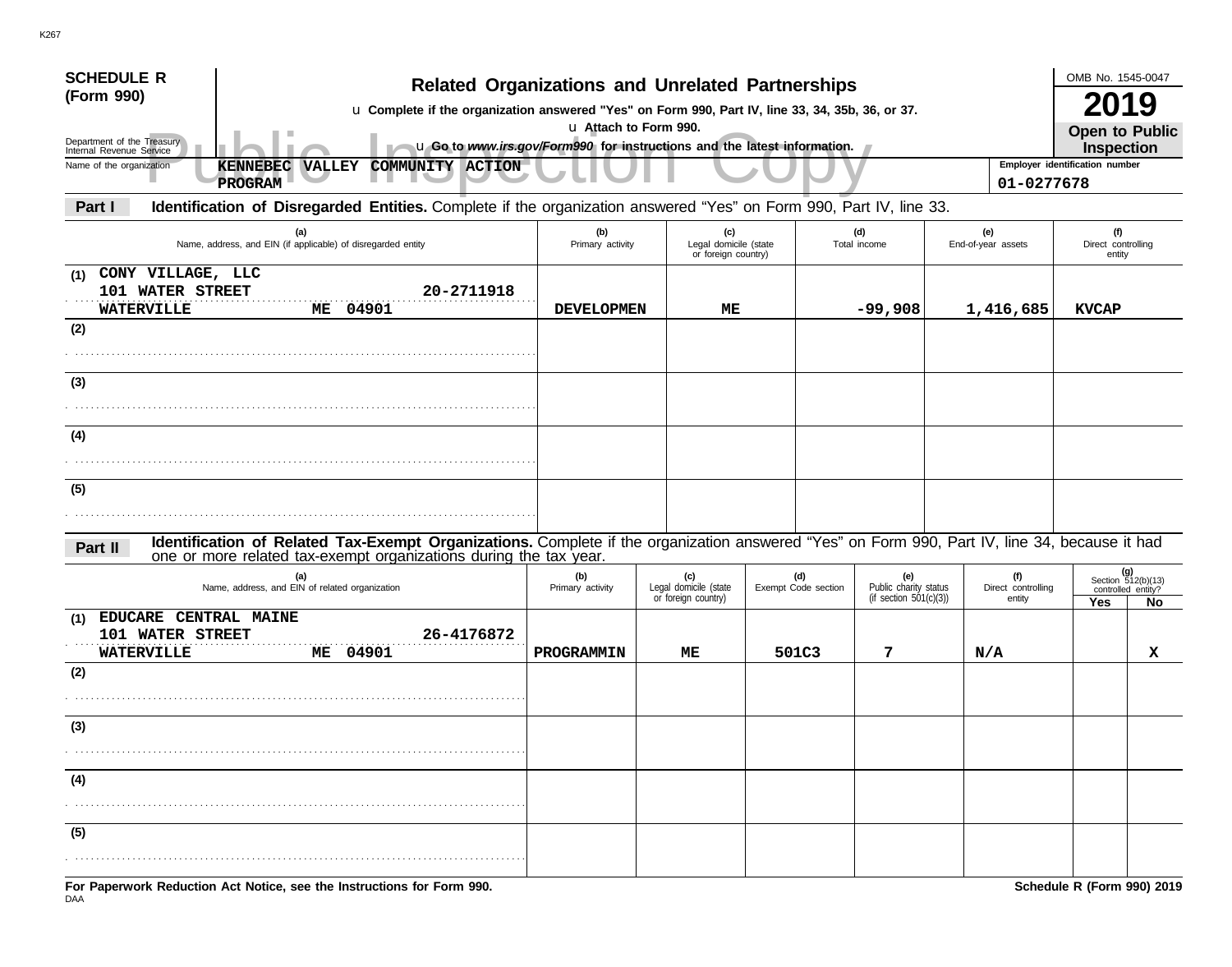#### **KENNEBEC VALLEY COMMUNITY ACTION 01-0277678**

Schedule R (Form 990) 2019 Page **2 (g) (h)** Part III Identification of Related Organizations Taxable as a Partnership. Complete if the organization answered "Yes" on Form 990, Part IV, line 34, Part IV, line 34, Part IV, line 34, **(i) (j)**

| (a)<br>Name, address, and EIN of<br>related organization                                                                                                                                                                                  | (b)<br>Primary activity | (c)<br>Legal<br>domicile<br>(state or<br>foreign<br>country) | (d)<br><b>III</b><br>Direct controlling<br>entity      | (e)<br>Predominant<br>income (related,<br>unrelated,<br>excluded from<br>tax under<br>sections 512-514) | (f)<br>Share of total<br>income                        |                                 | (g)<br>Share of end-of-<br>year assets | (h)<br>Dispro-<br>portionate<br>alloc.?<br>Yes No | (i)<br>Code V-UBI<br>amount in box 20<br>of Schedule K-1<br>(Form 1065) | (j)<br>General or<br>managing<br>partner?<br>Yes No | (k)<br>Percentage<br>ownership                        |
|-------------------------------------------------------------------------------------------------------------------------------------------------------------------------------------------------------------------------------------------|-------------------------|--------------------------------------------------------------|--------------------------------------------------------|---------------------------------------------------------------------------------------------------------|--------------------------------------------------------|---------------------------------|----------------------------------------|---------------------------------------------------|-------------------------------------------------------------------------|-----------------------------------------------------|-------------------------------------------------------|
| (1)                                                                                                                                                                                                                                       |                         |                                                              |                                                        |                                                                                                         |                                                        |                                 |                                        |                                                   |                                                                         |                                                     |                                                       |
| (2)                                                                                                                                                                                                                                       |                         |                                                              |                                                        |                                                                                                         |                                                        |                                 |                                        |                                                   |                                                                         |                                                     |                                                       |
| (3)                                                                                                                                                                                                                                       |                         |                                                              |                                                        |                                                                                                         |                                                        |                                 |                                        |                                                   |                                                                         |                                                     |                                                       |
| (4)                                                                                                                                                                                                                                       |                         |                                                              |                                                        |                                                                                                         |                                                        |                                 |                                        |                                                   |                                                                         |                                                     |                                                       |
| Identification of Related Organizations Taxable as a Corporation or Trust. Complete if the organization answered "Yes" on Form 990, Part IV, line 34, because it had one or more related organizations treated as a corporatio<br>Part IV |                         |                                                              |                                                        |                                                                                                         |                                                        |                                 |                                        |                                                   |                                                                         |                                                     |                                                       |
| (a)<br>Name, address, and EIN of related organization                                                                                                                                                                                     | (b)<br>Primary activity |                                                              | (c)<br>Legal domicile<br>(state or<br>foreign country) | (d)<br>Direct controlling<br>entity                                                                     | (e)<br>Type of entity<br>(C corp, S corp,<br>or trust) | (f)<br>Share of total<br>income |                                        | (g)<br>Share of<br>end-of-year assets             | (h)<br>Percentage<br>ownership                                          |                                                     | (i)<br>Section<br>512(b)(13)<br>controlled<br>entity? |
| (1) KVCAP REAL ESTATE DEVELOPMENT, INC.<br>101 WATER STREET<br><b>WATERVILLE</b><br>ME 04901<br>45-3713911                                                                                                                                | <b>REAL EST</b>         |                                                              | MЕ                                                     | N/A                                                                                                     | $\mathbf C$                                            |                                 |                                        |                                                   |                                                                         |                                                     | Yes $\vert$ No<br>$\mathbf x$                         |
| (2)                                                                                                                                                                                                                                       |                         |                                                              |                                                        |                                                                                                         |                                                        |                                 |                                        |                                                   |                                                                         |                                                     |                                                       |
| (3)                                                                                                                                                                                                                                       |                         |                                                              |                                                        |                                                                                                         |                                                        |                                 |                                        |                                                   |                                                                         |                                                     |                                                       |
| (4)                                                                                                                                                                                                                                       |                         |                                                              |                                                        |                                                                                                         |                                                        |                                 |                                        |                                                   |                                                                         |                                                     |                                                       |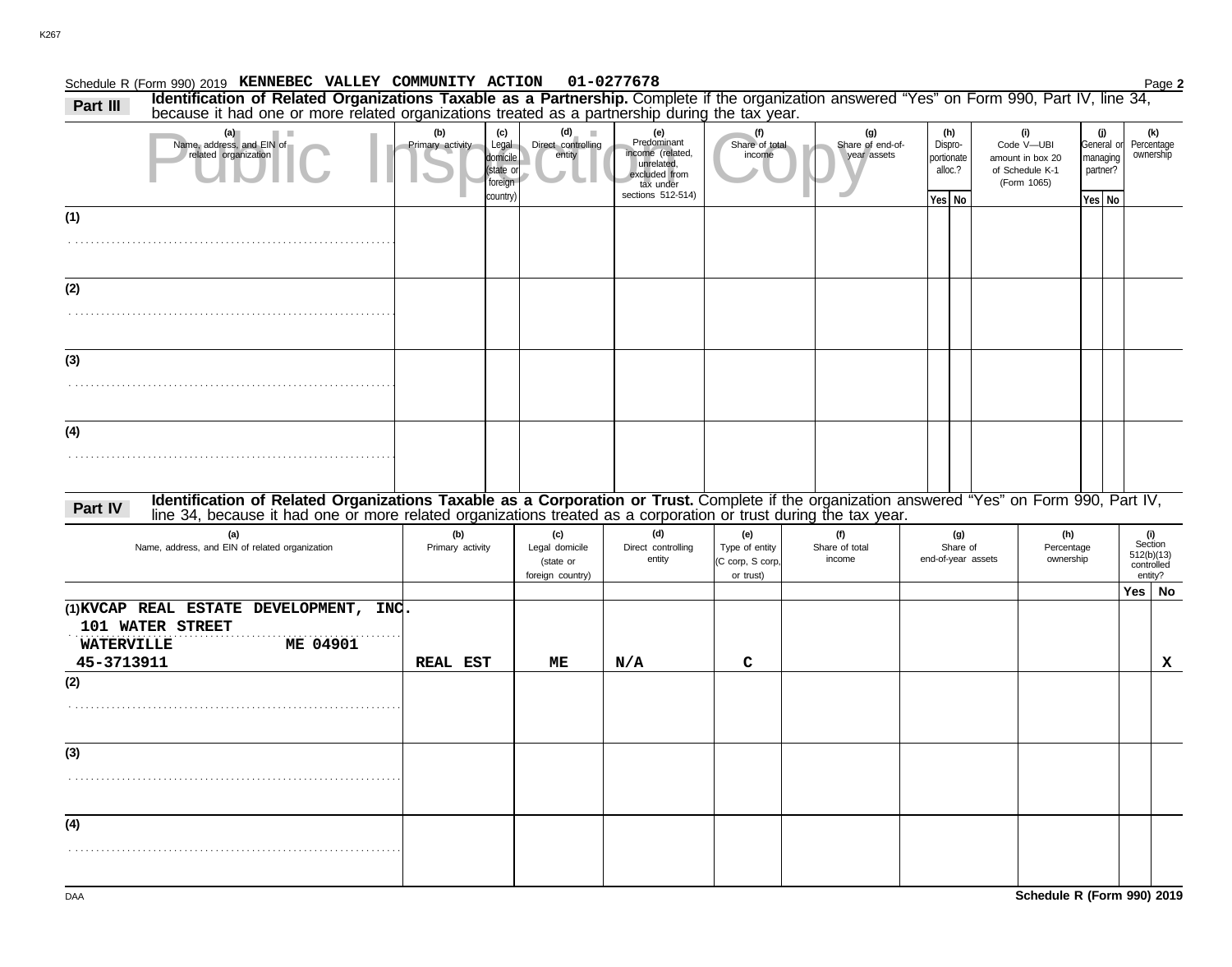#### Schedule R (Form 990) 2019 Page **3 KENNEBEC VALLEY COMMUNITY ACTION 01-0277678**

# **Part V Transactions With Related Organizations.** Complete if the organization answered "Yes" on Form 990, Part IV, line 34, 35b, or 36.

| Note: Complete line 1 if any entity is listed in Parts II, III, or IV of this schedule.                                                                                                                                        |             |                 |                                       |                | <b>Yes</b> | No          |
|--------------------------------------------------------------------------------------------------------------------------------------------------------------------------------------------------------------------------------|-------------|-----------------|---------------------------------------|----------------|------------|-------------|
| During the tax year, did the organization engage in any of the following transactions with one or more related organizations listed in Parts II-IV?                                                                            |             |                 |                                       |                |            |             |
| a Receipt of (i) interest, (ii) annuities, (iii) royalties, or (iv) rent from a controlled entity enter the metal of the controlled entity and the metal of the metal of the metal of the metal of the metal of the metal of t |             |                 |                                       | 1a             |            | $\mathbf x$ |
| <b>b</b> Gift, grant, or capital contribution to related organization(s) entertainment contains a contribution to related organization(s)                                                                                      |             |                 |                                       | 1b             |            | x           |
|                                                                                                                                                                                                                                |             |                 |                                       | 1c             |            | $\mathbf x$ |
| d Loans or loan guarantees to or for related organization(s) encourance contains an according to the container                                                                                                                 |             |                 |                                       | 1d             |            | $\mathbf x$ |
| e Loans or loan guarantees by related organization(s) encourance contract the contract contract of the contract or contract or contract or contract or contract or contract or contract or contract or contract or contract or |             |                 |                                       | 1e             |            | x           |
|                                                                                                                                                                                                                                |             |                 |                                       |                |            |             |
|                                                                                                                                                                                                                                |             |                 |                                       | 1f             |            | x           |
| g Sale of assets to related organization(s) encourance contained and contained and contained and contained and contained and contained and contained and sales of assets to related organization(s) encourance and contained a |             |                 |                                       | 1q             |            | $\mathbf x$ |
|                                                                                                                                                                                                                                |             |                 |                                       | 1 <sub>h</sub> |            | x           |
|                                                                                                                                                                                                                                |             |                 |                                       | -1i            |            | x           |
|                                                                                                                                                                                                                                |             |                 |                                       | 1i             |            | x           |
|                                                                                                                                                                                                                                |             |                 |                                       |                |            |             |
| k Lease of facilities, equipment, or other assets from related organization(s) Materian and the content content of facilities, equipment, or other assets from related organization(s) and content content content content of  |             |                 |                                       | 1k             |            | x           |
|                                                                                                                                                                                                                                |             |                 |                                       | 11             |            | x           |
|                                                                                                                                                                                                                                |             |                 |                                       | 1m             |            | x           |
|                                                                                                                                                                                                                                |             |                 |                                       | 1n             |            | $\mathbf x$ |
| o Sharing of paid employees with related organization(s) encourance contains an account of the state of paid employees with related organization(s) encourance contains a state of Sharing of paid employees with related orga |             |                 |                                       | 1о             |            | x           |
|                                                                                                                                                                                                                                |             |                 |                                       |                |            |             |
| p Reimbursement paid to related organization(s) for expenses                                                                                                                                                                   |             |                 |                                       | 1p             |            | x           |
|                                                                                                                                                                                                                                |             |                 |                                       | 1q             |            | $\mathbf x$ |
|                                                                                                                                                                                                                                |             |                 |                                       |                |            |             |
|                                                                                                                                                                                                                                |             |                 |                                       | 1r             |            | x           |
|                                                                                                                                                                                                                                |             |                 |                                       | 1s             |            | x           |
| 2 If the answer to any of the above is "Yes," see the instructions for information on who must complete this line, including covered relationships and transaction thresholds.                                                 |             |                 |                                       |                |            |             |
| (a)                                                                                                                                                                                                                            | (b)         | (c)             | (d)                                   |                |            |             |
| Name of related organization                                                                                                                                                                                                   | Transaction | Amount involved | Method of determining amount involved |                |            |             |
|                                                                                                                                                                                                                                | $type(a-s)$ |                 |                                       |                |            |             |
|                                                                                                                                                                                                                                |             |                 |                                       |                |            |             |
| (1)                                                                                                                                                                                                                            |             |                 |                                       |                |            |             |
|                                                                                                                                                                                                                                |             |                 |                                       |                |            |             |
| (2)                                                                                                                                                                                                                            |             |                 |                                       |                |            |             |
|                                                                                                                                                                                                                                |             |                 |                                       |                |            |             |
| (3)                                                                                                                                                                                                                            |             |                 |                                       |                |            |             |
|                                                                                                                                                                                                                                |             |                 |                                       |                |            |             |
| (4)                                                                                                                                                                                                                            |             |                 |                                       |                |            |             |
|                                                                                                                                                                                                                                |             |                 |                                       |                |            |             |
| (5)                                                                                                                                                                                                                            |             |                 |                                       |                |            |             |
|                                                                                                                                                                                                                                |             |                 |                                       |                |            |             |
| (6)                                                                                                                                                                                                                            |             |                 |                                       |                |            |             |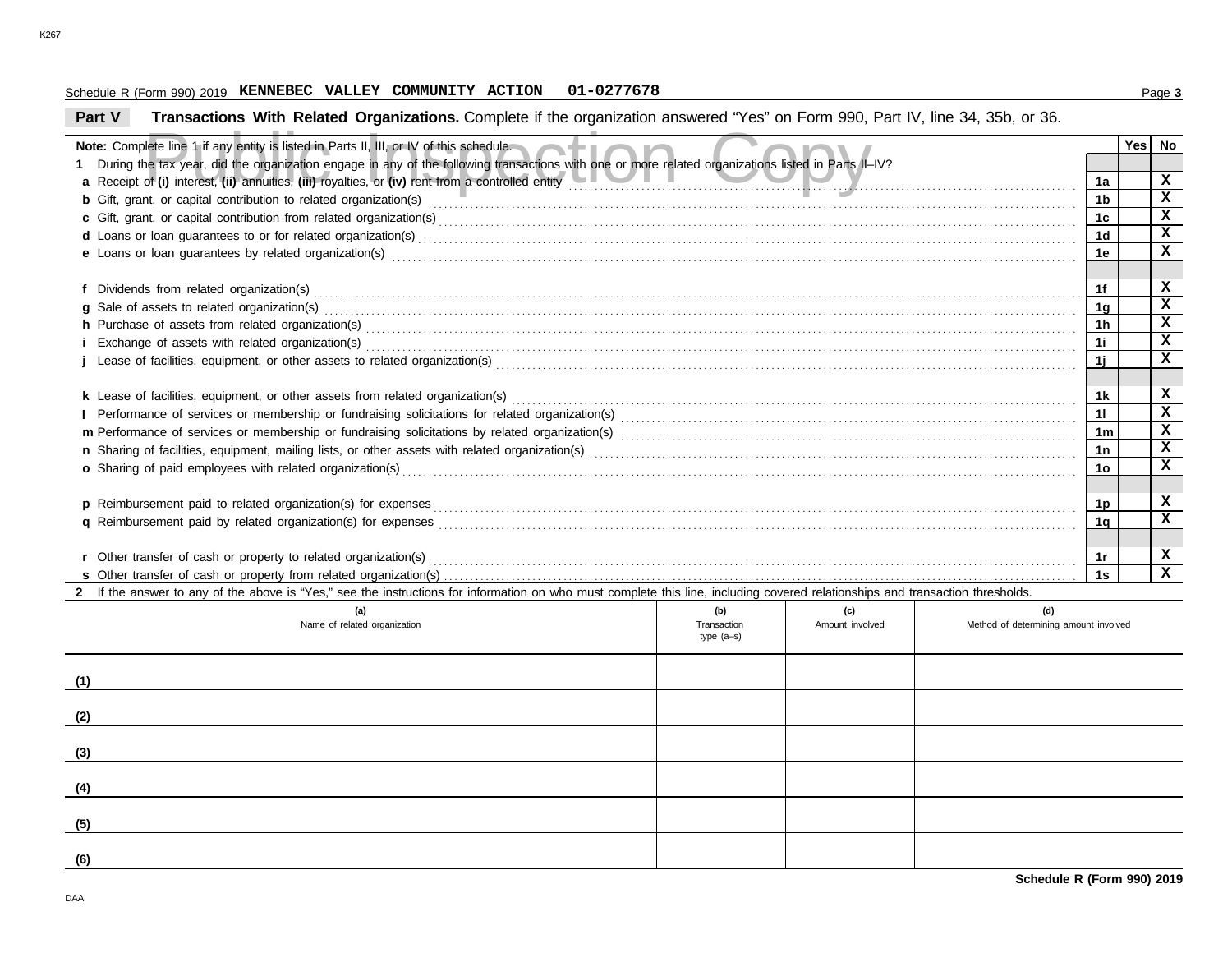#### Schedule R (Form 990) 2019 Page **4 KENNEBEC VALLEY COMMUNITY ACTION 01-0277678**

#### **Part VI** Unrelated Organizations Taxable as a Partnership. Complete if the organization answered "Yes" on Form 990, Part IV, line 37.

Public Inspection Copy Provide the following information for each entity taxed as a partnership through which the organization conducted more than five percent of its activities (measured by total assets or gross revenue) that was not a related organization. See instructions regarding exclusion for certain investment partnerships. Name, address, and EIN of entity **Primary activity | Legal** domicile (state or Are all partners section 501(c)(3) organizations? Share of end-of-year assets Disproportionate allocations? Code V—UBI amount in box 20 of Schedule K-1 General or managing partner? **(a) (b) (c) (e) (g) (h) (i) (j)** . . . . . . . . . . . . . . . . . . . . . . . . . . . . . . . . . . . . . . . . . . . . . . . . . . . . . . . . . . . . . . . . . . . . . . **Yes No Yes No Yes No** . . . . . . . . . . . . . . . . . . . . . . . . . . . . . . . . . . . . . . . . . . . . . . . . . . . . . . . . . . . . . . . . . . . . . . . . . . . . . . . . . . . . . . . . . . . . . . . . . . . . . . . . . . . . . . . . . . . . . . . . . . . . . . . . . . . . . . . . . . . . . . . . . . . . . . . . . . . . . . . . . . . . . . . . . . . . . . . . . . . . . . . . . . . . . . . . . . . . . . . . . . . . . . . . . . . . . . . . . . . . . . . . . . . . . . . . . . . . . . . . . . . . . . . . . . . . . . . . . . . . . . . . . . . . . . . . . . . . . . . . . . . . . . . . . . . . . . . . . . . . . . . . . . . . . . . . . . . . . . . . . . . . . . . . . . . . . . . . . . . . . . . . . . . . . . . . . . . . . . . . . . . . . . . . . . . . . . . . . . . . . . . . . . . . . . . . . . . . . . . . . . . . . . . . . . . . . . . . . . . . . . . . . . . . . . . . . . . . . . . . . . . . . . . . . . . . . . . . . . . . . . . . . . . . . . . . . . . . . . . . . . . . . . . . . . . . . . . . . . . . . . . . . . . . . . . . . . . . . . . . . . . . . . . . . . . . . . . . . . . . . . . . . . . . . . . . . . . . . . . . . . . . . . . . . . . . . . . . . . . . . . . . . . . . . . . . . . . . . . . . . . . . . . . . . . . . . . . . . . . . . . . . . . . . . . (Form 1065) **(1) (2) (3) (4) (5) (6) (7) (8) (9) (10) (11) (d)** unrelated, excluded income (related, Predominant from tax under sections 512-514) foreign country) **(f)** total income Share of **(k)** ownership Percentage

**Schedule R (Form 990) 2019**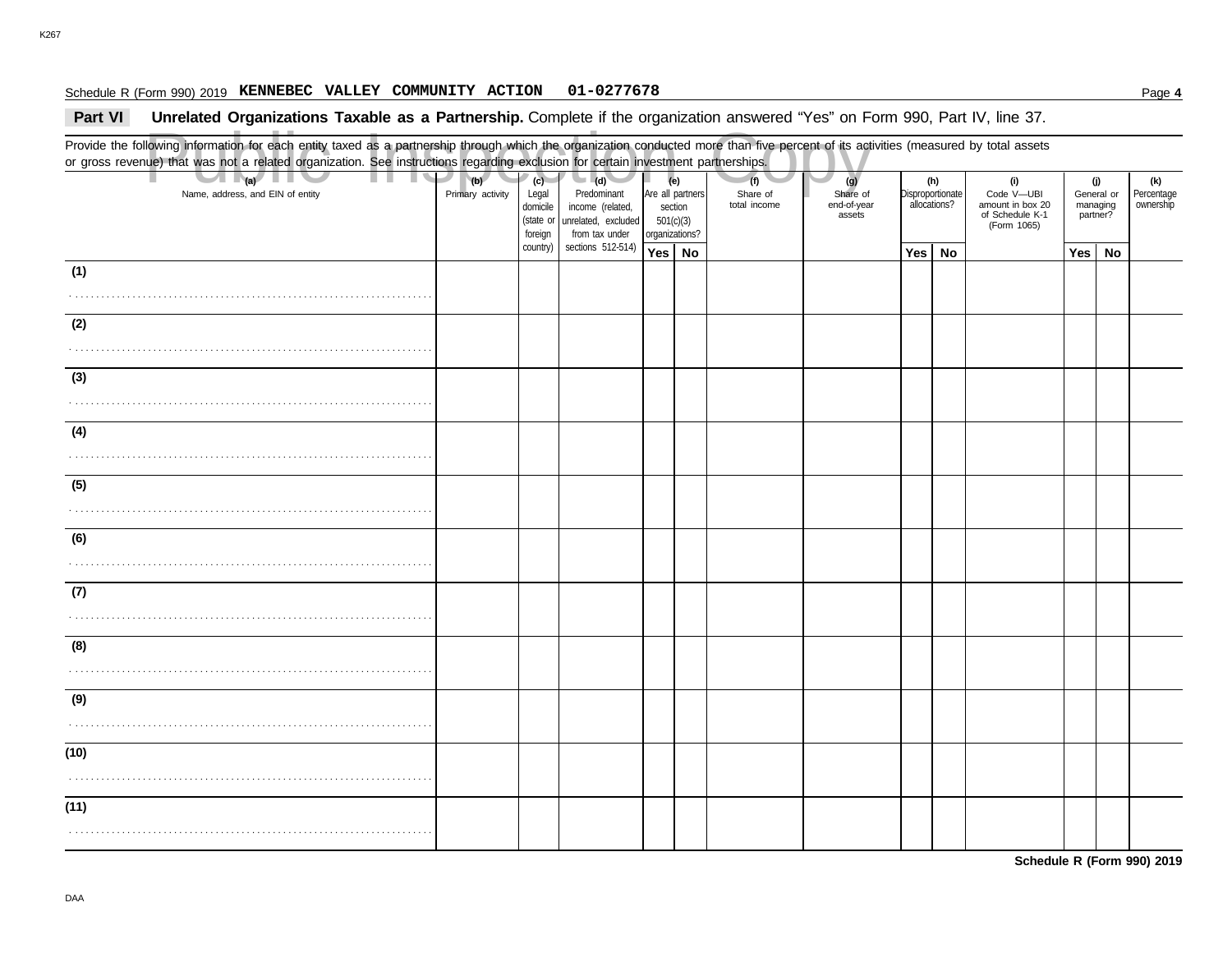|          |                           | Schedule R (Form 990) 2019 KENNEBEC VALLEY COMMUNITY ACTION | 01-0277678                                                                                 | Page 5 |
|----------|---------------------------|-------------------------------------------------------------|--------------------------------------------------------------------------------------------|--------|
| Part VII | Supplemental Information. |                                                             | Provide additional information for responses to questions on Schedule R. See Instructions. |        |
|          |                           |                                                             |                                                                                            |        |
|          |                           |                                                             | Public Inspection Copy                                                                     |        |
|          |                           |                                                             |                                                                                            |        |
|          |                           |                                                             |                                                                                            |        |
|          |                           |                                                             |                                                                                            |        |
|          |                           |                                                             |                                                                                            |        |
|          |                           |                                                             |                                                                                            |        |
|          |                           |                                                             |                                                                                            |        |
|          |                           |                                                             |                                                                                            |        |
|          |                           |                                                             |                                                                                            |        |
|          |                           |                                                             |                                                                                            |        |
|          |                           |                                                             |                                                                                            |        |
|          |                           |                                                             |                                                                                            |        |
|          |                           |                                                             |                                                                                            |        |
|          |                           |                                                             |                                                                                            |        |
|          |                           |                                                             |                                                                                            |        |
|          |                           |                                                             |                                                                                            |        |
|          |                           |                                                             |                                                                                            |        |
|          |                           |                                                             |                                                                                            |        |
|          |                           |                                                             |                                                                                            |        |
|          |                           |                                                             |                                                                                            |        |
|          |                           |                                                             |                                                                                            |        |
|          |                           |                                                             |                                                                                            |        |
|          |                           |                                                             |                                                                                            |        |
|          |                           |                                                             |                                                                                            |        |
|          |                           |                                                             |                                                                                            |        |
|          |                           |                                                             |                                                                                            |        |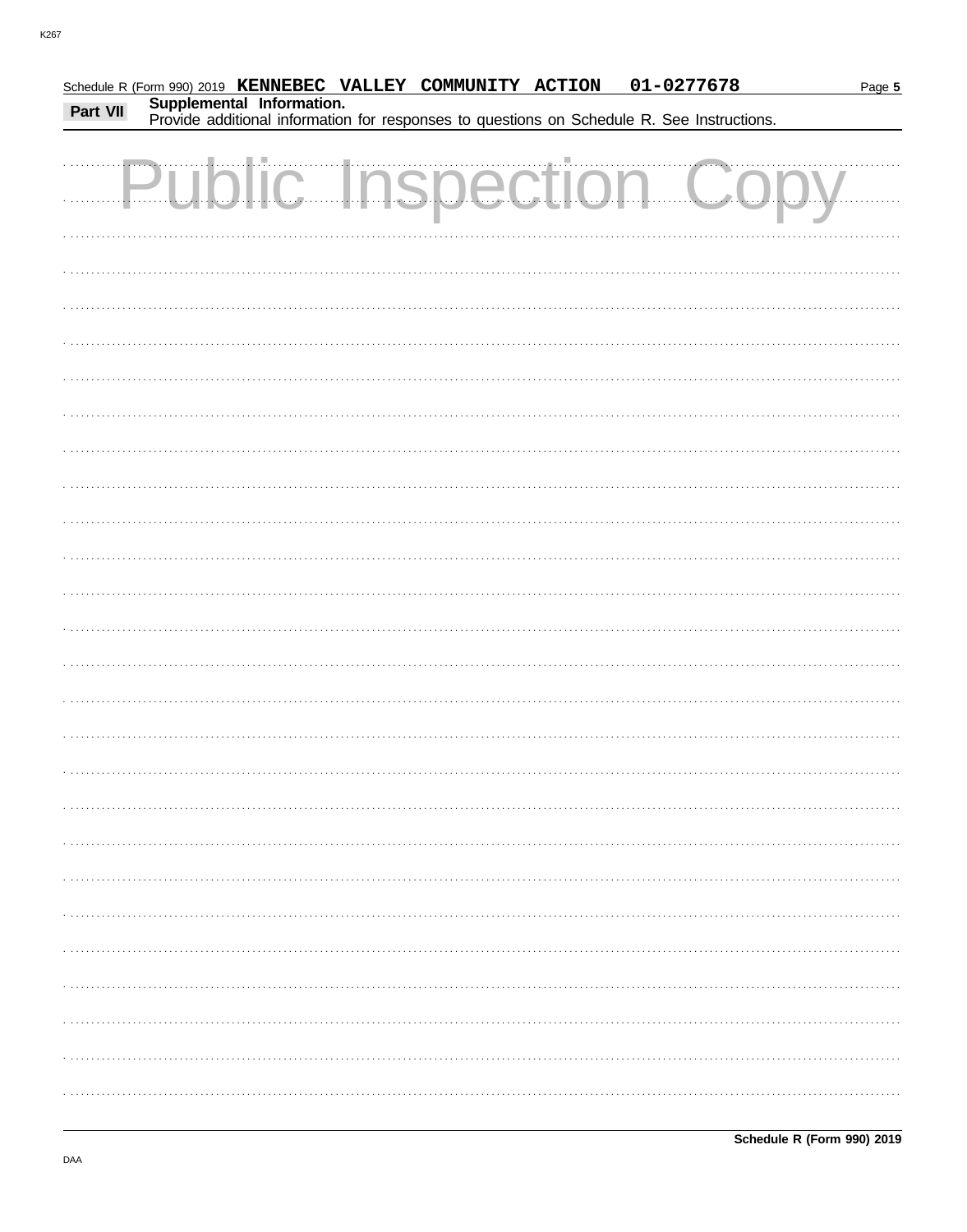|          |                                                                            |                   |                                                                                                                                                                                                                                          |                                                                                                                                                                                                                                      |                |                                                                                                                        |                                                               |                                       | OMB No. 1545-0047       |  |
|----------|----------------------------------------------------------------------------|-------------------|------------------------------------------------------------------------------------------------------------------------------------------------------------------------------------------------------------------------------------------|--------------------------------------------------------------------------------------------------------------------------------------------------------------------------------------------------------------------------------------|----------------|------------------------------------------------------------------------------------------------------------------------|---------------------------------------------------------------|---------------------------------------|-------------------------|--|
|          | Form 990-T                                                                 |                   |                                                                                                                                                                                                                                          | <b>Exempt Organization Business Income Tax Return</b><br>(and proxy tax under section 6033(e))                                                                                                                                       |                |                                                                                                                        |                                                               | 2019                                  |                         |  |
|          |                                                                            |                   | For calendar year 2019 or other tax year beginning $10/01/19$ , and ending $09/30/20$                                                                                                                                                    |                                                                                                                                                                                                                                      |                |                                                                                                                        |                                                               |                                       |                         |  |
|          | Department of the Treasury<br>Internal Revenue Service                     |                   | <b>uGo to www.irs.gov/Form990T for instructions and the latest information.</b><br><b>u</b> Do not enter SSN numbers on this form as it may be made public if your organization is a 501(c)(3). $\frac{1}{501(c)(3)}$ Organizations Only |                                                                                                                                                                                                                                      |                | Open to Public Inspection for                                                                                          |                                                               |                                       |                         |  |
| Α        | Check box if<br>address changed                                            |                   | Name of organization                                                                                                                                                                                                                     | Check box if name changed and see instructions.)                                                                                                                                                                                     |                |                                                                                                                        |                                                               | D Employer identification number      |                         |  |
| в        | Exempt under section                                                       |                   | <b>KENNEBEC</b>                                                                                                                                                                                                                          | VALLEY COMMUNITY ACTION                                                                                                                                                                                                              |                |                                                                                                                        |                                                               | (Employees' trust, see instructions.) |                         |  |
|          | Ιx<br>$501($ C $)($ 3)                                                     | Print             | <b>PROGRAM</b>                                                                                                                                                                                                                           |                                                                                                                                                                                                                                      |                |                                                                                                                        |                                                               | 01-0277678                            |                         |  |
|          | 220(e)<br>408(e)<br>530(a)<br>408A                                         | or<br><b>Type</b> | 101 WATER STREET                                                                                                                                                                                                                         | Number, street, and room or suite no. If a P.O. box, see instructions.                                                                                                                                                               |                |                                                                                                                        |                                                               | E Unrelated business activity code    |                         |  |
|          | 529(a)                                                                     |                   |                                                                                                                                                                                                                                          | City or town, state or province, country, and ZIP or foreign postal code                                                                                                                                                             |                |                                                                                                                        | (See instructions.)                                           |                                       |                         |  |
| C        | Book value of all assets                                                   |                   | <b>WATERVILLE</b>                                                                                                                                                                                                                        |                                                                                                                                                                                                                                      |                | ME 04901                                                                                                               |                                                               |                                       |                         |  |
|          | at end of year                                                             | F.                |                                                                                                                                                                                                                                          | Group exemption number (See instructions.) <b>u</b>                                                                                                                                                                                  |                |                                                                                                                        |                                                               |                                       |                         |  |
|          |                                                                            |                   | 11,708,818   G Check organization type $\bf{u}$                                                                                                                                                                                          | $ \mathbf{X} $ 501(c) corporation                                                                                                                                                                                                    |                | $501(c)$ trust                                                                                                         | $401(a)$ trust                                                |                                       | Other trust             |  |
|          |                                                                            |                   |                                                                                                                                                                                                                                          | H Enter the number of the organization's unrelated trades or businesses. $\mathbf{u}$                                                                                                                                                |                |                                                                                                                        | Describe the only (or first) unrelated trade or business here |                                       |                         |  |
|          | u                                                                          |                   |                                                                                                                                                                                                                                          | Parts I-V. If more than one, describe the first in the blank space at the end of the previous sentence, complete Parts I and II, complete a                                                                                          |                |                                                                                                                        |                                                               |                                       | . If only one, complete |  |
|          |                                                                            |                   |                                                                                                                                                                                                                                          | Schedule M for each additional trade or business, then complete Parts III-V.                                                                                                                                                         |                |                                                                                                                        |                                                               |                                       |                         |  |
| Ι.       |                                                                            |                   |                                                                                                                                                                                                                                          | During the tax year, was the corporation a subsidiary in an affiliated group or a parent-subsidiary controlled group?                                                                                                                |                |                                                                                                                        |                                                               |                                       | Yes<br>No               |  |
|          | If "Yes," enter the name and identifying number of the parent corporation. |                   |                                                                                                                                                                                                                                          |                                                                                                                                                                                                                                      |                |                                                                                                                        |                                                               |                                       |                         |  |
|          | u                                                                          |                   |                                                                                                                                                                                                                                          |                                                                                                                                                                                                                                      |                |                                                                                                                        |                                                               |                                       |                         |  |
| J        | The books are in care of <b>u</b> SUZANNE WALSH, CEO<br>Part I             |                   | <b>Unrelated Trade or Business Income</b>                                                                                                                                                                                                |                                                                                                                                                                                                                                      |                | (A) Income                                                                                                             | Telephone number u 207-859-1500<br>(B) Expenses               |                                       |                         |  |
| 1a       | Gross receipts or sales                                                    |                   |                                                                                                                                                                                                                                          |                                                                                                                                                                                                                                      |                |                                                                                                                        |                                                               |                                       | (C) Net                 |  |
| b        | Less returns and allowances                                                |                   |                                                                                                                                                                                                                                          | c Balance  u                                                                                                                                                                                                                         | 1c             |                                                                                                                        |                                                               |                                       |                         |  |
| 2        |                                                                            |                   |                                                                                                                                                                                                                                          |                                                                                                                                                                                                                                      | $\overline{2}$ |                                                                                                                        |                                                               |                                       |                         |  |
| 3        |                                                                            |                   |                                                                                                                                                                                                                                          |                                                                                                                                                                                                                                      | $\mathbf{3}$   |                                                                                                                        |                                                               |                                       |                         |  |
| 4a       |                                                                            |                   |                                                                                                                                                                                                                                          |                                                                                                                                                                                                                                      | 4a             |                                                                                                                        |                                                               |                                       |                         |  |
| b        |                                                                            |                   |                                                                                                                                                                                                                                          | Net gain (loss) (Form 4797, Part II, line 17) (attach Form 4797)                                                                                                                                                                     | 4 <sub>b</sub> |                                                                                                                        |                                                               |                                       |                         |  |
| c        | Capital loss deduction for trusts                                          |                   |                                                                                                                                                                                                                                          |                                                                                                                                                                                                                                      | 4 <sub>c</sub> |                                                                                                                        |                                                               |                                       |                         |  |
| 5        | Income (loss) from partnership and S corporation (attach<br>statement)     |                   |                                                                                                                                                                                                                                          |                                                                                                                                                                                                                                      | 5              |                                                                                                                        |                                                               |                                       |                         |  |
| 6        |                                                                            |                   |                                                                                                                                                                                                                                          |                                                                                                                                                                                                                                      | 6              |                                                                                                                        |                                                               |                                       |                         |  |
| 7        |                                                                            |                   |                                                                                                                                                                                                                                          |                                                                                                                                                                                                                                      | $\overline{7}$ |                                                                                                                        |                                                               |                                       |                         |  |
| 8        |                                                                            |                   |                                                                                                                                                                                                                                          | Interest, annuities, royalties, and rents from controlled organization (Schedule F)                                                                                                                                                  | 8              |                                                                                                                        |                                                               |                                       |                         |  |
| 9        |                                                                            |                   |                                                                                                                                                                                                                                          | Investment income of a section 501(c)(7), (9), or (17) organization (Schedule G) $\ldots$                                                                                                                                            | 9              |                                                                                                                        |                                                               |                                       |                         |  |
| 10       |                                                                            |                   |                                                                                                                                                                                                                                          | Exploited exempt activity income (Schedule I)                                                                                                                                                                                        | 10             |                                                                                                                        |                                                               |                                       |                         |  |
| 11       | Advertising income (Schedule J)                                            |                   |                                                                                                                                                                                                                                          |                                                                                                                                                                                                                                      | 11             |                                                                                                                        |                                                               |                                       |                         |  |
| 12       |                                                                            |                   |                                                                                                                                                                                                                                          | Other income (See instructions; attach schedule)                                                                                                                                                                                     | 12             |                                                                                                                        |                                                               |                                       |                         |  |
| 13       | Part II                                                                    |                   |                                                                                                                                                                                                                                          | Deductions Not Taken Elsewhere (See instructions for limitations on deductions.) (Deductions must be directly                                                                                                                        | 13             |                                                                                                                        | 0                                                             |                                       | <sup>0</sup>            |  |
|          |                                                                            |                   | connected with the unrelated business income.)                                                                                                                                                                                           |                                                                                                                                                                                                                                      |                | <u> 1989 - Andrea Aonaich, ann an t-Èireann an t-Èireann an t-Èireann an t-Èireann an t-Èireann an t-Èireann an t-</u> |                                                               |                                       |                         |  |
| 14       |                                                                            |                   |                                                                                                                                                                                                                                          |                                                                                                                                                                                                                                      |                |                                                                                                                        |                                                               | 14                                    |                         |  |
| 15       | Salaries and wages                                                         |                   |                                                                                                                                                                                                                                          |                                                                                                                                                                                                                                      |                |                                                                                                                        |                                                               | 15                                    |                         |  |
| 16       |                                                                            |                   |                                                                                                                                                                                                                                          | Repairs and maintenance <i>communical continuum continuum continuum continuum continuum continuum continuum continuum continuum continuum continuum continuum continuum continuum continuum continuum continuum continuum contin</i> |                |                                                                                                                        |                                                               | 16                                    |                         |  |
| 17       | Bad debts                                                                  |                   |                                                                                                                                                                                                                                          |                                                                                                                                                                                                                                      |                |                                                                                                                        |                                                               | 17                                    |                         |  |
| 18       |                                                                            |                   |                                                                                                                                                                                                                                          |                                                                                                                                                                                                                                      |                |                                                                                                                        |                                                               | 18                                    |                         |  |
| 19<br>20 | Taxes and licenses                                                         |                   |                                                                                                                                                                                                                                          |                                                                                                                                                                                                                                      |                |                                                                                                                        |                                                               | 19                                    |                         |  |
| 21       |                                                                            |                   |                                                                                                                                                                                                                                          | Less depreciation claimed on Schedule A and elsewhere on return <i>[200]</i> [21a]                                                                                                                                                   |                |                                                                                                                        |                                                               | 21 <sub>b</sub>                       | 0                       |  |
| 22       | Depletion                                                                  |                   |                                                                                                                                                                                                                                          |                                                                                                                                                                                                                                      |                |                                                                                                                        |                                                               | 22                                    |                         |  |
| 23       |                                                                            |                   |                                                                                                                                                                                                                                          |                                                                                                                                                                                                                                      |                |                                                                                                                        |                                                               | 23                                    |                         |  |
| 24       |                                                                            |                   |                                                                                                                                                                                                                                          |                                                                                                                                                                                                                                      |                |                                                                                                                        |                                                               | 24                                    |                         |  |
| 25       |                                                                            |                   |                                                                                                                                                                                                                                          |                                                                                                                                                                                                                                      |                |                                                                                                                        |                                                               | 25                                    |                         |  |
| 26       |                                                                            |                   |                                                                                                                                                                                                                                          |                                                                                                                                                                                                                                      |                |                                                                                                                        |                                                               | 26                                    |                         |  |
| 27       |                                                                            |                   |                                                                                                                                                                                                                                          |                                                                                                                                                                                                                                      |                |                                                                                                                        |                                                               | 27                                    |                         |  |
| 28       |                                                                            |                   |                                                                                                                                                                                                                                          |                                                                                                                                                                                                                                      |                |                                                                                                                        |                                                               | 28                                    |                         |  |
| 29       |                                                                            |                   |                                                                                                                                                                                                                                          | Unrelated business taxable income before net operating loss deduction. Subtract line 28 from line 13                                                                                                                                 |                |                                                                                                                        |                                                               | 29                                    |                         |  |
| 30       |                                                                            |                   |                                                                                                                                                                                                                                          | Deduction for net operating loss arising in tax years beginning on or after January 1, 2018 (see                                                                                                                                     |                |                                                                                                                        |                                                               |                                       |                         |  |
|          | instructions)                                                              |                   |                                                                                                                                                                                                                                          |                                                                                                                                                                                                                                      |                |                                                                                                                        |                                                               | 30                                    |                         |  |
| 31       |                                                                            |                   |                                                                                                                                                                                                                                          |                                                                                                                                                                                                                                      |                |                                                                                                                        |                                                               | 31                                    |                         |  |

| DAA For Paperwork Reduction Act Notice, see instructions, | Form 990-T (2019) |
|-----------------------------------------------------------|-------------------|
|-----------------------------------------------------------|-------------------|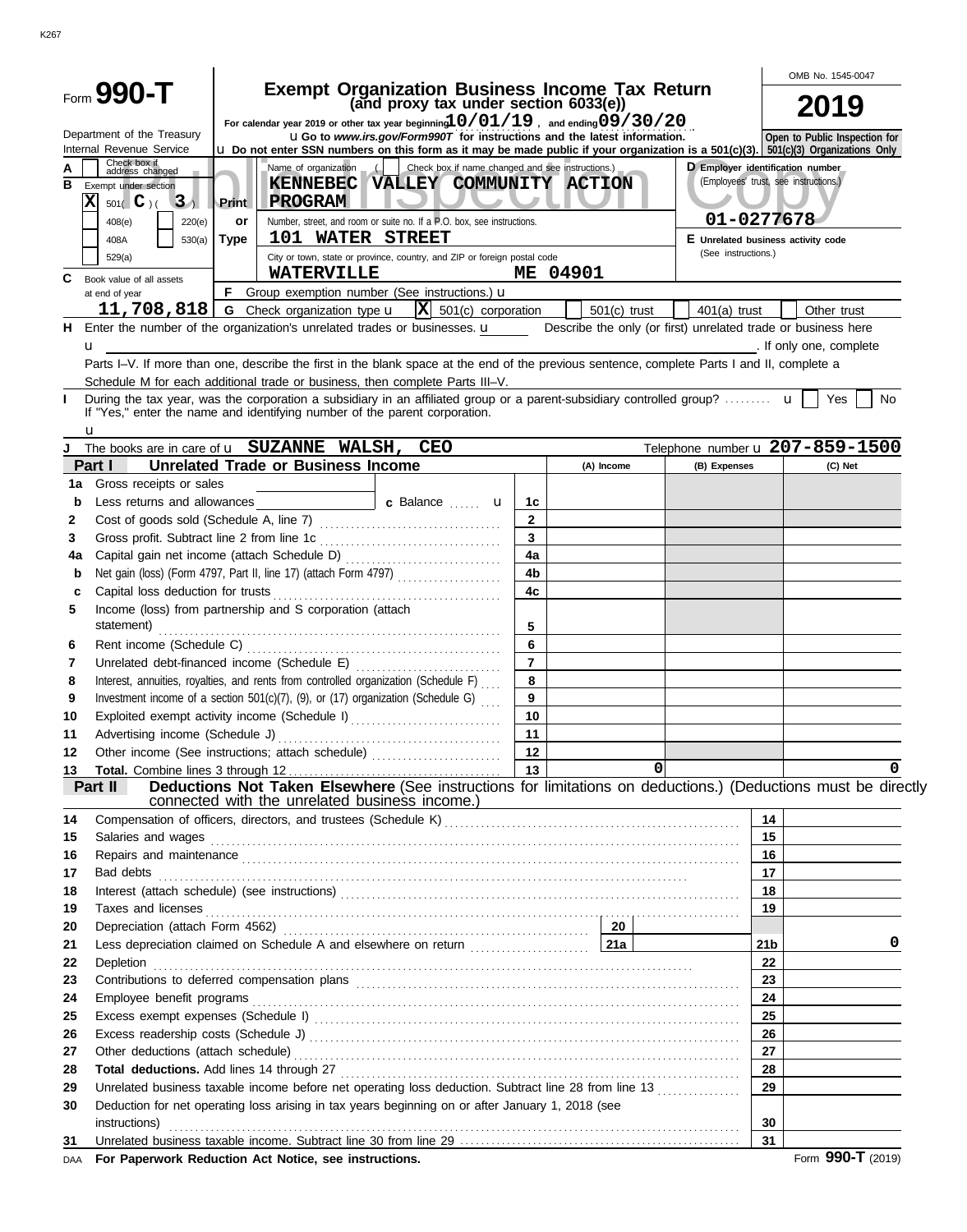|  |  | n 990-T (2019) KENNEBEC VALLEY COMMUNITY ACTION 01-0277678 |
|--|--|------------------------------------------------------------|
|  |  |                                                            |

| ı | ٠ |  |
|---|---|--|
|   |   |  |

|          | Form 990-T (2019) KENNEBEC VALLEY COMMUNITY ACTION                                                                                                                                                                                                          | 01-0277678 |            |                          | Page 2                                                                                  |
|----------|-------------------------------------------------------------------------------------------------------------------------------------------------------------------------------------------------------------------------------------------------------------|------------|------------|--------------------------|-----------------------------------------------------------------------------------------|
|          | <b>Total Unrelated Business Taxable income</b><br>Part III                                                                                                                                                                                                  |            |            |                          |                                                                                         |
| 32       | Total of unrelated business taxable income computed from all unrelated trades or businesses (see                                                                                                                                                            |            |            |                          |                                                                                         |
|          | instructions)                                                                                                                                                                                                                                               |            |            | 32                       |                                                                                         |
| 33       |                                                                                                                                                                                                                                                             |            |            | 33                       |                                                                                         |
| 34       |                                                                                                                                                                                                                                                             |            |            | 34                       |                                                                                         |
| 35       | Total unrelated business taxable income before pre-2018 NOLs and specific deductions. Subtract line                                                                                                                                                         |            |            |                          |                                                                                         |
|          |                                                                                                                                                                                                                                                             |            |            | 35                       |                                                                                         |
| 36       | 34 from the sum of lines 32 and 33<br>Deductions for net operating loss arising in tax years beginning before January 1, 2018 (see                                                                                                                          |            |            |                          |                                                                                         |
|          | instructions)                                                                                                                                                                                                                                               |            |            | 36                       |                                                                                         |
| 37       | Total of unrelated business taxable income before specific deduction. Subtract line 36 from line 35                                                                                                                                                         |            |            | 37                       |                                                                                         |
| 38       | Specific deduction (Generally \$1,000, but see line 38 instructions for exceptions) [[[[[[[[[[[[[[[[[[[[[[]]]]]                                                                                                                                             |            |            | 38                       | 1,000                                                                                   |
| 39       | Unrelated business taxable income. Subtract line 38 from line 37. If line 38 is greater than line 37,                                                                                                                                                       |            |            |                          |                                                                                         |
|          |                                                                                                                                                                                                                                                             |            |            | 39                       | 0                                                                                       |
|          | <b>Tax Computation</b><br>Part IV                                                                                                                                                                                                                           |            |            |                          |                                                                                         |
|          | Organizations Taxable as Corporations. Multiply line 39 by 21% (0.21)                                                                                                                                                                                       |            |            | 40                       |                                                                                         |
| 40<br>41 | Trusts Taxable at Trust Rates. See instructions for tax computation. Income tax on                                                                                                                                                                          |            |            |                          |                                                                                         |
|          | the amount on line 39 from: Tax rate schedule or Schedule D (Form 1041)                                                                                                                                                                                     |            |            | 41                       |                                                                                         |
| 42       |                                                                                                                                                                                                                                                             |            |            | 42                       |                                                                                         |
| 43       |                                                                                                                                                                                                                                                             |            |            | 43                       |                                                                                         |
| 44       |                                                                                                                                                                                                                                                             |            |            | 44                       |                                                                                         |
| 45       |                                                                                                                                                                                                                                                             |            |            | 45                       | 0                                                                                       |
|          | <b>Part V</b><br><b>Tax and Payments</b>                                                                                                                                                                                                                    |            |            |                          |                                                                                         |
| 46а      | Foreign tax credit (corporations attach Form 1118; trusts attach Form 1116)                                                                                                                                                                                 | 46a        |            |                          |                                                                                         |
|          | Other credits (see instructions)                                                                                                                                                                                                                            | 46b        |            |                          |                                                                                         |
| b        |                                                                                                                                                                                                                                                             |            |            |                          |                                                                                         |
| с        |                                                                                                                                                                                                                                                             |            |            |                          |                                                                                         |
| d        |                                                                                                                                                                                                                                                             |            |            | 46e                      |                                                                                         |
| е        |                                                                                                                                                                                                                                                             |            |            | 47                       |                                                                                         |
| 47       | Subtract line 46e from line 45<br>Other taxes.                                                                                                                                                                                                              |            |            | 48                       |                                                                                         |
| 48       | Check if from:                                                                                                                                                                                                                                              |            |            | 49                       | 0                                                                                       |
| 49       | Total tax. Add lines 47 and 48 (see instructions)                                                                                                                                                                                                           |            |            |                          |                                                                                         |
| 50       | 2019 net 965 tax liability paid from Form 965-A or Form 965-B, Part II, column (k) line 3                                                                                                                                                                   |            |            | 50                       |                                                                                         |
| 51a      |                                                                                                                                                                                                                                                             | -51a l     |            |                          |                                                                                         |
| b        |                                                                                                                                                                                                                                                             | 51b        |            |                          |                                                                                         |
| с        | Tax deposited with Form 8868                                                                                                                                                                                                                                | 51c        |            |                          |                                                                                         |
| d        | Foreign organizations: Tax paid or withheld at source (see instructions) [11, 11, 11, 11, 11, 11, 11, 11, 11, 1                                                                                                                                             | 51d        |            |                          |                                                                                         |
| е        |                                                                                                                                                                                                                                                             | 51e        |            |                          |                                                                                         |
|          | Credit for small employer health insurance premiums (attach Form 8941)                                                                                                                                                                                      | 51f        |            |                          |                                                                                         |
| g        | Other credits, adjustments, and payments:   Form 2439                                                                                                                                                                                                       |            |            |                          |                                                                                         |
|          | □ Other Total ▶ 51g<br>Form 4136                                                                                                                                                                                                                            |            |            |                          |                                                                                         |
| 52.      |                                                                                                                                                                                                                                                             |            |            | 52                       |                                                                                         |
| 53       | Estimated tax penalty (see instructions). Check if Form 2220 is attached                                                                                                                                                                                    |            |            | 53                       |                                                                                         |
| 54       |                                                                                                                                                                                                                                                             |            |            | 54                       | $\mathbf 0$                                                                             |
| 55       | Overpayment. If line 52 is larger than the total of lines 49, 50, and 53, enter amount overpaid                                                                                                                                                             |            |            | 55                       |                                                                                         |
| 56       | Enter the amount of line 55 you want: Credited to 2020 estimated tax                                                                                                                                                                                        |            | Refunded ▶ | 56                       |                                                                                         |
|          | Statements Regarding Certain Activities and Other Information (see instructions)<br>Part VI                                                                                                                                                                 |            |            |                          |                                                                                         |
| 57       | At any time during the 2019 calendar year, did the organization have an interest in or a signature or other authority over a financial account (bank, securities, or other) in a foreign country? If "YES," the organization m                              |            |            |                          | No<br>Yes                                                                               |
|          | FinCEN Form 114, Report of Foreign Bank and Financial Accounts. If "YES," enter the name of the foreign country                                                                                                                                             |            |            |                          |                                                                                         |
|          | here $\blacktriangleright$                                                                                                                                                                                                                                  |            |            |                          | $\mathbf{x}$                                                                            |
| 58       | During the tax year, did the organization receive a distribution from, or was it the grantor of, or transferor to, a foreign trust?                                                                                                                         |            |            |                          | $\overline{\mathbf{x}}$                                                                 |
|          | If "YES," see instructions for other forms the organization may have to file.                                                                                                                                                                               |            |            |                          |                                                                                         |
| 59       | Enter the amount of tax-exempt interest received or accrued during the tax year<br>Under perialties of perjury, I declare that I have examined this return, including accompanying schedules and statements, and to the best of my knowledge and belief, it |            |            |                          |                                                                                         |
| Sign     | true, comment complete. Declaration of preparer (other than taxpayer) is based on all information of which preparer has any knowledge.                                                                                                                      |            |            |                          | May the IRS discuss this return<br>with the preparer shown below<br>(see instructions)? |
| Here     | 08,09<br>VKOZZZ<br>CEO                                                                                                                                                                                                                                      |            |            |                          |                                                                                         |
|          | Title<br>Signature of offic                                                                                                                                                                                                                                 |            |            |                          | ΙXΙ<br>Yes<br>NO.                                                                       |
|          | Preparer's signature<br>Print/Type preparer's name                                                                                                                                                                                                          |            | Date       | Check                    | PTIN                                                                                    |
| Paid     | GARY W. SMITH CPA<br>GARY W. SMITH CPA                                                                                                                                                                                                                      |            |            | 08/09/21   self-employed | P00338460                                                                               |
|          | <b>CPAS</b><br>ONE RIVER,<br>Preparer                                                                                                                                                                                                                       |            |            | Firm's EIN               | 01-0493997                                                                              |
|          | Firm's name<br>FIRSTPARK DRIVE<br>46<br>Use Only                                                                                                                                                                                                            |            |            |                          |                                                                                         |
|          | 04963-5362<br>OAKLAND ME<br>$F_{\text{imu}}$ address $\rightarrow$                                                                                                                                                                                          |            | Phone no.  |                          | 207-873-1603                                                                            |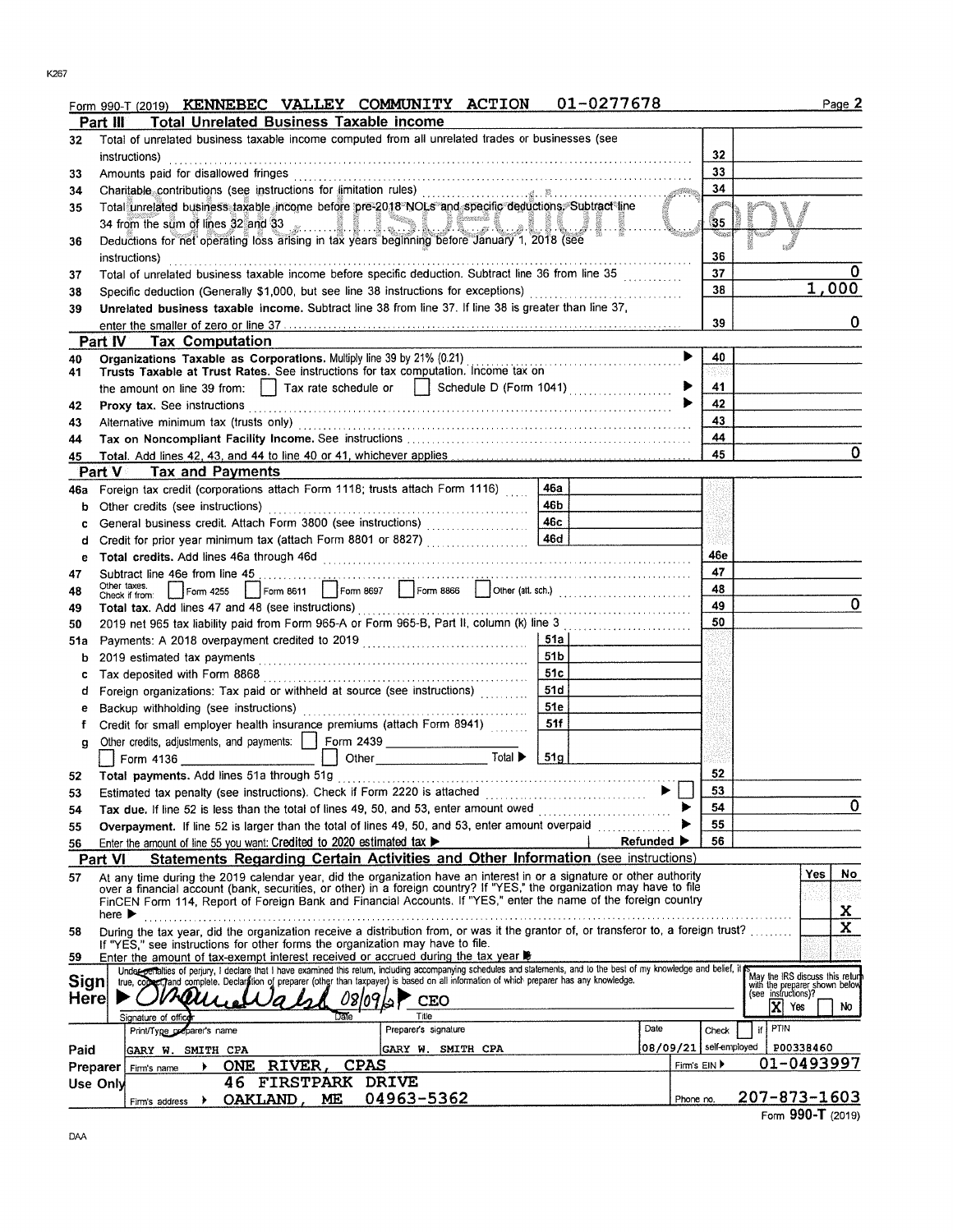| Form 990-T (2019) KENNEBEC VALLEY COMMUNITY ACTION                                                      |                                             |       |                                                                   |                                                  |   |                                                       | 01-0277678                                                                                       | Page 3                                                  |  |  |
|---------------------------------------------------------------------------------------------------------|---------------------------------------------|-------|-------------------------------------------------------------------|--------------------------------------------------|---|-------------------------------------------------------|--------------------------------------------------------------------------------------------------|---------------------------------------------------------|--|--|
| Schedule A - Cost of Goods Sold. Enter method of inventory valuation u                                  |                                             |       |                                                                   |                                                  |   |                                                       |                                                                                                  |                                                         |  |  |
| Inventory at beginning of year<br>1                                                                     | $\mathbf 1$                                 |       | 6                                                                 |                                                  |   |                                                       |                                                                                                  | 6                                                       |  |  |
| Cost of goods sold. Subtract<br>$\mathbf{2}$<br>2<br>Purchases<br>7                                     |                                             |       |                                                                   |                                                  |   |                                                       |                                                                                                  |                                                         |  |  |
| 3                                                                                                       | 3                                           |       |                                                                   | line 6 from line 5. Enter here and               |   |                                                       |                                                                                                  |                                                         |  |  |
| 4a<br>Additional sec. 263A costs                                                                        |                                             |       |                                                                   | in Part I, line $2 - 1$                          |   |                                                       |                                                                                                  | $\tau$                                                  |  |  |
| (attach schedule)<br>Other costs<br>b                                                                   | 4a                                          |       | 8                                                                 |                                                  |   |                                                       | Do the rules of section 263A (with respect to                                                    | Yes<br>No                                               |  |  |
| (attach schedule)                                                                                       | 4 <sub>b</sub>                              |       |                                                                   |                                                  |   |                                                       | property produced or acquired for resale) apply                                                  |                                                         |  |  |
| Total. Add lines 1 through 4b<br>5                                                                      | 5                                           |       |                                                                   | to the organization?                             |   |                                                       |                                                                                                  |                                                         |  |  |
| Schedule C - Rent Income (From Real Property and Personal Property Leased With Real Property)           |                                             |       |                                                                   |                                                  |   |                                                       |                                                                                                  |                                                         |  |  |
| (see instructions)                                                                                      |                                             |       |                                                                   |                                                  |   |                                                       |                                                                                                  |                                                         |  |  |
| 1. Description of property                                                                              |                                             |       |                                                                   |                                                  |   |                                                       |                                                                                                  |                                                         |  |  |
| N/A<br>(1)                                                                                              |                                             |       |                                                                   |                                                  |   |                                                       |                                                                                                  |                                                         |  |  |
| (2)                                                                                                     |                                             |       |                                                                   |                                                  |   |                                                       |                                                                                                  |                                                         |  |  |
| (3)                                                                                                     |                                             |       |                                                                   |                                                  |   |                                                       |                                                                                                  |                                                         |  |  |
| (4)                                                                                                     | 2. Rent received or accrued                 |       |                                                                   |                                                  |   |                                                       |                                                                                                  |                                                         |  |  |
|                                                                                                         |                                             |       |                                                                   |                                                  |   |                                                       |                                                                                                  |                                                         |  |  |
| (a) From personal property (if the percentage of rent<br>for personal property is more than 10% but not |                                             |       | percentage of rent for personal property exceeds                  | (b) From real and personal property (if the      |   |                                                       | 3(a) Deductions directly connected with the income<br>in columns 2(a) and 2(b) (attach schedule) |                                                         |  |  |
|                                                                                                         | more than 50%)                              |       |                                                                   | 50% or if the rent is based on profit or income) |   |                                                       |                                                                                                  |                                                         |  |  |
| (1)                                                                                                     |                                             |       |                                                                   |                                                  |   |                                                       |                                                                                                  |                                                         |  |  |
| (2)                                                                                                     |                                             |       |                                                                   |                                                  |   |                                                       |                                                                                                  |                                                         |  |  |
| (3)                                                                                                     |                                             |       |                                                                   |                                                  |   |                                                       |                                                                                                  |                                                         |  |  |
| (4)                                                                                                     |                                             |       |                                                                   |                                                  |   |                                                       |                                                                                                  |                                                         |  |  |
| Total                                                                                                   |                                             | Total |                                                                   |                                                  |   |                                                       | (b) Total deductions.                                                                            |                                                         |  |  |
| (c) Total income. Add totals of columns 2(a) and 2(b). Enter                                            |                                             |       |                                                                   |                                                  |   |                                                       | Enter here and on page 1,                                                                        |                                                         |  |  |
| here and on page 1, Part I, line 6, column (A)                                                          |                                             |       |                                                                   | u                                                |   |                                                       | Part I, line 6, column (B) $\mathbf u$                                                           |                                                         |  |  |
| Schedule E - Unrelated Debt-Financed Income (see instructions)                                          |                                             |       |                                                                   |                                                  |   |                                                       |                                                                                                  |                                                         |  |  |
|                                                                                                         |                                             |       | 2. Gross income from or<br>allocable to debt-financed<br>property |                                                  |   | 3. Deductions directly connected with or allocable to |                                                                                                  |                                                         |  |  |
| 1. Description of debt-financed property                                                                |                                             |       |                                                                   |                                                  |   |                                                       | debt-financed property                                                                           |                                                         |  |  |
|                                                                                                         |                                             |       |                                                                   |                                                  |   |                                                       | (a) Straight line depreciation                                                                   | (b) Other deductions                                    |  |  |
|                                                                                                         |                                             |       |                                                                   |                                                  |   |                                                       | (attach schedule)                                                                                | (attach schedule)                                       |  |  |
| N/A<br>(1)                                                                                              |                                             |       |                                                                   |                                                  |   |                                                       |                                                                                                  |                                                         |  |  |
| (2)                                                                                                     |                                             |       |                                                                   |                                                  |   |                                                       |                                                                                                  |                                                         |  |  |
| (3)                                                                                                     |                                             |       |                                                                   |                                                  |   |                                                       |                                                                                                  |                                                         |  |  |
| (4)<br>4. Amount of average                                                                             | 5. Average adjusted basis                   |       |                                                                   |                                                  |   |                                                       |                                                                                                  |                                                         |  |  |
| acquisition debt on or                                                                                  | of or allocable to                          |       | 6. Column<br>4 divided<br>by column 5                             |                                                  |   |                                                       | 7. Gross income reportable                                                                       | 8. Allocable deductions<br>(column 6 x total of columns |  |  |
| allocable to debt-financed<br>property (attach schedule)                                                | debt-financed property<br>(attach schedule) |       |                                                                   |                                                  |   |                                                       | (column 2 x column 6)                                                                            | $3(a)$ and $3(b)$ )                                     |  |  |
|                                                                                                         |                                             |       |                                                                   |                                                  | % |                                                       |                                                                                                  |                                                         |  |  |
| (1)<br>(2)                                                                                              |                                             |       |                                                                   |                                                  | % |                                                       |                                                                                                  |                                                         |  |  |
| (3)                                                                                                     |                                             |       |                                                                   |                                                  | % |                                                       |                                                                                                  |                                                         |  |  |
| (4)                                                                                                     |                                             |       |                                                                   |                                                  | % |                                                       |                                                                                                  |                                                         |  |  |
|                                                                                                         |                                             |       |                                                                   |                                                  |   |                                                       | Enter here and on page 1,                                                                        | Enter here and on page 1,                               |  |  |
|                                                                                                         |                                             |       |                                                                   |                                                  |   |                                                       | Part I, line 7, column (A).                                                                      | Part I, line 7, column (B).                             |  |  |
| Totals                                                                                                  |                                             |       |                                                                   |                                                  | u |                                                       |                                                                                                  |                                                         |  |  |
|                                                                                                         |                                             |       |                                                                   |                                                  |   |                                                       | u                                                                                                |                                                         |  |  |
|                                                                                                         |                                             |       |                                                                   |                                                  |   |                                                       |                                                                                                  |                                                         |  |  |

Form **990-T** (2019)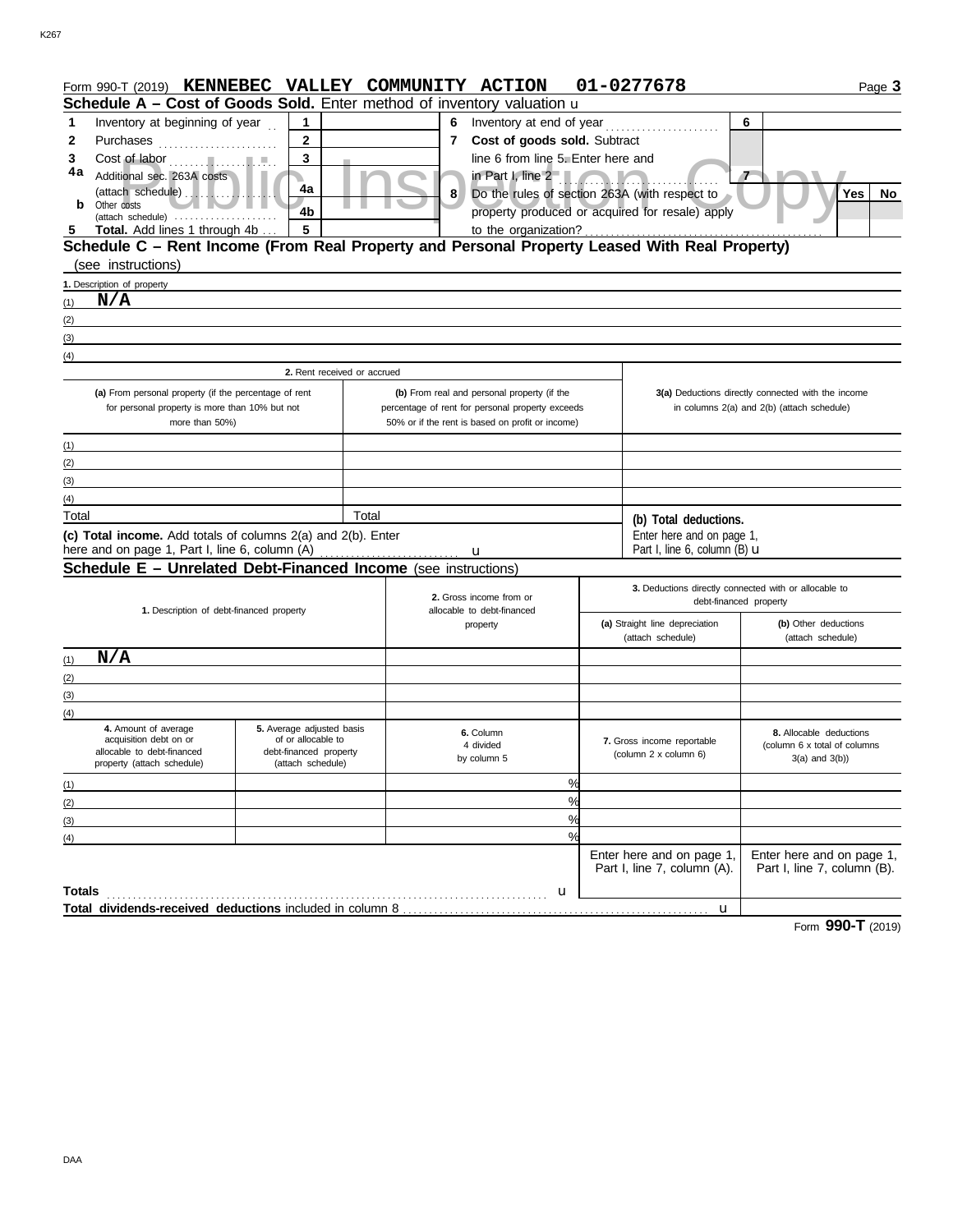| Form 990-T (2019) KENNEBEC VALLEY COMMUNITY ACTION                                                      |                                      |                                                          |                           |                           |                                             |                             | 01-0277678                            |                                                          |                                | Page 4                                                   |  |
|---------------------------------------------------------------------------------------------------------|--------------------------------------|----------------------------------------------------------|---------------------------|---------------------------|---------------------------------------------|-----------------------------|---------------------------------------|----------------------------------------------------------|--------------------------------|----------------------------------------------------------|--|
| Schedule F - Interest, Annuities, Royalties, and Rents From Controlled Organizations (see instructions) |                                      |                                                          |                           |                           |                                             |                             |                                       |                                                          |                                |                                                          |  |
| Exempt Controlled Organizations                                                                         |                                      |                                                          |                           |                           |                                             |                             |                                       |                                                          |                                |                                                          |  |
| 1. Name of controlled                                                                                   |                                      | 2. Employer<br>identification number                     |                           |                           | 3. Net unrelated income                     | 4. Total of specified       |                                       | 5. Part of column 4 that is                              |                                | 6. Deductions directly                                   |  |
| organization                                                                                            |                                      |                                                          |                           | (loss) (see instructions) | payments made                               | included in the controlling | connected with income                 |                                                          |                                |                                                          |  |
|                                                                                                         |                                      |                                                          |                           |                           |                                             |                             |                                       | organization's gross income                              |                                | in column 5                                              |  |
| $(1)$ $N/A$                                                                                             |                                      |                                                          |                           |                           |                                             |                             |                                       |                                                          |                                |                                                          |  |
| (2)                                                                                                     |                                      |                                                          |                           |                           |                                             |                             |                                       |                                                          |                                |                                                          |  |
| (3)                                                                                                     |                                      | u.<br>٠                                                  |                           |                           |                                             |                             |                                       |                                                          |                                |                                                          |  |
|                                                                                                         |                                      |                                                          |                           |                           |                                             |                             |                                       |                                                          |                                |                                                          |  |
| (4)<br>Nonexempt Controlled Organizations                                                               |                                      |                                                          |                           |                           |                                             |                             |                                       |                                                          |                                |                                                          |  |
|                                                                                                         |                                      |                                                          |                           |                           |                                             |                             |                                       |                                                          |                                |                                                          |  |
|                                                                                                         |                                      | 8. Net unrelated income                                  |                           |                           | 9. Total of specified                       |                             | 10. Part of column 9 that is          |                                                          |                                | 11. Deductions directly                                  |  |
| 7. Taxable Income                                                                                       |                                      | (loss) (see instructions)                                |                           |                           | payments made                               |                             | included in the controlling           |                                                          |                                | connected with income in                                 |  |
|                                                                                                         |                                      |                                                          |                           |                           |                                             |                             | organization's gross income           |                                                          |                                | column 10                                                |  |
| (1)                                                                                                     |                                      |                                                          |                           |                           |                                             |                             |                                       |                                                          |                                |                                                          |  |
| (2)                                                                                                     |                                      |                                                          |                           |                           |                                             |                             |                                       |                                                          |                                |                                                          |  |
| (3)                                                                                                     |                                      |                                                          |                           |                           |                                             |                             |                                       |                                                          |                                |                                                          |  |
| (4)                                                                                                     |                                      |                                                          |                           |                           |                                             |                             |                                       |                                                          |                                |                                                          |  |
|                                                                                                         |                                      |                                                          |                           |                           |                                             | Add columns 5 and 10.       |                                       | Add columns 6 and 11.                                    |                                |                                                          |  |
|                                                                                                         |                                      |                                                          |                           |                           |                                             |                             |                                       | Enter here and on page 1,<br>Part I, line 8, column (A). |                                | Enter here and on page 1,<br>Part I, line 8, column (B). |  |
| Totals                                                                                                  |                                      |                                                          |                           |                           |                                             | u                           |                                       |                                                          |                                |                                                          |  |
| Schedule G - Investment Income of a Section 501(c)(7), (9), or (17)                                     |                                      |                                                          |                           |                           |                                             |                             |                                       | <b>Organization</b> (see instructions)                   |                                |                                                          |  |
|                                                                                                         |                                      |                                                          |                           |                           | 3. Deductions                               |                             |                                       |                                                          |                                | 5. Total deductions                                      |  |
| 1. Description of income                                                                                |                                      | 2. Amount of income                                      |                           |                           | directly connected                          | 4. Set-asides               |                                       |                                                          | and set-asides (col. 3         |                                                          |  |
|                                                                                                         |                                      |                                                          |                           | (attach schedule)         |                                             | (attach schedule)           |                                       | plus col.4)                                              |                                |                                                          |  |
|                                                                                                         |                                      |                                                          |                           |                           |                                             |                             |                                       |                                                          |                                |                                                          |  |
| $(1)$ $N/A$                                                                                             |                                      |                                                          |                           |                           |                                             |                             |                                       |                                                          |                                |                                                          |  |
| (2)                                                                                                     |                                      |                                                          |                           |                           |                                             |                             |                                       |                                                          |                                |                                                          |  |
| (3)                                                                                                     |                                      |                                                          |                           |                           |                                             |                             |                                       |                                                          |                                |                                                          |  |
| (4)                                                                                                     |                                      |                                                          |                           |                           |                                             |                             |                                       |                                                          |                                |                                                          |  |
|                                                                                                         |                                      |                                                          | Enter here and on page 1, |                           |                                             |                             |                                       |                                                          |                                | Enter here and on page 1,                                |  |
|                                                                                                         |                                      | Part I, line 9, column (A).                              |                           |                           |                                             |                             |                                       |                                                          |                                | Part I, line 9, column (B).                              |  |
| Totals                                                                                                  | u                                    |                                                          |                           |                           |                                             |                             |                                       |                                                          |                                |                                                          |  |
| Schedule I - Exploited Exempt Activity Income, Other Than Advertising Income (see instructions)         |                                      |                                                          |                           |                           |                                             |                             |                                       |                                                          |                                |                                                          |  |
|                                                                                                         |                                      |                                                          |                           |                           |                                             |                             |                                       |                                                          |                                |                                                          |  |
|                                                                                                         | 2. Gross                             |                                                          | 3. Expenses               |                           | 4. Net income (loss)                        |                             |                                       |                                                          |                                | 7. Excess exempt                                         |  |
|                                                                                                         | unrelated                            | directly<br>connected with<br>production of<br>unrelated |                           |                           | from unrelated trade<br>or business (column |                             | 5. Gross income<br>from activity that |                                                          | 6. Expenses<br>attributable to | expenses                                                 |  |
| 1. Description of exploited activity                                                                    | business income<br>from trade or     |                                                          |                           |                           | 2 minus column 3).                          |                             | is not unrelated                      | column 5                                                 |                                | (column 6 minus<br>column 5, but not                     |  |
|                                                                                                         | business                             |                                                          |                           |                           | If a gain, compute                          |                             | business income                       |                                                          |                                | more than                                                |  |
|                                                                                                         |                                      | business income                                          |                           |                           | cols. 5 through 7.                          |                             |                                       |                                                          |                                | column 4).                                               |  |
| $(1)$ N/A                                                                                               |                                      |                                                          |                           |                           |                                             |                             |                                       |                                                          |                                |                                                          |  |
|                                                                                                         |                                      |                                                          |                           |                           |                                             |                             |                                       |                                                          |                                |                                                          |  |
| (2)                                                                                                     |                                      |                                                          |                           |                           |                                             |                             |                                       |                                                          |                                |                                                          |  |
| (3)                                                                                                     |                                      |                                                          |                           |                           |                                             |                             |                                       |                                                          |                                |                                                          |  |
| (4)                                                                                                     |                                      |                                                          | Enter here and on         |                           |                                             |                             |                                       |                                                          |                                |                                                          |  |
|                                                                                                         | Enter here and on<br>page 1, Part I, |                                                          | page 1, Part I,           |                           |                                             |                             |                                       |                                                          |                                | Enter here and<br>on page 1,                             |  |
|                                                                                                         | line 10, col. (A).                   |                                                          | line 10, col. (B).        |                           |                                             |                             |                                       |                                                          |                                | Part II, line 25.                                        |  |
| Totals<br>u                                                                                             |                                      |                                                          |                           |                           |                                             |                             |                                       |                                                          |                                |                                                          |  |
| <b>Schedule J - Advertising Income</b> (see instructions)                                               |                                      |                                                          |                           |                           |                                             |                             |                                       |                                                          |                                |                                                          |  |
| Income From Periodicals Reported on a Consolidated Basis<br>Part I                                      |                                      |                                                          |                           |                           |                                             |                             |                                       |                                                          |                                |                                                          |  |
|                                                                                                         | 2. Gross                             |                                                          |                           |                           | 4. Advertising                              |                             |                                       |                                                          |                                | 7. Excess readership                                     |  |
|                                                                                                         |                                      | 3. Direct                                                |                           | gain or (loss) (col.      |                                             | 5. Circulation              | 6. Readership                         |                                                          | costs (column 6                |                                                          |  |
| advertising<br>1. Name of periodical<br>income                                                          |                                      |                                                          | advertising costs         |                           | 2 minus col. 3). If<br>a gain, compute      |                             | income                                | costs                                                    |                                | minus column 5, but<br>not more than                     |  |
|                                                                                                         |                                      |                                                          |                           |                           | cols. 5 through 7.                          |                             |                                       |                                                          |                                | column 4).                                               |  |
| $(1)$ N/A                                                                                               |                                      |                                                          |                           |                           |                                             |                             |                                       |                                                          |                                |                                                          |  |
|                                                                                                         |                                      |                                                          |                           |                           |                                             |                             |                                       |                                                          |                                |                                                          |  |
| (2)                                                                                                     |                                      |                                                          |                           |                           |                                             |                             |                                       |                                                          |                                |                                                          |  |
| (3)                                                                                                     |                                      |                                                          |                           |                           |                                             |                             |                                       |                                                          |                                |                                                          |  |
| (4)                                                                                                     |                                      |                                                          |                           |                           |                                             |                             |                                       |                                                          |                                |                                                          |  |
|                                                                                                         |                                      |                                                          |                           |                           |                                             |                             |                                       |                                                          |                                |                                                          |  |
| Totals (carry to Part II, line $(5)$ ). $\mathbf u$                                                     |                                      |                                                          |                           |                           |                                             |                             |                                       |                                                          |                                |                                                          |  |